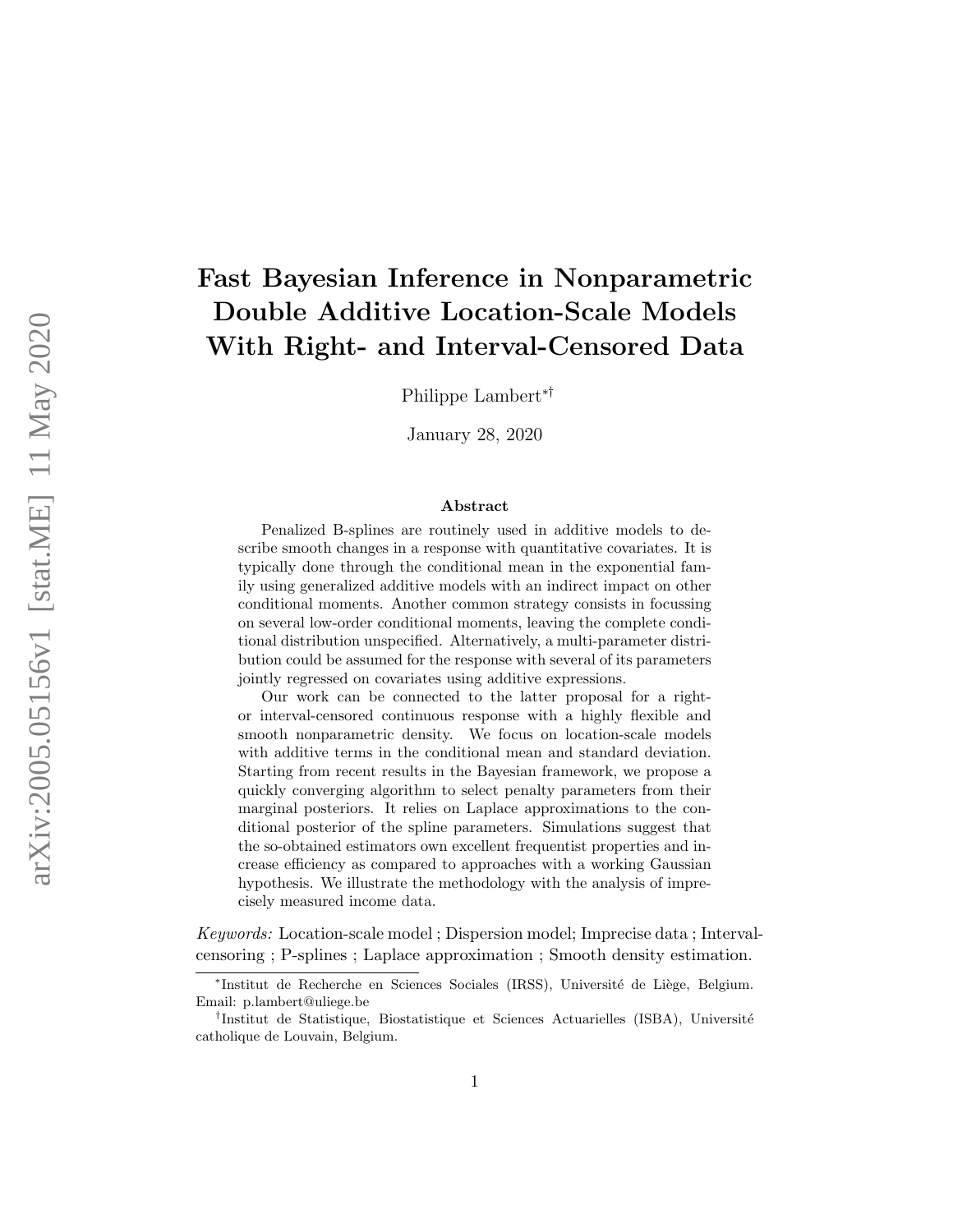### 1 Introduction

Additive models are flexible alternatives to the classical linear regression model to describe in a flexible way the effect of quantitative covariates on various aspects of a response distribution. Early proposals focussed on the conditional mean with limited assumptions on the conditional distribution of the response [\(Breiman and Friedman, 1985\)](#page-26-0). That idea was used to extend generalized linear models (GLM, [Nelder and Wedderburn, 1972\)](#page-28-0) and the analysis of nonnormal data (such as counts or proportions) in the framework of the exponential family of distributions: additive terms enter the GLM linear predictor (connecting covariates to a pre-specified function of the conditional mean) for a fixed value of the dispersion parameter, yielding generalized additive models (GAM) [\(Hastie and Tibshirani, 1986,](#page-27-0) [1990;](#page-27-1) [Wood, 2017\)](#page-28-1). Further extensions are possible by enabling covariates to also affect other aspects of the response distribution such as dispersion, skewness and kurtosis, see [Lambert and Lindsey](#page-27-2) [\(1999\)](#page-27-2) for early work on this with the four parameters of the stable distribution simultaneously modelled and [Rigby and Stasinopoulos](#page-28-2) [\(2005\)](#page-28-2) for an extension to a large choice of parametric distributions. [Lee et al.](#page-27-3) [\(2006,](#page-27-3) Chap. 11) and [Gijbels and Pros](#page-26-1)[docimi](#page-26-1) [\(2012\)](#page-26-1) considered joint additive models for location and dispersion within, respectively, the exponential and the double-exponential families of distributions, while [Croux et al.](#page-26-2) [\(2012\)](#page-26-2) relied on a (robustified) extended quasi-likelihood method.

Our paper will focus on double additive models for the conditional mean and standard deviation in location-scale models with a nonparametric error distribution. The response will be assumed continuous and possibly subject to right or interval censoring. Nonparametric inference from censored data in location-scale models has been investigated by many authors, see e.g. [Fan](#page-26-3) [and Gijbels](#page-26-3) [\(1994\)](#page-26-3) for early work using local polynomials and [Heuchenne](#page-27-4) [and Van Keilegom](#page-27-4) [\(2010\)](#page-27-4) with the references therein for some more recent work. These methods typically focus on the estimation of the conditional location and can only handle the estimation of the smooth effects of a very limited number of covariates. Additive models based on P-splines [\(Eilers](#page-26-4) [and Marx, 1996;](#page-26-4) [Lang and Brezger, 2004\)](#page-27-5) are preferred here for their excellent properties [\(Eilers and Marx, 2010\)](#page-26-5) and the possibility to handle a large number of additive terms. They are used to specify the joint effect of covariates on location and dispersion in the framework of the location-scale model, see Section [2.](#page-2-0) A nonparametric error distribution with an underlying smooth hazard function and fixed moments will be assumed for the standardized error term, see Section [2.5.](#page-9-0) In the absence of right censoring, a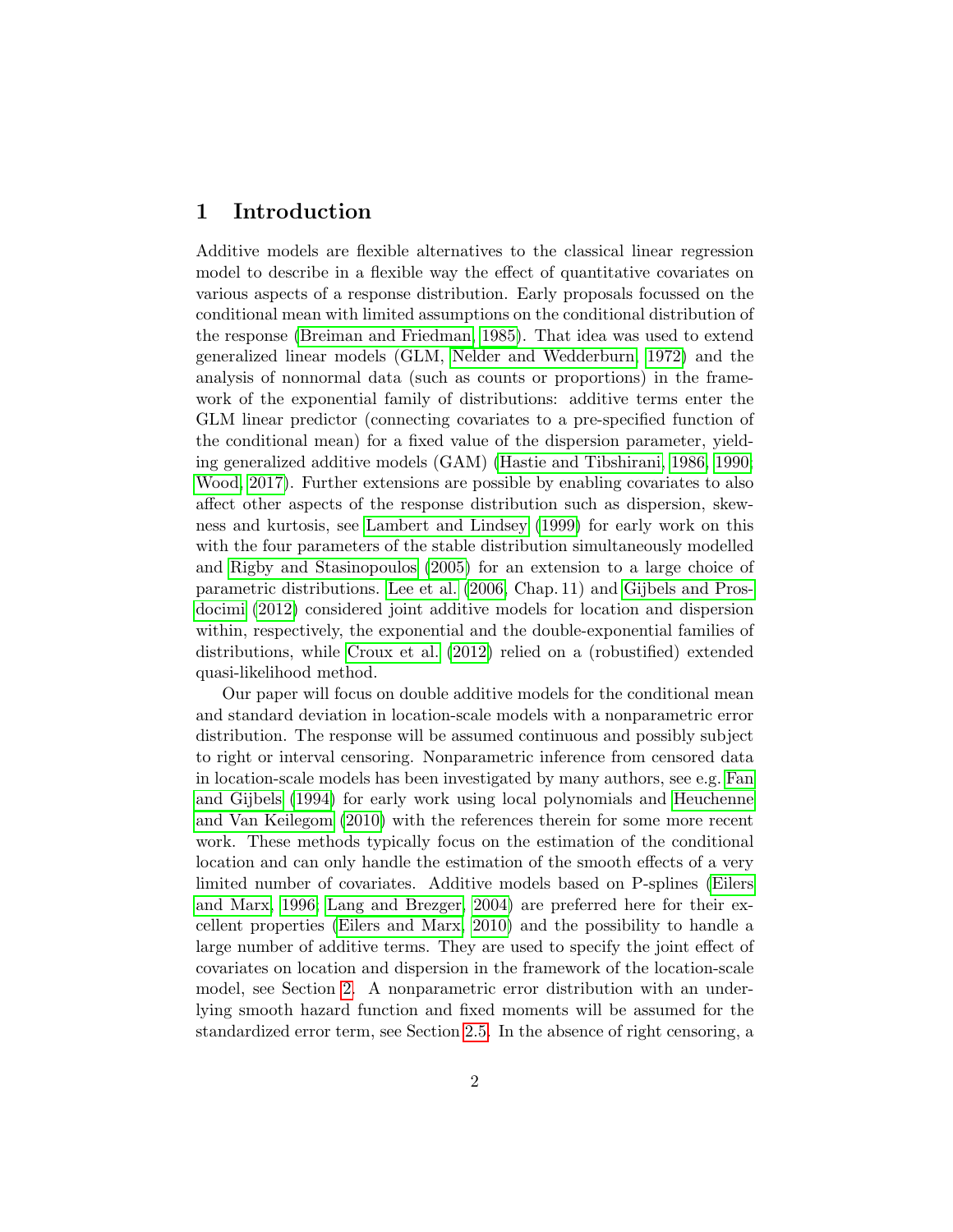location-scale model with a small number of additive terms and a quartileconstrained error density (instead of the hazard here) was considered in [Lambert](#page-27-6) [\(2013\)](#page-27-6) to analyse interval-censored data, with inference relying on a numerically demanding MCMC algorithm. We show how Laplace approximations to the conditional posterior (of blocks) of spline parameters can be combined to bring fast and reliable estimation of the additive terms in the location and dispersion models, and provide a smooth estimate of the underlying error hazard function under moment constraints. These approximations are the cornerstones in the derivation of the marginal posteriors for the penalty parameters and smoothness selection, see Sections [2.4](#page-7-0) and [2.5.5.](#page-12-0) The resulting estimation procedures are motivated using Bayesian arguments and shown to own excellent frequentist properties, see Section [3](#page-16-0) and Supplementary Material [C.](#page-24-0) They are extremely fast and can handle a large number of additive terms within a few seconds even with pure R code. The methodology is illustrated in Section [4](#page-17-0) with the analysis of right- and interval-censored income data in a survey. We conclude the paper with a discussion in Section [5.](#page-21-0)

### <span id="page-2-0"></span>2 Additive location-scale model

Consider a vector  $(Y, z, x)$  where Y is a univariate continuous response, **z** a p–vector of categorical covariates, and **x** a  $J$ –vector of quantitative covariates. The response could be subject to right censoring, in which case one only observes  $(T, \Delta)$ , where  $T = \min\{Y, C\}$ ,  $\Delta = I(Y \leq C)$  and C denotes the right censoring value that we shall assume independent of Y given the covariates. The response could also be interval-censored, meaning that it is only known to lie within an interval  $(Y^L, Y^U)$ .

Such settings are not only common in survival analysis when studying the time elapsed between a clearly defined time origin and an event of interest, but also in surveys when the respondent reports a quantitive response by pointing one interval or semi-interval in the partition of the variable support.

We consider here a location-scale model,

<span id="page-2-1"></span>
$$
Y = \mu(\mathbf{z}, \mathbf{x}) + \sigma(\mathbf{z}, \mathbf{x})\varepsilon \tag{2.1}
$$

to describe the distribution of the response conditionally on the covariates, where  $\mu(\mathbf{z}, \mathbf{x})$  denotes the conditional location,  $\sigma(\mathbf{z}, \mathbf{x})$  the conditional dispersion, and  $\varepsilon$  an error term independent of **z** and **x** assumed to have fixed 1st and 2nd order moments. One could for example assume that  $\mathbb{E}(\varepsilon)=0$ and  $V(\varepsilon) = 1$ . The latter conditions lead to interpretation of  $\mu(\mathbf{z}, \mathbf{x})$  and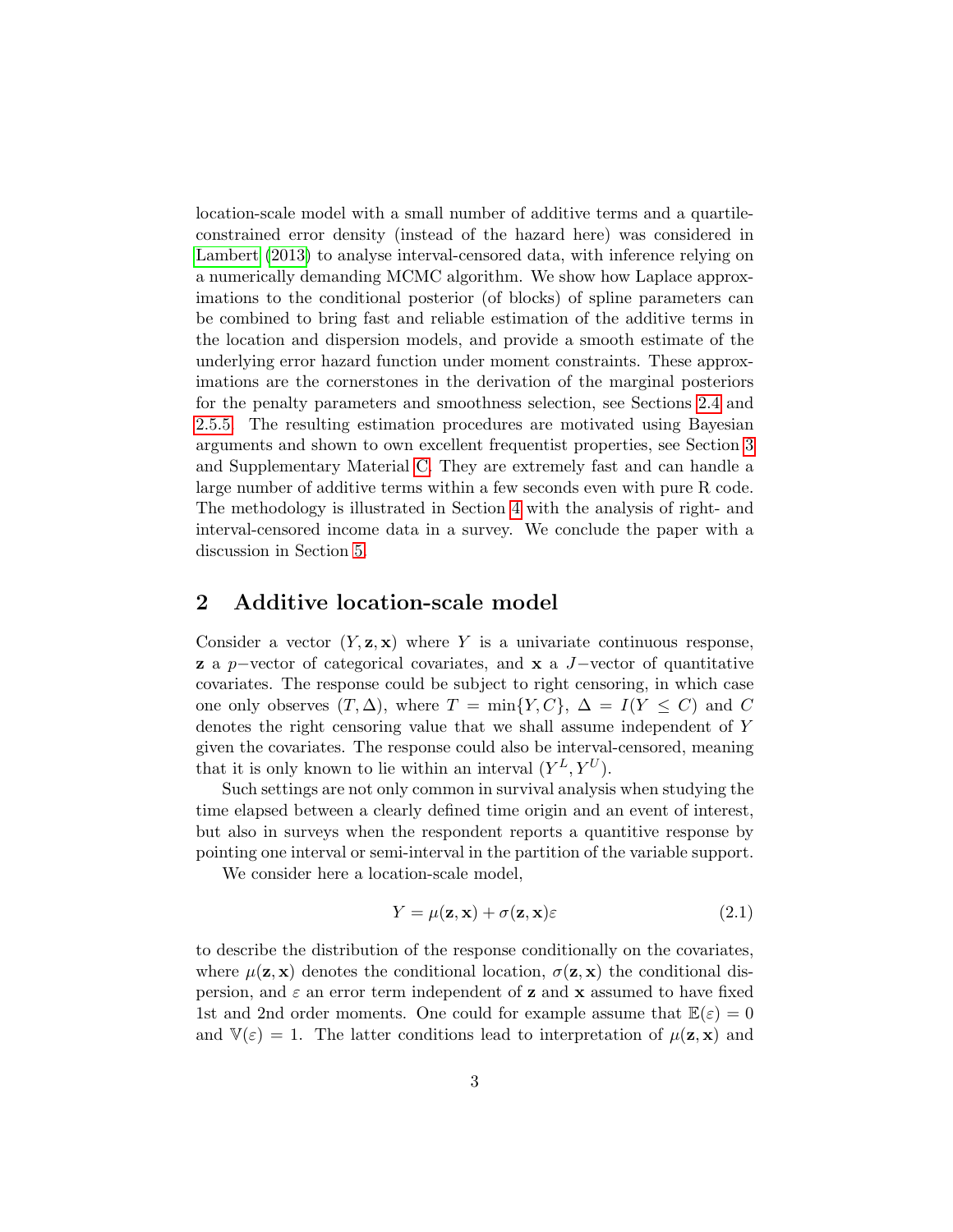$\sigma(\mathbf{z}, \mathbf{x})$  as the conditional mean and standard deviation, respectively. Other constraints are possible such as in [Lambert](#page-27-6) [\(2013\)](#page-27-6) where  $\varepsilon$  was assumed to have a zero median and a unit interquantile range, implying that  $\mu(\mathbf{z}, \mathbf{x})$  and  $\sigma(\mathbf{z}, \mathbf{x})$  had to be interpreted as the conditional median and interquantile range.

Assume that independent copies  $(y_i, \mathbf{z}_i, \mathbf{x}_i)$   $(i = 1, \ldots, n)$  are observed on *n* units with the possibility of right or interval censoring on  $y_i$  as described above. We consider additive models for the conditional location and dispersion of the response:

<span id="page-3-1"></span><span id="page-3-0"></span>
$$
(\mu(\mathbf{z}_i, \mathbf{x}_i))_{i=1}^n = \left(\beta_0 + \sum_{k=1}^p \beta_k z_{ik} + \sum_{j=1}^J f_j^{\mu}(x_{ij})\right)_{i=1}^n = \mathbf{Z}\boldsymbol{\beta} + \sum_{j=1}^J \mathbf{f}_j^{\mu}
$$
  
\n
$$
\left(\log \sigma(\mathbf{z}_i, \mathbf{x}_i)\right)_{i=1}^n = \left(\delta_0 + \sum_{k=1}^p \delta_k z_{ik} + \sum_{j=1}^J f_j^{\sigma}(x_{ij})\right)_{i=1}^n = \mathbf{Z}\boldsymbol{\delta} + \sum_{j=1}^J \mathbf{f}_j^{\sigma}
$$
  
\n(2.3)

where  $f_i^{\mu}$  $f_j^{\mu}(\cdot)$  and  $f_j^{\sigma}(\cdot)$  denote smooth additive terms quantifying the effect of the  $j$ <sup>th</sup> quantitative covariate on the conditional mean and dispersion,  $\mathbf{f}^{\mu}_j = \left( f^{\mu}_j \right)$  $(f_j^{\mu}(x_{ij}))_{i=1}^n$  and  $\mathbf{f}_j^{\sigma} = (f_j^{\sigma}(x_{ij}))_{i=1}^n$  their values over units stacked in vectors, **Z** the  $n \times (1 + p)$  design matrix with a column of 1's for the intercept and one column per additional categorical covariate. For simplicity and without restriction, we assume that the quantitative covariates take values in  $(0, 1)$ . This can be achieved for  $x_j$  by relocating and rescaling it using e.g. the following linear transform,  $(x_j - \min_i \{x_{ij}\})/(\max_i \{x_{ij}\} - \min_i \{x_{ij}\})$ . Now consider a basis of  $(L + 1)$  cubic B-splines  $\{s^*_{\ell}(\cdot)\}_{\ell=1}^{L+1}$  associated to equally spaced knots on  $(0, 1)$ . They are recentered for identification purposes in the additive model using  $s_{\ell}(\cdot) = s_{\ell}^{*}(\cdot) - \int_{0}^{1} s_{\ell}^{*}(u) du \ (\ell = 1, ..., L).$  Then, the additive terms in the conditional location and dispersion models can be approximated using linear combinations of these (recentered) B-splines,  $\mathbf{f}^\mu_j \;=\; \Bigl(\sum_{\ell=1}^L s_\ell(x_{ij}) \theta^{\mu}_{\ell j}\Bigr)^n_{i=1} \;=\; \mathbf{S}_j \boldsymbol{\theta}^{\mu}_j$  $\theta^{\mu}_j, \; {\bf f}^{\sigma}_j \; = \; \left( \sum_{\ell=1}^{L} s_\ell(x_{ij}) \theta^{\sigma}_{\ell j} \right)_{i=1}^{n'} \; = \; {\bf S}_j {\bm \theta}^{\sigma}_j,$ where  $[\mathbf{S}_j]_{i\ell} = s_{\ell}(x_{ij}), \ \overline{(\boldsymbol{\theta}_j^{\mu})}$  $\left(\begin{matrix} \mu \\ j \end{matrix}\right)_{\ell} = \theta^{\mu}_{\ell j}$  and  $\left(\boldsymbol{\theta}^{\sigma}_{j}\right)_{\ell} = \theta^{\sigma}_{\ell j}$ . Hence, using vectorial notations, the expressions for the conditional location and disper-sion in [\(2.2\)](#page-3-0) and [\(2.3\)](#page-3-1) can be rewritten as  $(\mu_i = \mu(\mathbf{z}_i, \mathbf{x}_i))_{i=1}^n = \mathbf{\hat{X}} \psi^{\mu},$  $(\sigma_i = \sigma(\mathbf{z}_i, \mathbf{x}_i))_{i=1}^n = \exp(\boldsymbol{\mathcal{X}}\boldsymbol{\psi}^{\sigma})$  with design matrix  $\boldsymbol{\mathcal{X}} = [\mathbf{Z}, \mathbf{S}_1, \dots, \mathbf{S}_J] =$  $[\mathbf{Z}, \mathbf{S}] \in \mathbb{R}^{n \times q}$ ; matrices of spline parameters (with one column per additive term)  $\mathbf{\Theta}^{\mu} = [\mathbf{\theta}^{\mu}_{1}]$  $\theta_1^{\mu},\ldots,\boldsymbol{\theta}_J^{\bar{\mu}}],\;\boldsymbol{\Theta}^{\sigma}\;=\;[\boldsymbol{\theta}_1^{\sigma},\ldots,\boldsymbol{\theta}_J^{\sigma}]\;\,\text{in}\;\;\text{I\!R}^{L\times J};\;\,\text{vectors}\;\,\text{of}$ (stacked) regression parameters  $\psi^{\mu} = (\beta, \text{vec}(\Theta^{\mu}))$ ,  $\psi^{\sigma} = (\delta, \text{vec}(\Theta^{\sigma}))$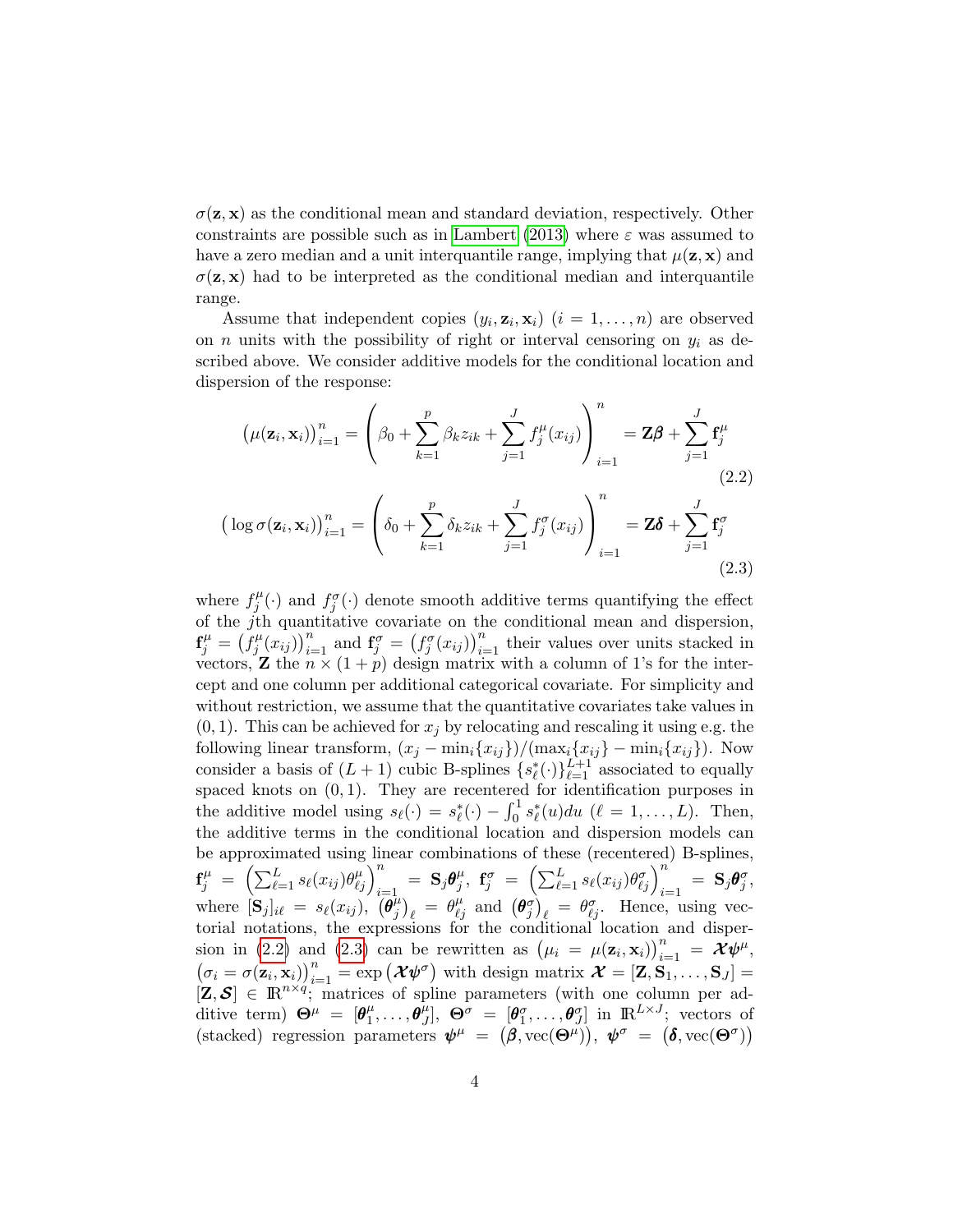in  $\mathbb{R}^q$ , where  $q = (1 + p + JL)$ . With  $p_1$  (resp.  $p_2$ ) covariates and a Bspline basis of size  $L_1$  (resp.  $L_2$ ) shared by each of the  $J_1$  (resp.  $J_2$ ) additive terms in the location (resp. dispersion) model, we would end up with design matrices  $\mathcal{X}^{\mu} = [\mathbf{Z}^{\mu}, \mathcal{S}^{\mu}] \in \mathbb{R}^{n \times q_1}$  (resp.  $\mathcal{X}^{\sigma} = [\mathbf{Z}^{\sigma}, \mathcal{S}^{\sigma}] \in \mathbb{R}^{n \times q_2}$ ) with  $q_1 = (1 + p_1 + J_1 L_1)$  (resp.  $q_2 = (1 + p_2 + J_2 L_2)$ ) such that  $(\mu_i)_{i=1}^n = \mathcal{X}^\mu \psi^\mu$ ,  $(\sigma_i)_{i=1}^n = \exp(\mathcal{X}^\sigma \psi^\sigma).$ 

#### 2.1 Penalized log-likelihood for the joint regression model

Estimation of the regression parameters and of the additive terms (for given penalty parameters) can be made using penalized likelihood. Denote by  $f_{\epsilon}(\cdot;\boldsymbol{\phi})$  (resp.  $S_{\epsilon}(\cdot;\boldsymbol{\phi})$ ) the conditional density (resp. survival function) of the standardized error term  $\epsilon$  in [\(2.1\)](#page-2-1) with a possible dependence on a set of parameters  $\phi$ . The contribution  $\ell_i = \ell_i(\psi^\mu, \psi^\sigma, \phi; \mathcal{D})$  of unit i to the log-likelihood will depend on the censoring status of the observed response  $y_i$ :

- Uncensored  $y_i = t_i$ : then, the corresponding standardized error term  $e_i$ is equal to  $r_i = (y_i - \mu_i)/\sigma_i$  with log-likelihood contribution  $\ell_i =$  $-\log \sigma_i + \log f_{\epsilon}(r_i).$
- Right-censored at  $y_i > t_i$ : then, the corresponding standardized error term is  $e_i > r_i = (t_i - \mu_i)/\sigma_i$  with log-likelihood contribution  $\ell_i =$  $\log S_{\epsilon}(r_i)$ .
- Interval-censored with  $y_i$  ∈  $(y_i^L, y_i^R)$ : then, the log-likelihood contribution is  $\ell_i = \log (S(r_i^L) - S(r_i^R))$  as  $e_i \in (r_i^L, r_i^R)$  where  $r_i^L = (y_i^L - \mu_i)/\sigma_i$ and  $r_i^R = (y_i^R - \mu_i)/\sigma_i$ .

Smoothness of the additive terms can be tuned by penalizing changes in differences of neighbour spline parameters [\(Eilers and Marx, 1996,](#page-26-4) [2010\)](#page-26-5). In a frequentist framework, this can be done by adding one penalty (to the log-likelihood) per additive term. When penalizing second-order differences in the location model, the penalty for the j<sup>th</sup> additive term  $(j = 1, \ldots, J_1)$ becomes  $\lambda_i^{\mu}$  $\frac{\mu}{j} \sum_{\ell=1}^{L_1-2} \{ (\theta^{\mu}_{\ell+2,j} - \theta^{\mu}_{\ell+1,j}) - (\theta^{\mu}_{\ell+1,j} - \theta^{\mu}_{\ell,j}) \}^2 = \lambda^{\mu}_{j}$  $_{j}^{\mu }\sum_{\ell }\left( \mathbf{D}^{\mu }\boldsymbol{\theta}_{j}^{\mu }\right)$  $\binom{\mu}{j}^2$  $\mathbf{r} =$  $\bm{\theta}^{\mu}_i$ j  ${}^\top (\lambda_j^\mu \mathbf{P}^\mu) \boldsymbol{\theta}_j^\mu$  $j^{\mu}$ , where  $\mathbf{D}^{\mu}$  denotes the corresponding difference matrix and  $\mathbf{P}^{\mu} = (\mathbf{D}^{\mu})^{\top} \mathbf{D}^{\mu}$  the associated penalty matrix. At the limit, as  $\lambda_j^{\mu} \rightarrow$ +∞, the estimated second-order differences will tend to zero, forcing the estimate of the function  $f_i^{\mu}$  $j^{\mu}(x_j)$  to be linear. Similar penalties with penalty parameters  $\lambda_j^{\sigma}$  can be defined for each additive term in the dispersion model.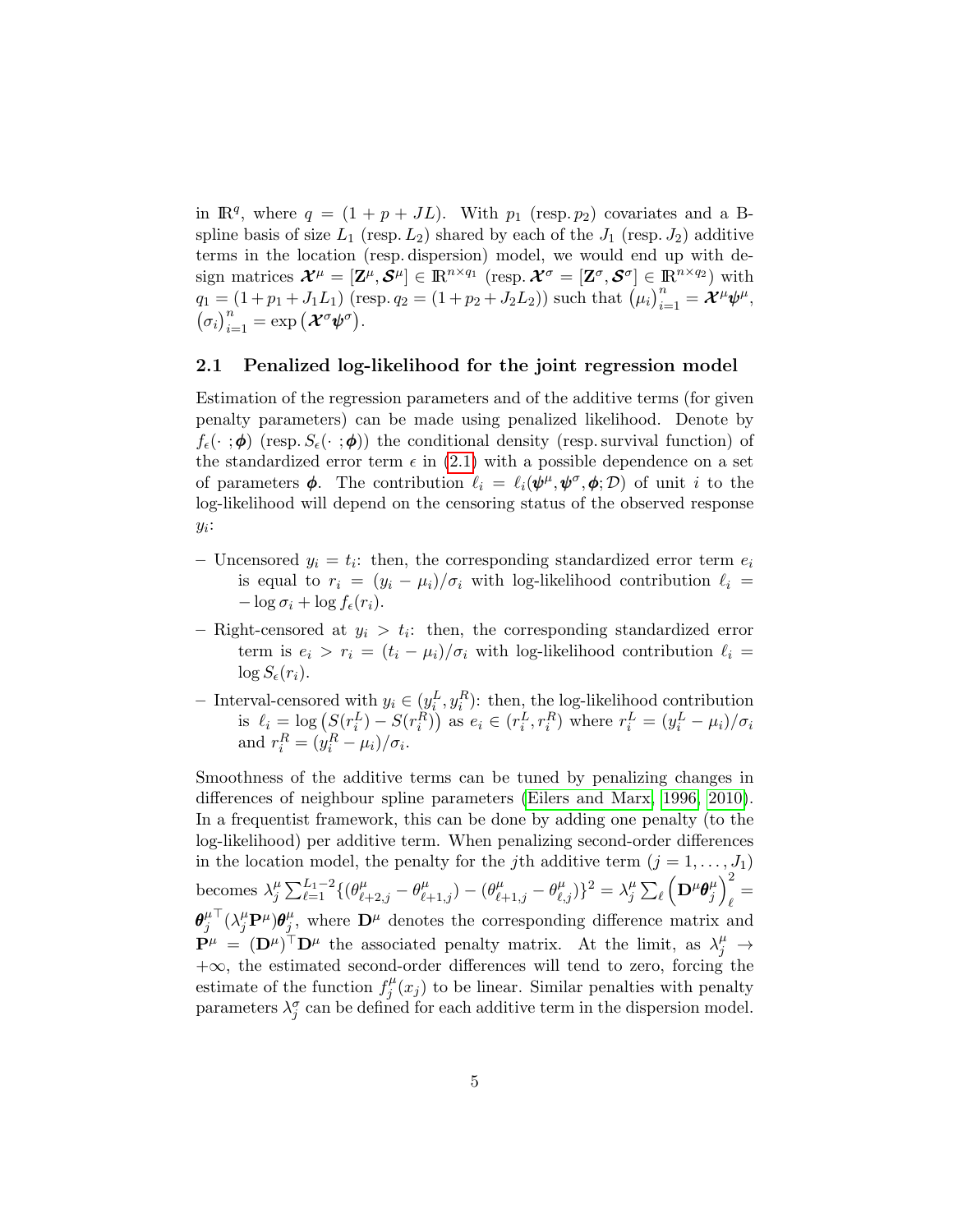#### 2.2 Bayesian specification

In a Bayesian framework, similar penalties arise through the specification of conditional priors for the spline parameters [\(Lang and Brezger, 2004\)](#page-27-5), yielding for the jth additive terms in the location and dispersion models,  $p(\boldsymbol{\theta}^{\mu}_i$  $_{j}^{\mu}|\lambda_{j}^{\mu}$  $\binom{\mu}{j} \propto \exp\left(-\frac{1}{2}\right)$  $\frac{1}{2}$   $\boldsymbol{\theta}^{\mu}_j$ j  ${}^\top (\lambda_j^\mu \mathbf{P}^\mu) \boldsymbol{\theta}_j^\mu$  $\left(\begin{smallmatrix} \mu\ j \end{smallmatrix}\right),~~ p(\boldsymbol{\theta}^{\sigma}_j|\lambda^{\sigma}_j) \propto \exp\left(-\frac{1}{2}\right)$  $\frac{1}{2} \; \boldsymbol{\theta}^{\sigma\top}_j (\lambda^{\sigma}_j \mathbf{P}^{\sigma}) \boldsymbol{\theta}^{\sigma}_j \Big) \, .$ Assuming joint Normal priors for the intercepts and the regression parameters associated to the other covariates z,  $\beta \sim \mathcal{N}(\tilde{\mathbf{b}}, (\mathbf{Q}^{\mu})^{-1}), \delta \sim$  $\mathcal{N}(\tilde{\mathbf{d}},(\mathbf{Q}^{\sigma})^{-1})$ , the joint priors for the regression and spline parameters in  $\pmb{\psi}^{\mu}$  and  $\pmb{\psi}^{\sigma}$  induce Gaussian Markov random fields (GMRF) [\(Rue and Held,](#page-28-3) [2005\)](#page-28-3) as they can be written as

$$
p(\boldsymbol{\psi}^{\mu}|\boldsymbol{\lambda}^{\mu}) \propto \exp\left(-\frac{1}{2} (\boldsymbol{\psi}^{\mu} - \mathbf{b})^{\top} \mathbf{K}_{\lambda}^{\mu} (\boldsymbol{\psi}^{\mu} - \mathbf{b})\right) ;
$$
  

$$
p(\boldsymbol{\psi}^{\sigma}|\boldsymbol{\lambda}^{\sigma}) \propto \exp\left(-\frac{1}{2} (\boldsymbol{\psi}^{\sigma} - \mathbf{d})^{\top} \mathbf{K}_{\lambda}^{\sigma} (\boldsymbol{\psi}^{\sigma} - \mathbf{d})\right),
$$

where  $\mathbf{b} = (\tilde{\mathbf{b}}, \mathbf{0}_{J_1L_1}), \mathbf{K}_{\lambda}^{\mu} = \text{diag}\big(\mathbf{Q}^{\mu}, \mathcal{P}_{\lambda}^{\mu}\big)$  $\big(\mathcal{P}_{\lambda}^{\mu}\big),\,\mathcal{P}_{\lambda}^{\mu}=\mathbf{\Lambda}^{\mu}\!\otimes\!\mathbf{P}^{\mu},\,[\mathbf{\Lambda}^{\mu}]_{jj'}=\delta_{jj'}\lambda_{j'}^{\mu}$  $_{j}^{\mu },$  $\mathbf{d} = (\tilde{\mathbf{d}}, \mathbf{0}_{J_2L_2}), \ \mathbf{K}_{\lambda}^{\sigma} = \text{diag}\left(\mathbf{Q}^{\sigma}, \mathcal{P}_{\lambda}^{\sigma}\right), \ \mathcal{P}_{\lambda}^{\sigma} = \mathbf{\Lambda}^{\sigma} \otimes \mathbf{P}^{\sigma} \ \text{and} \ [\mathbf{\Lambda}^{\sigma}]_{jj'} = \delta_{jj'} \lambda_{j}^{\sigma}.$ Then the joint posterior for the parameters is

 $p(\boldsymbol{\psi}^{\mu},\boldsymbol{\psi}^{\sigma},\boldsymbol{\lambda}^{\mu},\boldsymbol{\lambda}^{\sigma},\boldsymbol{\phi}|\mathcal{D}) \propto L(\boldsymbol{\psi}^{\mu},\boldsymbol{\psi}^{\sigma},\boldsymbol{\phi};\mathcal{D})\, p(\boldsymbol{\psi}^{\mu}|\boldsymbol{\lambda}^{\mu})\, \, p(\boldsymbol{\psi}^{\sigma}|\boldsymbol{\lambda}^{\sigma})\, \, p(\boldsymbol{\lambda}^{\mu})\, p(\boldsymbol{\lambda}^{\sigma})\, p(\boldsymbol{\phi}).$ 

### 2.3 Estimation of  $\psi^{\mu}$  and  $\psi^{\sigma}$

The estimation of the regression parameter  $\psi^{\mu}$  and  $\psi^{\sigma}$  will be made sequentially and conditionally on the error density  $f_{\epsilon}(\cdot;\boldsymbol{\phi})$  and the penalty parameters  $\lambda^{\mu}$  and  $\lambda^{\sigma}$ . It is based on the following decomposition of their joint conditional posterior:

$$
p(\boldsymbol{\psi}^{\mu}, \boldsymbol{\psi}^{\sigma} | \boldsymbol{\lambda}^{\mu}, \boldsymbol{\lambda}^{\sigma}, \boldsymbol{\phi}, \mathcal{D}) = p(\boldsymbol{\psi}^{\mu} | \boldsymbol{\psi}^{\sigma}, \boldsymbol{\lambda}^{\mu}, \boldsymbol{\phi}, \mathcal{D}) p(\boldsymbol{\psi}^{\sigma} | \boldsymbol{\lambda}^{\mu}, \boldsymbol{\lambda}^{\sigma}, \boldsymbol{\phi}, \mathcal{D}).
$$
 (2.4)

The conditional posterior for the location parameters is given by

<span id="page-5-1"></span><span id="page-5-0"></span>
$$
p(\boldsymbol{\psi}^{\mu}|\boldsymbol{\psi}^{\sigma},\boldsymbol{\lambda}^{\mu},\boldsymbol{\phi},\mathcal{D}) \propto L(\boldsymbol{\psi}^{\mu},\boldsymbol{\psi}^{\sigma},\boldsymbol{\phi};\mathcal{D}) \ p(\boldsymbol{\psi}^{\mu}|\boldsymbol{\lambda}^{\mu}), \qquad (2.5)
$$

while the final expression for

$$
p(\boldsymbol{\psi}^{\sigma}|\boldsymbol{\lambda}^{\mu},\boldsymbol{\lambda}^{\sigma},\boldsymbol{\phi},\mathcal{D})=\frac{p(\boldsymbol{\psi}^{\mu},\boldsymbol{\psi}^{\sigma}|\boldsymbol{\lambda}^{\mu},\boldsymbol{\lambda}^{\sigma},\boldsymbol{\phi},\mathcal{D})}{p(\boldsymbol{\psi}^{\mu}|\boldsymbol{\psi}^{\sigma},\boldsymbol{\lambda}^{\mu},\boldsymbol{\phi},\mathcal{D})}\propto L(\tilde{\boldsymbol{\psi}}^{\mu},\boldsymbol{\psi}^{\sigma},\boldsymbol{\phi};\mathcal{D})p(\boldsymbol{\psi}^{\sigma}|\boldsymbol{\lambda}^{\sigma})\left|\tilde{\Sigma}_{\lambda}^{\mu}\right|^{1/2}
$$
\n(2.6)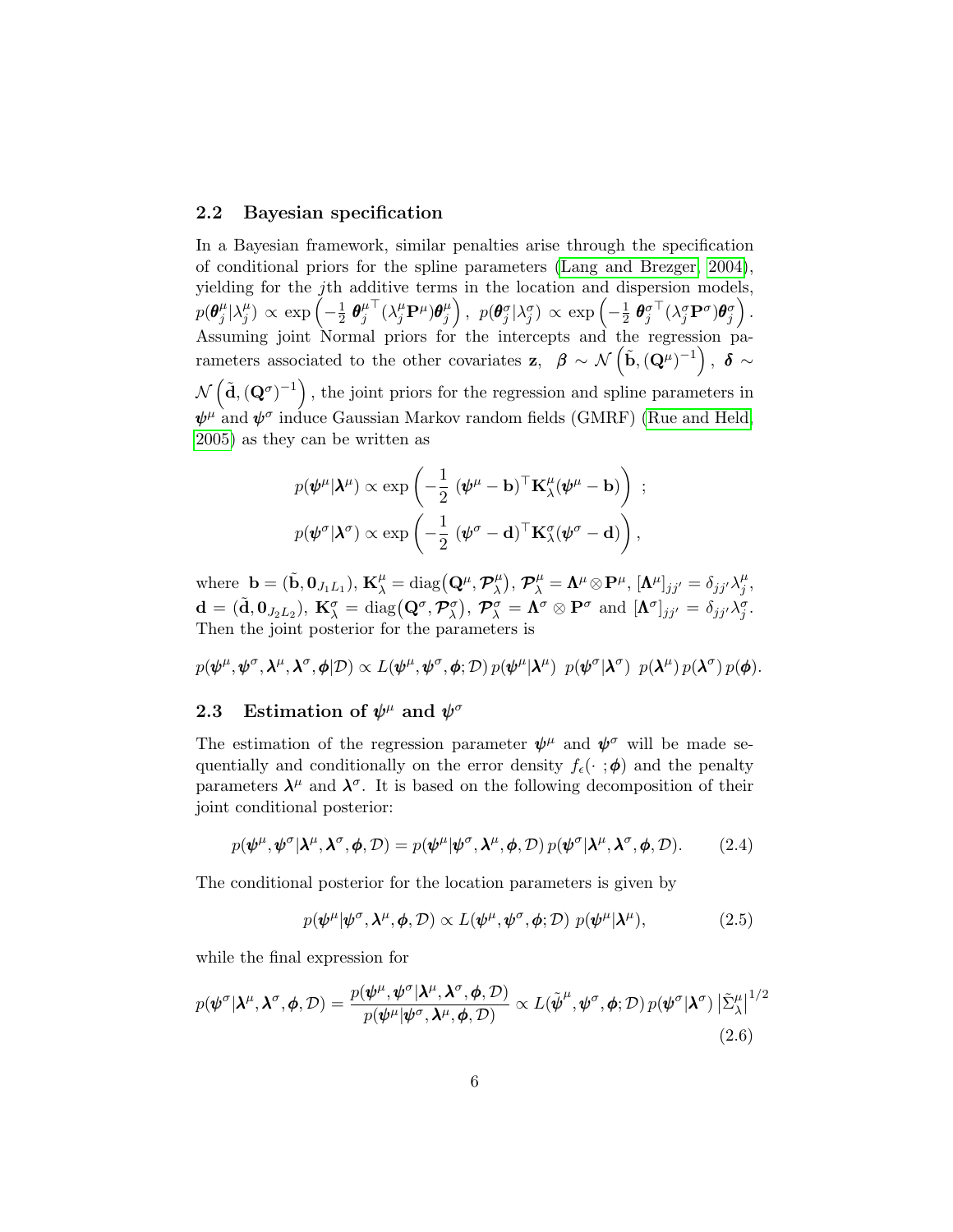is obtained by using the Laplace approximation  $\mathcal{N}(\tilde{\psi}_{\lambda}^{\mu})$  $(\hat{\mu}, \tilde{\Sigma}_{\lambda}^{\mu})$  in the denominator and evaluating it at the posterior mode  $\tilde{\psi}_{\lambda}^{\mu}$  $\mu$ . Indeed, given the Normality assumption for the prior  $(\psi^{\sigma}|\lambda^{\mu})$ , the conditional posterior in the denominator will be approximately Normal, see [Rue and Martino](#page-28-4) [\(2009\)](#page-28-4) for arguments in the general context of Gaussian random fields.

Estimates for the regression parameters will be obtained by alternating the maximization of [\(2.5\)](#page-5-0) and [\(2.6\)](#page-5-1) till convergence. For  $\psi^{\mu}$ , this is done for given values of the other parameters using a Newton-Raphson (N-R) algorithm built upon the gradient and (minus) Hessian of the log of [\(2.5\)](#page-5-0),

<span id="page-6-1"></span>
$$
\mathbf{U}_{\psi^{\mu}}^{\lambda}(\psi^{\mu}) = \frac{\partial \log p(\psi^{\mu}|\lambda^{\mu}, \psi^{\sigma}, \phi, \mathcal{D})}{\partial \psi^{\mu}} = \mathcal{X}^{\mu \top} \omega^{\mu} - \mathbf{K}_{\lambda}^{\mu} \psi^{\mu},
$$
\n
$$
-\mathbf{H}_{\psi^{\mu}}^{\lambda}(\psi^{\mu}) = -\frac{\partial^{2} \log p(\psi^{\mu}|\lambda^{\mu}, \psi^{\sigma}, \phi, \mathcal{D})}{\partial \psi^{\mu} \partial \psi^{\mu \top}} = \mathcal{X}^{\mu \top} \mathbf{W}^{\mu} \mathcal{X}^{\mu} + \mathbf{K}_{\lambda}^{\mu},
$$
\n(2.7)

with  $\boldsymbol{\omega}^{\mu} \in \mathbb{R}^{n}$  and  $\mathbf{W}^{\mu} = \text{diag}(\mathbf{w}^{\mu}) \in \mathbb{R}^{n \times n}$  given in Appendix [A.](#page-23-0) At convergence, it yields the conditional posterior mode  $\tilde{\psi}^{\mu}$  and variance-covariance matrix  $\tilde{\Sigma}_{\lambda}^{\mu} = \left(-\mathbf{H}^{\lambda}_{\psi^{\mu}}(\tilde{\boldsymbol{\psi}}^{\mu})\right)^{-1}$  in the above mentioned Laplace approximation. The estimates for  $\psi^{\sigma}$  are also obtained using a N-R algorithm based on the gradient and (minus) Hessian of the log of [\(2.6\)](#page-5-1),

<span id="page-6-2"></span>
$$
\mathbf{U}_{\psi^{\sigma}}^{\lambda}(\boldsymbol{\psi}^{\sigma}) = \frac{\partial \log p(\boldsymbol{\psi}^{\sigma}|\boldsymbol{\lambda}^{\sigma},\boldsymbol{\psi}^{\mu},\boldsymbol{\phi},\mathcal{D})}{\partial \boldsymbol{\psi}^{\sigma}} = \boldsymbol{\mathcal{X}}^{\sigma \top} \boldsymbol{\omega}^{\sigma} - \mathbf{K}_{\lambda}^{\sigma} \boldsymbol{\psi}^{\sigma} + \frac{\partial E_{\lambda}^{\mu}}{\partial \boldsymbol{\psi}^{\sigma}},
$$
(2.8)

$$
-\mathbf{H}^\lambda_{\psi^\sigma}(\pmb{\psi}^\sigma)=-\frac{\partial^2 \log p(\pmb{\psi}^\sigma|\pmb{\lambda}^\sigma,\pmb{\psi}^\mu,\pmb{\phi},\mathcal{D})}{\partial \pmb{\psi}^\sigma \partial \pmb{\psi}^{\sigma\top}}=\pmb{\mathcal{X}}^{\sigma\top}\mathbf{W}^\sigma\pmb{\mathcal{X}}^\sigma+\mathbf{K}^\sigma_\lambda\ -\frac{\partial^2 E^\mu_\lambda}{\partial \pmb{\psi}^\sigma \partial \pmb{\psi}^{\sigma\top}}
$$

with  $E^{\mu}_{\lambda} = \frac{1}{2}$  $\frac{1}{2} \log |\tilde{\Sigma}_{\lambda}^{\mu}|$  (see Appendix [B](#page-23-1) for its partial derivatives) and  $\omega^{\sigma} \in$  $\mathbb{R}^n$ ,  $\mathbf{W}^{\sigma} = \text{diag}(\mathbf{w}^{\sigma}) \in \mathbb{R}^{n \times n}$  defined in Appendix [A.](#page-23-0) It leads to Algorithm [1](#page-6-0) for the estimation of the regression parameters  $\psi^{\mu}$  and  $\psi^{\sigma}$ .

### <span id="page-6-0"></span>Algorithm 1. Estimation of  $\psi^{\mu}$  and  $\psi^{\sigma}$

At each iteration of their respective Newton-Raphson algorithm (and conditionally on the values of the other model parameters):

- 1. Compute the standardized residuals  $r_i = (y_i \mu_i)\psi_\lambda^\mu$  $\binom{\mu}{\lambda}$ ) $/\sigma_i(\pmb{\psi}_{\lambda}^{\sigma})$  accompanied by their observation indicators  $d_i$ , some of these residuals being right-censored  $(d_i = 0)$  or interval-censored with  $r_i \in (r_i^L, r_i^R)$ .
- 2. Recompute vectors  $\boldsymbol{\omega}^{\mu}$ ,  $\boldsymbol{\omega}^{\sigma}$ ,  $\mathbf{w}^{\mu}$ ,  $\mathbf{w}^{\sigma}$  and, hence, the diagonal matrices  $\mathbf{W}^{\mu} = \text{diag}(\mathbf{w}^{\mu})$  and  $\mathbf{W}^{\sigma} = \text{diag}(\mathbf{w}^{\sigma})$  using [\(A.1\)](#page-23-2) and [\(A.2\)](#page-23-3).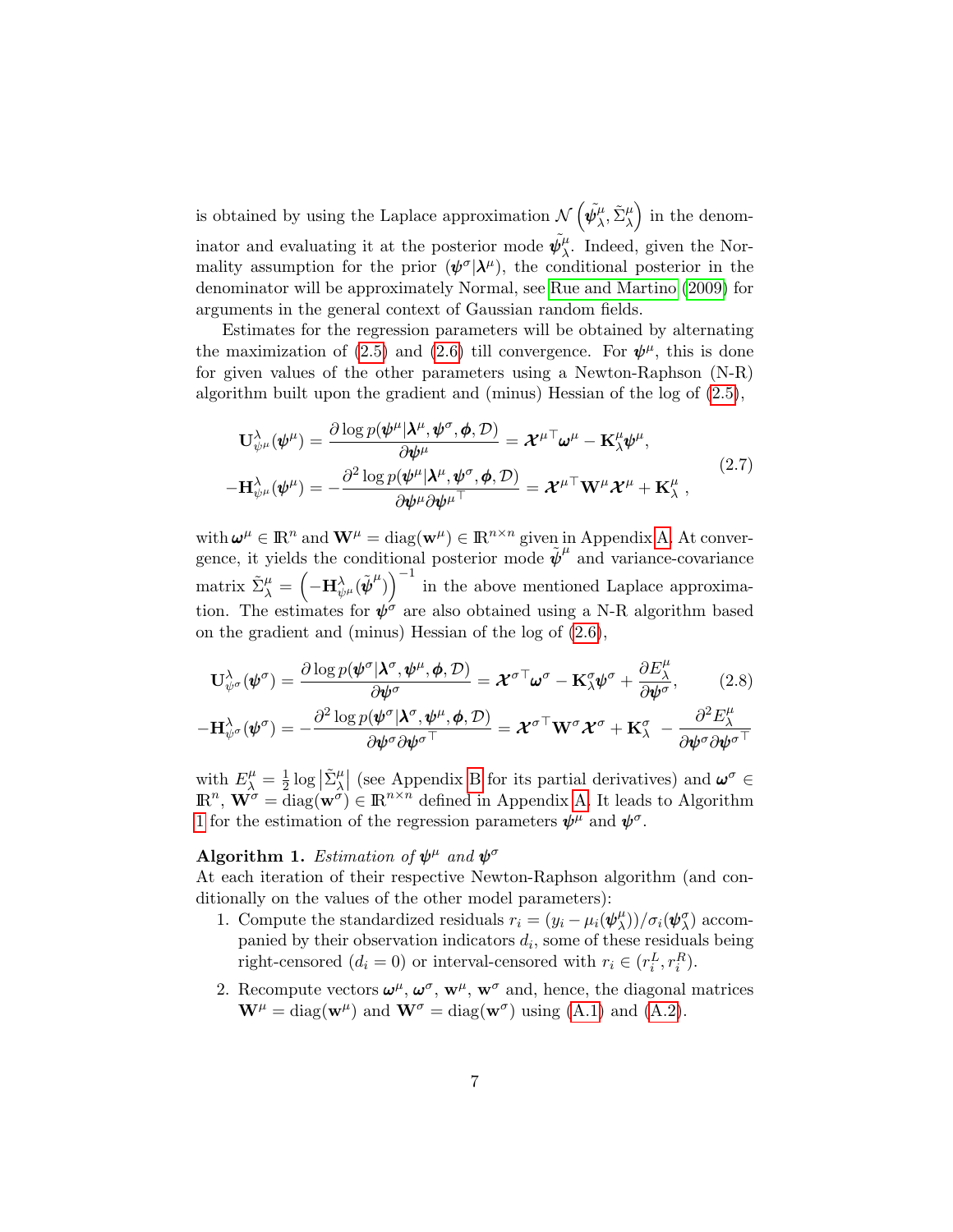3. Update the location and dispersion parameters  $\psi^{\mu}_{\lambda}$  $^{\mu}_{\lambda}$  and  $\pmb{\psi}^{\sigma}_{\lambda}$  using [\(2.7\)](#page-6-1)  $\text{and} \,\, (2.8), \, \bm{\psi}^\mu_\lambda \longleftarrow \bm{\psi}^\mu_\lambda - \left(\mathbf{H}^\lambda_{\psi^\mu}\right)^{-1}\mathbf{U}^\lambda_{\psi^\mu} \,\,\, ; \,\,\,\, \bm{\psi}^\sigma_\lambda \longleftarrow \bm{\psi}^\sigma_\lambda - \left(\mathbf{H}^\lambda_{\psi^\sigma}\right)^{-1}\mathbf{U}^\lambda_{\psi^\sigma} \,\, ,$  $\text{and} \,\, (2.8), \, \bm{\psi}^\mu_\lambda \longleftarrow \bm{\psi}^\mu_\lambda - \left(\mathbf{H}^\lambda_{\psi^\mu}\right)^{-1}\mathbf{U}^\lambda_{\psi^\mu} \,\,\, ; \,\,\,\, \bm{\psi}^\sigma_\lambda \longleftarrow \bm{\psi}^\sigma_\lambda - \left(\mathbf{H}^\lambda_{\psi^\sigma}\right)^{-1}\mathbf{U}^\lambda_{\psi^\sigma} \,\, ,$  $\text{and} \,\, (2.8), \, \bm{\psi}^\mu_\lambda \longleftarrow \bm{\psi}^\mu_\lambda - \left(\mathbf{H}^\lambda_{\psi^\mu}\right)^{-1}\mathbf{U}^\lambda_{\psi^\mu} \,\,\, ; \,\,\,\, \bm{\psi}^\sigma_\lambda \longleftarrow \bm{\psi}^\sigma_\lambda - \left(\mathbf{H}^\lambda_{\psi^\sigma}\right)^{-1}\mathbf{U}^\lambda_{\psi^\sigma} \,\, ,$ with step-halving when found necessary through the monitoring of  $p(\boldsymbol{\psi}^{\mu}|\boldsymbol{\psi}^{\sigma},\boldsymbol{\lambda}^{\mu},\boldsymbol{\phi},D)$  and  $p(\boldsymbol{\psi}^{\sigma}|\boldsymbol{\lambda}^{\mu},\boldsymbol{\lambda}^{\sigma},\boldsymbol{\phi},D)$ , respectively.

At convergence, after a few iterations, one obtains the conditional posterior modes  $\hat{\psi}_{\lambda}^{\mu}$  and  $\hat{\psi}_{\lambda}^{\sigma}$  with negative inverse Hessians  $\Sigma_{\lambda}^{\mu} = \left(-\mathbf{H}_{\psi^{\mu}}^{\lambda}(\hat{\psi}_{\lambda}^{\mu})\right)$  $\binom{\mu}{\lambda}$ <sup>-1</sup> and  $\Sigma_\lambda^\sigma=\big(-\mathbf{H}^\lambda_{\psi^\sigma}(\hat{\pmb{\psi}}^\sigma_\lambda$  $\binom{\sigma}{\lambda}$ )<sup>-1</sup>.

### <span id="page-7-0"></span>2.4 Selection of the penalty parameters  $\lambda^{\mu}$  and  $\lambda^{\sigma}$

Let  $\psi = (\psi^{\mu}, \psi^{\sigma})$  and  $\lambda = (\lambda^{\mu}, \lambda^{\sigma})$ . Starting from the joint posterior for the model parameters, we have (with an implicit dependence on the standardized error distribution and its parameter(s)  $\phi$ ) the following identity for the marginal posterior of  $\lambda$ :

<span id="page-7-1"></span>
$$
p(\lambda|\mathcal{D}) = \frac{p(\psi, \lambda|\mathcal{D})}{p(\psi|\lambda, \mathcal{D})}.
$$
\n(2.9)

Given the conditional GMRF prior for  $\psi$ , we conclude that the conditional posterior in the denominator is approximately Gaussian [\(Rue and Martino,](#page-28-4) [2009\)](#page-28-4). Using a Laplace approximation, we obtain  $(\psi | \lambda, \mathcal{D}) \sim \mathcal{N}(\hat{\psi}_{\lambda}, \Sigma_{\lambda}),$ where  $\hat{\psi}_{\lambda}$  denotes the conditional posterior mode of  $\psi$  (obtained using Algorithm [1\)](#page-6-0) and

$$
\Sigma_{\lambda}^{-1} = -\sum_{i=1}^{n} \begin{bmatrix} \frac{\partial^2 \ell_i}{\partial \psi^{\mu} \partial (\psi^{\mu})^{\top}} & \frac{\partial^2 \ell_i}{\partial \psi^{\mu} \partial (\psi^{\sigma})^{\top}} \\ \frac{\partial^2 \ell_i}{\partial \psi^{\mu} \partial (\psi^{\sigma})^{\top}} & \frac{\partial^2 \ell_i}{\partial \psi^{\sigma} \partial (\psi^{\sigma})^{\top}} \end{bmatrix} + \begin{bmatrix} \mathbf{K}_{\lambda}^{\mu} & \cdot \\ \cdot & \mathbf{K}_{\lambda}^{\sigma} \end{bmatrix},
$$

see also [Tierney and Kadane](#page-28-5) [\(1986\)](#page-28-5) for general arguments for such an approximation to the marginal posterior of  $\lambda$ . Evaluating the RHS of [\(2.9\)](#page-7-1) at  $\hat{\psi}_{\lambda}$  with the preceding Laplace approximation, we approximate  $p(\lambda|\mathcal{D})$ by  $\tilde{p}(\lambda|\mathcal{D}) \propto p(\hat{\boldsymbol{\psi}}_{\lambda},\lambda|\mathcal{D}) \, \left| \Sigma_{\lambda}^{-1} \right|$  $\frac{-1}{\lambda}$  $^{-1/2}$ . [Wood and Fasiolo](#page-28-6) [\(2017,](#page-28-6) Section4) obtained a similar starting expression to build their proposal for the selection of penalty parameters in an additive regression model with a parametric error distribution. [Gressani and Lambert](#page-26-6) [\(2018\)](#page-26-6) also followed that strategy in the context of a cure survival model with splines used to specify the baseline hazard function for susceptible subjects. Ignoring the cross-derivatives in  $\Sigma_{\lambda}^{-1}$  yields

<span id="page-7-2"></span>
$$
\tilde{p}(\lambda|\mathcal{D}) \propto p(\hat{\boldsymbol{\psi}}_{\lambda},\lambda|\mathcal{D}) \left| \mathcal{X}^{\mu \top} \mathbf{W}^{\mu} \mathcal{X}^{\mu} + \mathbf{K}_{\lambda}^{\mu} \right|^{-1/2} \left| \mathcal{X}^{\sigma \top} \mathbf{W}^{\sigma} \mathcal{X}^{\sigma} + \mathbf{K}_{\lambda}^{\sigma} \right|^{-1/2},
$$
\n(2.10)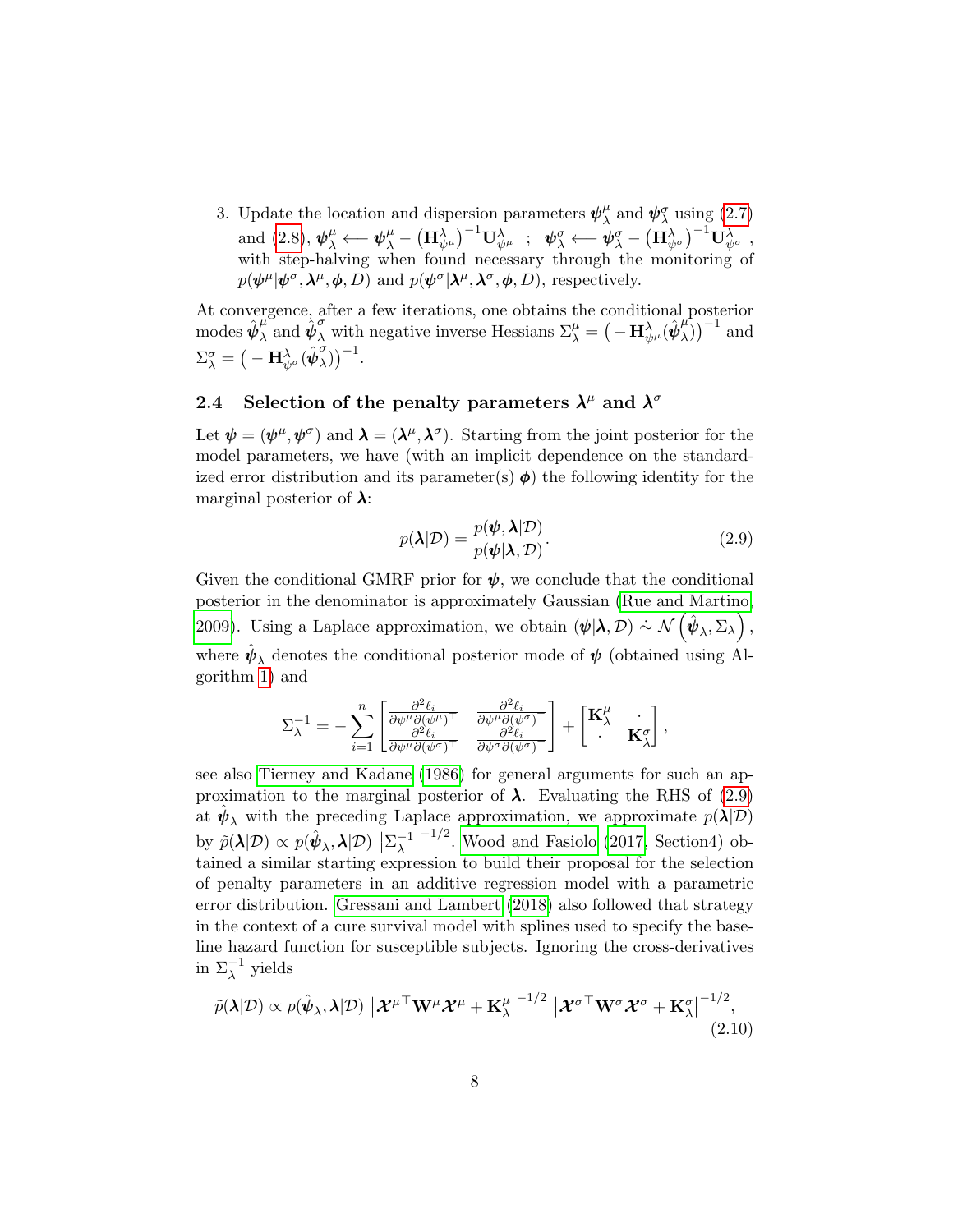with  $\mathbf{W}^{\mu}$  and  $\mathbf{W}^{\sigma}$  given in Appendix [A.](#page-23-0) Dropping the  $\mu$  or  $\sigma$  superscript and letting

$$
\mathcal{M} = \mathcal{S}^{\top} \mathbf{W} \mathcal{S} - \mathcal{S}^{\top} \mathbf{W} \mathbf{Z} (\mathbf{Z}^{\top} \mathbf{W} \mathbf{Z} + \mathbf{Q})^{-1} \mathbf{Z}^{\top} \mathbf{W} \mathcal{S},
$$
(2.11)

each determinant in [\(2.10\)](#page-7-2) can be rewritten as

<span id="page-8-2"></span><span id="page-8-0"></span>
$$
\left|\mathcal{X}^{\top} \mathbf{W} \mathcal{X} + \mathbf{K}_{\lambda}\right| = \left|\mathbf{Z}^{\top} \mathbf{W} \mathbf{Z} + \mathbf{Q}\right| \left|\mathcal{M} + \mathcal{P}_{\lambda}\right|,
$$

where only the last factor directly depends on the penalty parameters  $\lambda$ . Combined with [\(2.10\)](#page-7-2) and taking  $\lambda_j^{\mu} \sim \mathcal{G}(1, b^{\mu} = 10^{-4})$ , we conclude that

$$
\log \tilde{p}(\boldsymbol{\lambda}^{\mu}|\boldsymbol{\lambda}^{\sigma}, \mathcal{D}) \doteq \log p(\hat{\boldsymbol{\psi}}_{\lambda}, \boldsymbol{\lambda}|\mathcal{D}) - \frac{1}{2} \log |\boldsymbol{\mathcal{M}}^{\mu} + \boldsymbol{\mathcal{P}}_{\lambda}^{\mu}| \qquad (2.12)
$$

$$
= \ell(\hat{\boldsymbol{\psi}}_{\lambda}; \mathcal{D}) + \sum_{j=1}^{J_1} \left\{ \frac{L_1 - r}{2} \log \lambda_j^{\mu} - \left( b^{\mu} + \frac{1}{2} (\hat{\boldsymbol{\theta}}_{j\lambda}^{\mu})^{\top} \mathbf{P}^{\mu} \hat{\boldsymbol{\theta}}_{j\lambda}^{\mu} \right) \lambda_j^{\mu} \right\}
$$

$$
- \frac{1}{2} \log |\boldsymbol{\mathcal{M}}^{\mu} + \boldsymbol{\mathcal{P}}_{\lambda}^{\mu}|.
$$

The indirect dependence of the log-likelihood and of  $\mathcal{M}^{\mu}$  on  $\lambda^{\mu}$  (through  $\hat{\psi}_{\lambda}$  and  $\mathbf{W}^{\mu}$ ) will be ignored during the computation of the gradient  $\mathbf{U}_{\lambda^{\mu}}$ and Hessian  $H_{\lambda^{\mu}}$  as (non reported) numerical simulations suggest that this dependence is moderate. Practically, in an iterative maximization of [\(2.12\)](#page-8-0) using the N-R algorithm, we fix  $\ell(\hat{\psi}_\lambda; \mathcal{D})$  and  $\mathcal{M}^\mu$  at their values  $\check{\ell}$  and  $\check{\mathcal{M}}^\mu$ at the beginning of the iteration, and compute the gradient and Hessian of

$$
\log \breve{p}(\lambda^{\mu}|\lambda^{\sigma}, \mathcal{D}) = \breve{\ell} + \sum_{j=1}^{J_1} \left\{ \frac{L_1 - r}{2} \log \lambda_j^{\mu} - \left( b^{\mu} + \frac{1}{2} (\hat{\theta}_{j\lambda}^{\mu})^{\top} \mathbf{P}^{\mu} \hat{\theta}_{j\lambda}^{\mu} \right) \lambda_j^{\mu} \right\} - \frac{1}{2} \log |\breve{\mathcal{M}}^{\mu} + \mathcal{P}_{\lambda}^{\mu}|.
$$

Let  $\breve{\mathcal{R}}^{\mu}_j = \breve{\mathcal{R}}^{\mu}_j(\pmb{\lambda}^{\mu}) = \big(\breve{\mathcal{M}}^{\mu} + \mathcal{P}^{\mu}_{\lambda}\big)$  $\left(\mathbf{1}_j\mathbf{1}_j^\top\right)\otimes\mathbf{P}^\mu\right) \text{ for } j=1,\ldots,J_1 \text{ where}$  $\mathbf{1}_i$  denotes the j<sup>th</sup> unit vector. Then, using results on the derivative of determinants and after some algebra, on can show that

<span id="page-8-1"></span>
$$
\left(\breve{\mathbf{U}}_{\lambda^{\mu}}(\boldsymbol{\lambda}^{\mu})\right)_{j} = \frac{\partial \log \breve{p}(\boldsymbol{\lambda}^{\mu}|\boldsymbol{\lambda}^{\sigma}, \mathcal{D})}{\partial \lambda_{j}^{\mu}} = \frac{L_{1} - r}{2\lambda_{j}^{\mu}} - \left(b^{\mu} + \frac{1}{2}(\hat{\boldsymbol{\theta}}_{j\lambda}^{\mu})^{\top} \mathbf{P}^{\mu} \hat{\boldsymbol{\theta}}_{j\lambda}^{\mu}\right) - \frac{1}{2} \text{tr}\left(\breve{\mathcal{R}}_{j}^{\mu}\right),
$$

$$
-[\breve{\mathbf{H}}_{\lambda^{\mu}}(\boldsymbol{\lambda}^{\mu})]_{jk} = -\frac{\partial^{2} \log \breve{p}(\boldsymbol{\lambda}^{\mu}|\boldsymbol{\lambda}^{\sigma}, \mathcal{D})}{\partial \lambda_{j}^{\mu} \partial \lambda_{k}^{\mu}} = \frac{L_{1} - r}{2(\lambda_{j}^{\mu})^{2}} \delta_{jk} - \frac{1}{2} \text{tr}\left(\breve{\mathcal{R}}_{j}^{\mu} \breve{\mathcal{R}}_{k}^{\mu}\right). \quad (2.13)
$$

Similar expressions can be obtained for  $(\lambda^{\sigma}|\lambda^{\mu}, \mathcal{D})$  by switching the role of  $\mu$  and  $\sigma$  as superscripts. The penalty parameters are selected to maximize [\(2.12\)](#page-8-0) and its counterpart for  $\lambda^{\sigma}$  using Algorithm [2](#page-9-1), yielding  $\hat{\lambda}^{\sigma}$  and  $\hat{\lambda}^{\sigma}$ .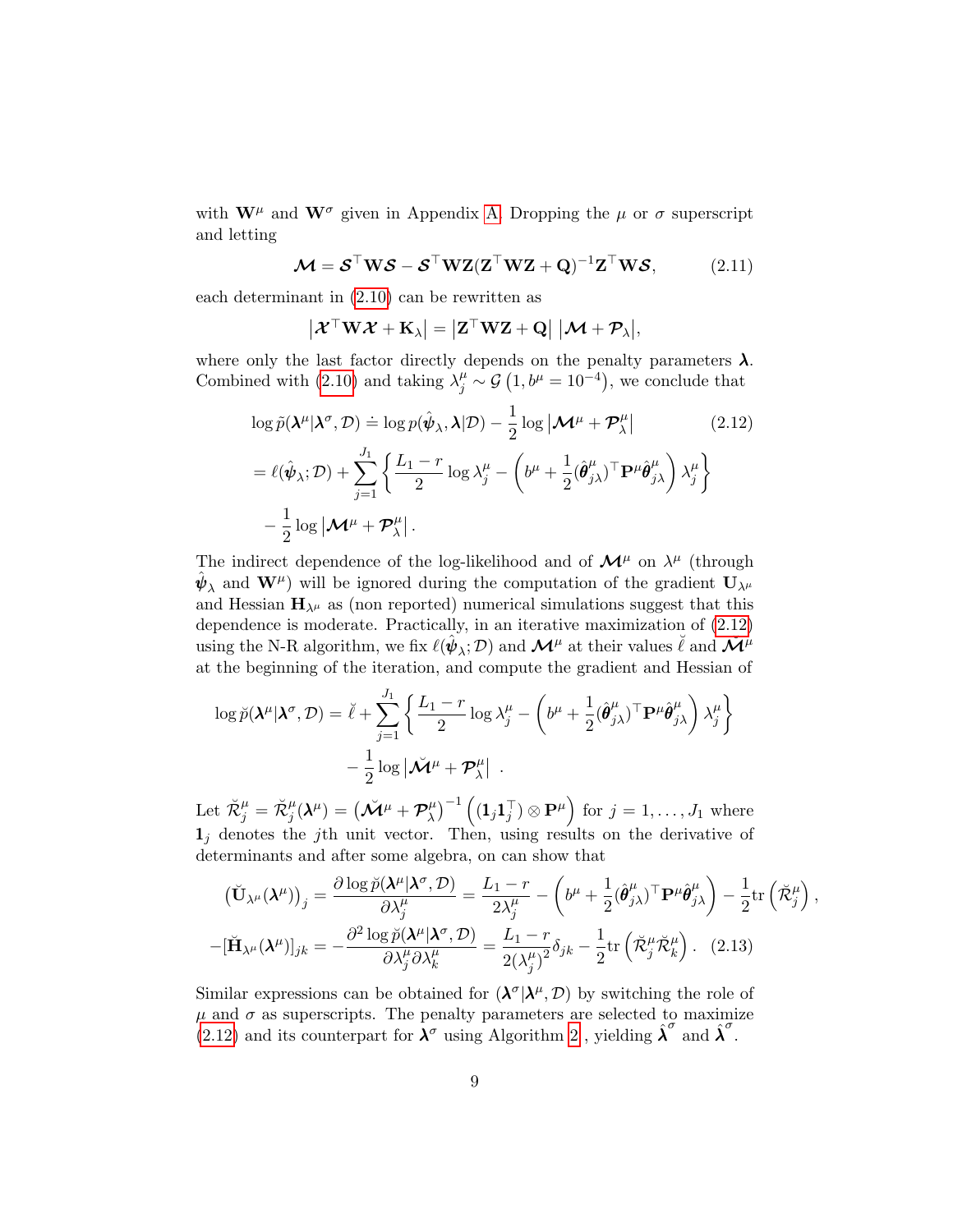### <span id="page-9-1"></span>Algorithm 2. Selection of  $\lambda^{\mu}$  and  $\lambda^{\sigma}$

Let  $g(\nu) = \log \tilde{p}(\lambda^{\mu}|\lambda^{\sigma}, \mathcal{D})$  where  $\lambda^{\mu} = \lambda_{\min} + \exp(\nu)$  with  $\lambda_{\min}$  denoting the smallest desirable value for the penalty parameter of an additive term. Using the chain rule, one can show that  $(\check{\mathbf{U}}_{\nu})_j = \exp(\nu_j)(\check{\mathbf{U}}_{\lambda^{\mu}})_j$  and  $(\check{\mathbf{H}}_{\nu})_{jk} =$  $\exp(\nu_j + \nu_k)(\breve{\mathbf{H}}_{\lambda^{\mu}})_{jk} + \delta_{jk} \exp(\nu_j)(\breve{\mathbf{U}}_{\nu})_j$  for  $1 \leq j, k \leq J_1$ . We propose to select  $\lambda^{\mu}$  by maximizing  $g(\nu)$  using a Newton-Raphson algorithm with at each iteration:

- 1. (a) Given current values for  $\lambda^{\mu}$  and  $\hat{\theta}^{\mu}_{\lambda}$  $_{\lambda}^{\mu}$ , compute the gradient  $\check{\mathbf{U}}_{\nu}$  and Hessian matrix  $\check{H}_{\nu}$  using  $(2.13)$ ;
	- (b) Update:  $\boldsymbol{\nu} \leftarrow \boldsymbol{\nu} \breve{\mathbf{H}}_{\nu}^{-1} \breve{\mathbf{U}}_{\nu}$ ;  $\boldsymbol{\lambda}^{\mu} \leftarrow \lambda_{\min} + \exp(\boldsymbol{\nu})$ ;
- 2. Update  $\hat{\psi}^{\mu}_{\lambda}$  using Algorithm [1,](#page-6-0)  $\breve{\mathcal{M}}^{\mu}$  using [\(2.11\)](#page-8-2), yielding  $\hat{\theta}^{\mu}_{j\lambda}$  and  $\breve{\mathcal{R}}^{\mu}_{j}$ ,

giving at convergence  $\hat{\lambda}^{\mu} = \exp(\hat{\boldsymbol{\nu}}).$ 

The same procedure with the superscripts  $\sigma$  and  $\mu$  interchanged yields  $\hat{\lambda}^{\sigma}$ .

#### <span id="page-9-0"></span>2.5 Nonparametric pivotal density

#### 2.5.1 Density specification

Besides classical parametric choices for the distribution of the standardized error term  $\epsilon$ , nonparametric forms could be preferred. Here, we propose to specify that distribution through the associated hazard  $h_{\epsilon}(\cdot)$  function using a linear combination of K B-splines,  $\log h_{\epsilon}(r) = \sum_{k=1}^{K} b_k(r) \phi_k$ , where  ${b_k(\cdot): k = 1, \ldots, K}$  denotes a large B-spline basis associated to an equidistant grid of knots on the support of the distribution. Given the constraints  $\mathbb{E}(\varepsilon) = 0$  and  $\mathbb{V}(\varepsilon) = 1$ , one can practically assume (using Chebyshev's theorem) that (most of) the probability mass is on  $(r_{\min}, r_{\max}) = (-6, 6)$ , say. Our approach is to some extent connected to the proposal made by [Cai](#page-26-7) [et al.](#page-26-7) [\(2002\)](#page-26-7) with a (truncated) linear spline basis in a mixed model framework. We go further here by considering interval-censored data and moment constraints for the underlying density function. Note that starting from the hazard function to estimate the underlying distribution does not imply that the underlying variable must be positive. The only requirement is the designation of a (conservative) lower bound for the support of the standardized error term. A spline approximation to the log-density could also be considered [\(Eilers and Marx, 1996;](#page-26-4) [Kooperberg and Stone, 1991;](#page-27-7) [Lambert and](#page-27-8) [Eilers, 2009;](#page-27-8) [Lambert, 2011\)](#page-27-9), but a construct based on the hazard function turns out to be analytically more convenient to handle censored data, see below.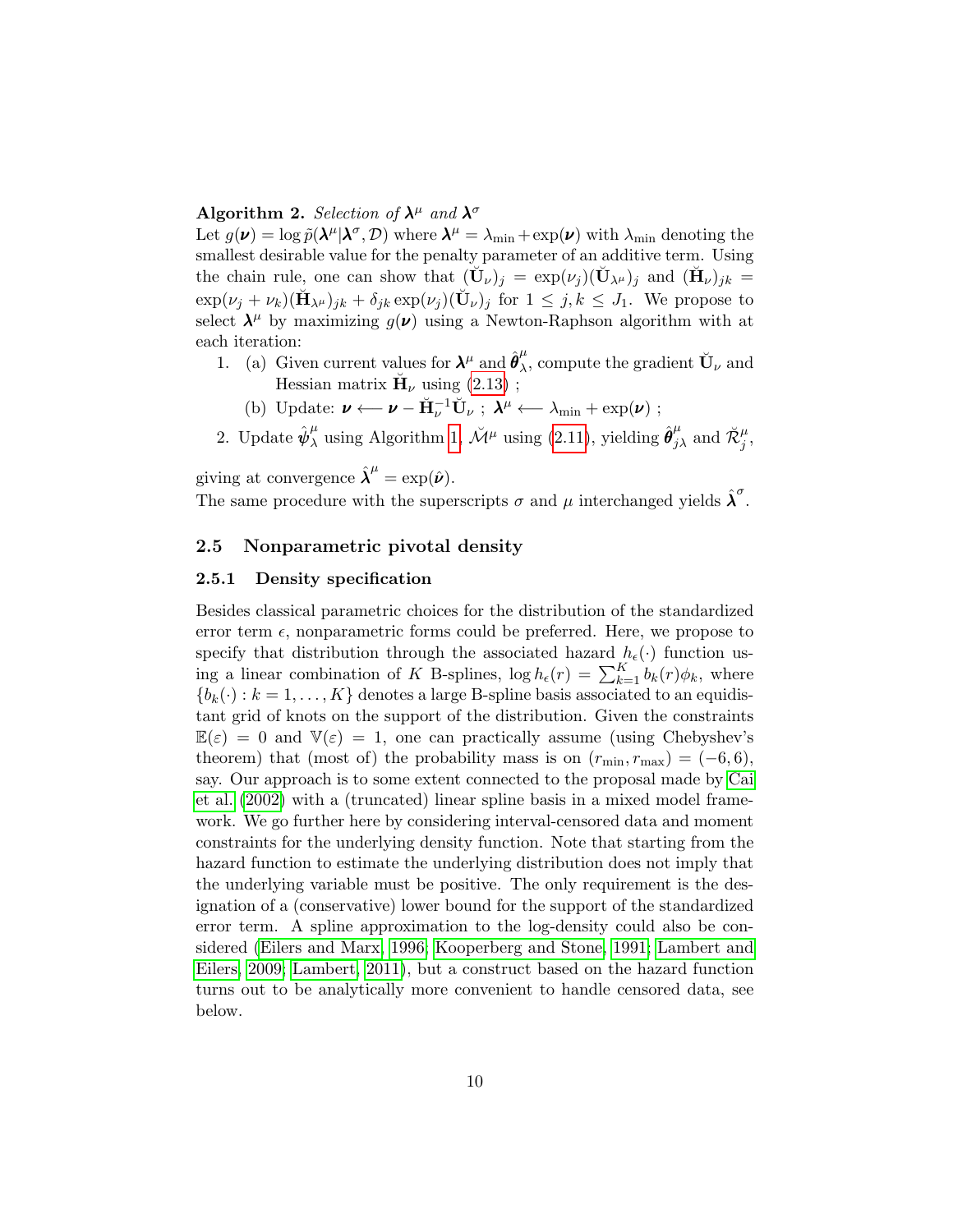#### <span id="page-10-1"></span>2.5.2 Density estimation from i.i.d. right-censored data

We now detail how we propose to estimate the spline coefficients  $\phi$  in the framework of Bayesian P-splines from potentially right- or even intervalcensored data.

Denote by  $\{\mathcal{J}_j = [a_{j-1}, a_j]\}_{j=1}^J$  a partition of  $(r_{\min}, r_{\max})$  into a very large number J of bins of equal width  $\Delta$  with midpoints  $\{u_j\}_{j=1}^J$ . Given a random sample of *n* i.i.d. observations  $r_i$   $(i = 1, \ldots, n)$  for a potentially rightcensored (coded by  $d_i = 0$  and 1 otherwise) variable  $\varepsilon$ , let  $k_j = \sum_{i=1}^n k_{ij}$ and  $n_j = \sum_{i=1}^n n_{ij}$  with  $k_{ij} = \mathbb{1}(r_i \in \mathcal{J}_j) \mathbb{1}(d_i = 1)$  and  $n_{ij} = \mathbb{1}(r_i \geq$  $a_{j-1}$ ) = 1( $r_i \in \bigcup_{s\geq j} \mathcal{J}_s$ ). The log-likelihood for the estimation of the spline parameters  $\boldsymbol{\phi} = (\phi_1, \dots, \phi_K)$  from right-censored data can be written as

$$
\ell(\boldsymbol{\phi}|\mathcal{D}) = \sum_{i=1}^{n} \left\{ d_i \log h_{\epsilon}(r_i) - H_{\epsilon}(r_i) \right\} \approx \sum_{j=1}^{J} (k_j \log h_j - n_j h_j \Delta) \qquad (2.14)
$$

with  $h_j = h_{\epsilon}(u_j) = \exp\left\{\sum_{k=1}^K b_k(u_j)\phi_k\right\}$  where the approximation in [\(2.14\)](#page-10-0) comes from data binning and quadrature to approximate the cumulated hazard function. Following [Eilers and Marx](#page-26-4) [\(1996\)](#page-26-4), we penalize third order  $(r = 3)$  differences of successive spline parameters, yielding the penalized log-likelihood,  $\ell_p(\phi | \tau, \mathcal{D}) = \ell(\phi | \mathcal{D}) - \frac{\tau}{2}$  $\frac{\tau}{2} \boldsymbol{\phi}^{\top} \mathbf{P} \boldsymbol{\phi}$ , with penalty matrix  $\mathbf{P}$  of rank  $(K - r)$ . Given the expressions for the gradient and Hessian,

<span id="page-10-3"></span><span id="page-10-2"></span><span id="page-10-0"></span>
$$
\mathbf{U}_{\tau}(\boldsymbol{\phi}) = \frac{\partial \ell_p}{\partial \boldsymbol{\phi}} = \mathbf{B}^{\top}(\mathbf{k} - \mathbf{n}\mathbf{h}\Delta) - \tau \mathbf{P} \boldsymbol{\phi} ; \qquad (2.15)
$$

$$
-\mathbf{H}_{\tau}(\boldsymbol{\phi}) = -\frac{\partial^2 \ell_p}{\partial \boldsymbol{\phi} \partial \boldsymbol{\phi}^\top} = \mathbf{B}^\top \text{diag}(\mathbf{n} \mathbf{h} \Delta) \mathbf{B} + \tau \mathbf{P}, \qquad (2.16)
$$

where  $[\mathbf{B}]_{jk} = b_k(u_j)$ ,  $\mathbf{k} = (k_j)_{j=1}^J$ ,  $\mathbf{n} = (n_j)_{j=1}^J$ ,  $\mathbf{h} = (h_j)_{j=1}^J$ , one can use the (fast converging) Newton-Raphson procedure to obtain spline parameter estimates for a given value of the penalty parameter  $\tau$ , with at each iteration,  $\boldsymbol{\phi} \longleftarrow \boldsymbol{\phi} - \left(\mathbf{H}_{\tau}(\boldsymbol{\phi})\right)^{-1} \mathbf{U}_{\tau}(\boldsymbol{\phi}), \text{ yielding at convergence } \hat{\boldsymbol{\phi}}_{\tau}.$ 

#### <span id="page-10-4"></span>2.5.3 Inclusion of interval-censored data

The contribution of interval-censored units to  $k_j$  and  $n_j$  can also be included and reevaluated at every iteration of the preceding Newton-Raphson procedure. Denote the hazard and density estimates from the previous iteration by  $\tilde{h}_{\epsilon}(\cdot)$  and  $\tilde{f}_{\epsilon}(\cdot) = \tilde{h}_{\epsilon}(\cdot) \exp(-\tilde{H}_{\epsilon}(\cdot))$ , and let  $\tilde{\pi}_{j} = \int_{\mathcal{J}_{j}} \tilde{f}_{\epsilon}(r) dr \approx$  $\tilde{f}_{\epsilon}(u_j) \Delta$ . Consider an interval-censored observation  $r_i \in (r_i^L, r_i^R)$  and let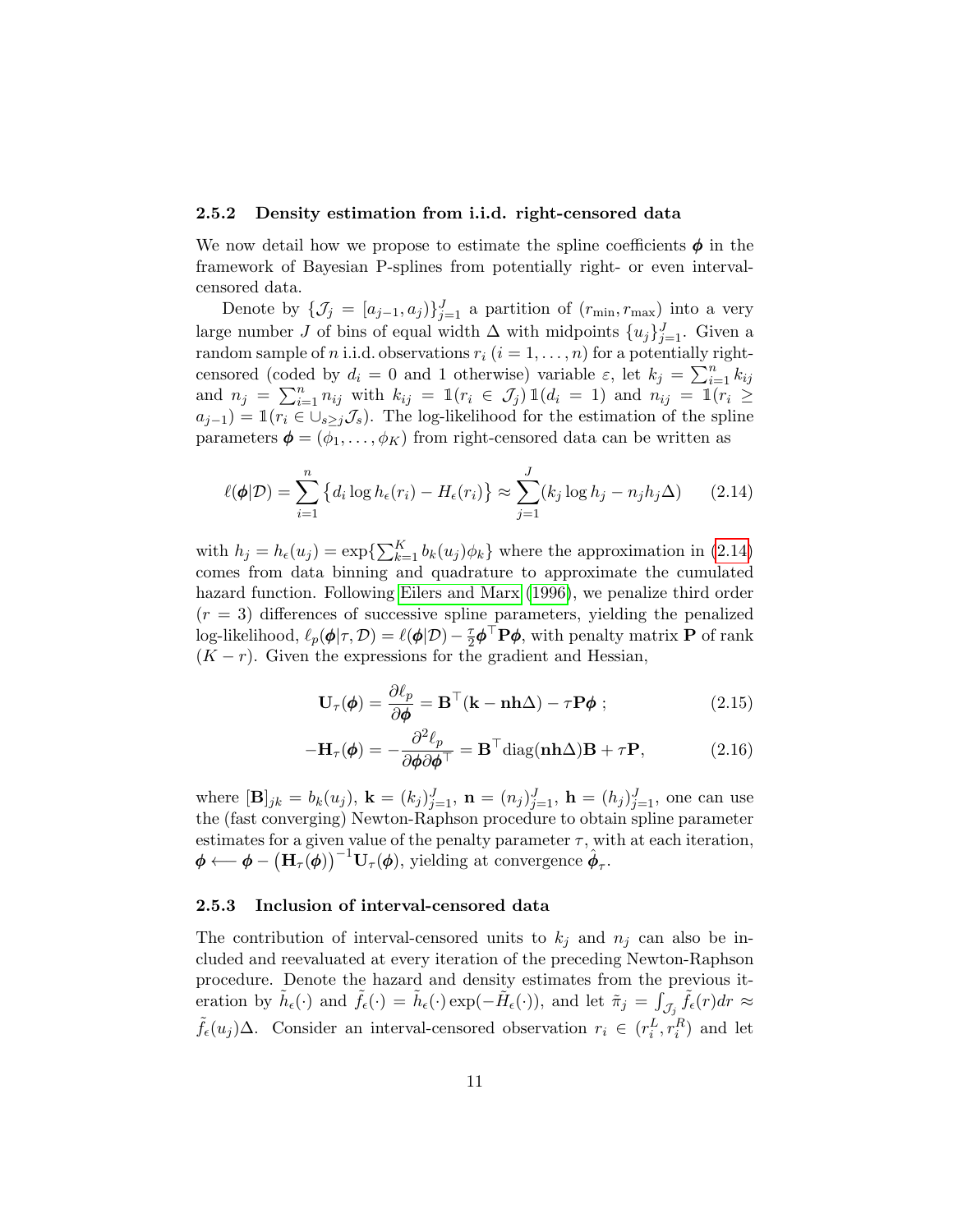$\mathcal{G}_i = \{j : \mathcal{J}_j \cap (r_i^L, r_i^R) \neq \emptyset\}$ . Then, the contribution of unit i to the previously defined  $k_j$  and  $n_j$  are given by  $k_{ij} = \tilde{\pi}_j / \sum_{s \in \mathcal{G}_i} \tilde{\pi}_s \mathbb{1}(j \in \mathcal{G}_i)$  and  $n_{ij} = \mathbb{1}(j < \min \mathcal{G}_i) + \sum_{s=j}^{\max \mathcal{G}_i} \tilde{\pi}_s / \sum_{s \in \mathcal{G}_i} \tilde{\pi}_s \mathbb{1}(j \in \mathcal{G}_i)$ , repectively. At convergence, the procedure in Section [2.5.2](#page-10-1) with, now, interval-censored data entering the computation of  $k_j$  and  $n_j$  will provide an estimate  $\hat{\phi}_{\tau}$  of the spline parameters  $\phi$  for given  $\tau$  and, hence, of the density estimate underlying the potentially right- or interval-censored observations.

#### 2.5.4 Density estimation with moment constraints

Constraints on the mean and variance of the underlying distribution can also be forced. More generally, consider a set of (potentially) nonlinear constraints  $F_s(\phi) = f_s$   $(s = 1, \ldots, S)$  shortly denoted vectorially by  $\mathbf{F}(\phi) = \mathbf{f}$ . At every iteration of the preceding Newton-Raphson procedure, we suggest to linearize each constraint using a first-order Taylor expansion about the current estimate  $\tilde{\phi}$  of the spline parameters,  $\tilde{F}_s(\phi) = F_s(\tilde{\phi}) + \tilde{\mathbf{v}}_s^{\top}(\phi - \phi)$  $\tilde{\boldsymbol{\phi}}$  with  $\tilde{\mathbf{v}}_s = \frac{\partial F_s(\tilde{\boldsymbol{\phi}})}{\partial \boldsymbol{\phi}}$ . Hence, letting  $\tilde{\mathbf{V}} = [\tilde{\mathbf{v}}_1, \dots, \tilde{\mathbf{v}}_S]^{\top} \in \mathbb{R}^{S \times K}$ , a linearized version of the constraints is  $\tilde{\mathbf{V}}\boldsymbol{\phi} = \tilde{\mathbf{c}}$  with  $\tilde{\mathbf{c}} = \tilde{\mathbf{V}}\tilde{\boldsymbol{\phi}} + (\mathbf{f} - \mathbf{F}(\tilde{\boldsymbol{\phi}})).$ The estimation of the spline parameters under these linearized constraints can be made using the Lagrangian

<span id="page-11-1"></span><span id="page-11-0"></span>
$$
G(\boldsymbol{\phi}, \boldsymbol{\omega}) = \ell_p(\boldsymbol{\phi} | \tau, \mathcal{D}) - \boldsymbol{\omega}^\top (\tilde{\mathbf{V}} \boldsymbol{\phi} - \tilde{\mathbf{c}}),
$$
\n(2.17)

with Lagrange multipliers  $\omega$ . Practically, at every iteration of a Newton-Raphson procedure, the preceding values  $(\phi, \tilde{\omega})$  of the spline parameters and Lagrange multipliers are updated using

$$
\begin{pmatrix}\n\tilde{\boldsymbol{\phi}} \\
\tilde{\boldsymbol{\omega}}\n\end{pmatrix}\n\leftarrow\n\begin{pmatrix}\n\tilde{\boldsymbol{\phi}} \\
\tilde{\boldsymbol{\omega}}\n\end{pmatrix}\n-\n\begin{pmatrix}\n\frac{\partial^2 \ell_p(\tilde{\boldsymbol{\phi}}|\tau,\mathcal{D})}{\partial \boldsymbol{\phi}\partial \boldsymbol{\phi}^\top} & -\tilde{\mathbf{V}}^\top \\
-\tilde{\mathbf{V}} & \mathbf{0}\n\end{pmatrix}^{-1}\n\begin{pmatrix}\n\frac{\partial \ell_p(\tilde{\boldsymbol{\phi}}|\tau,\mathcal{D})}{\partial \boldsymbol{\phi}} - \tilde{\mathbf{V}}^\top \tilde{\boldsymbol{\omega}} \\
-\tilde{\mathbf{V}} \tilde{\boldsymbol{\phi}} + \tilde{\mathbf{c}}\n\end{pmatrix},\n(2.18)
$$

with partial derivatives of the penalized log-likelihood given in [\(2.15\)](#page-10-2) and  $(2.16).$  $(2.16).$ 

Now consider specific constraints on the spline parameters based on the first two moments  $(S = 2)$  of the density, remembering that  $f(u_i) =$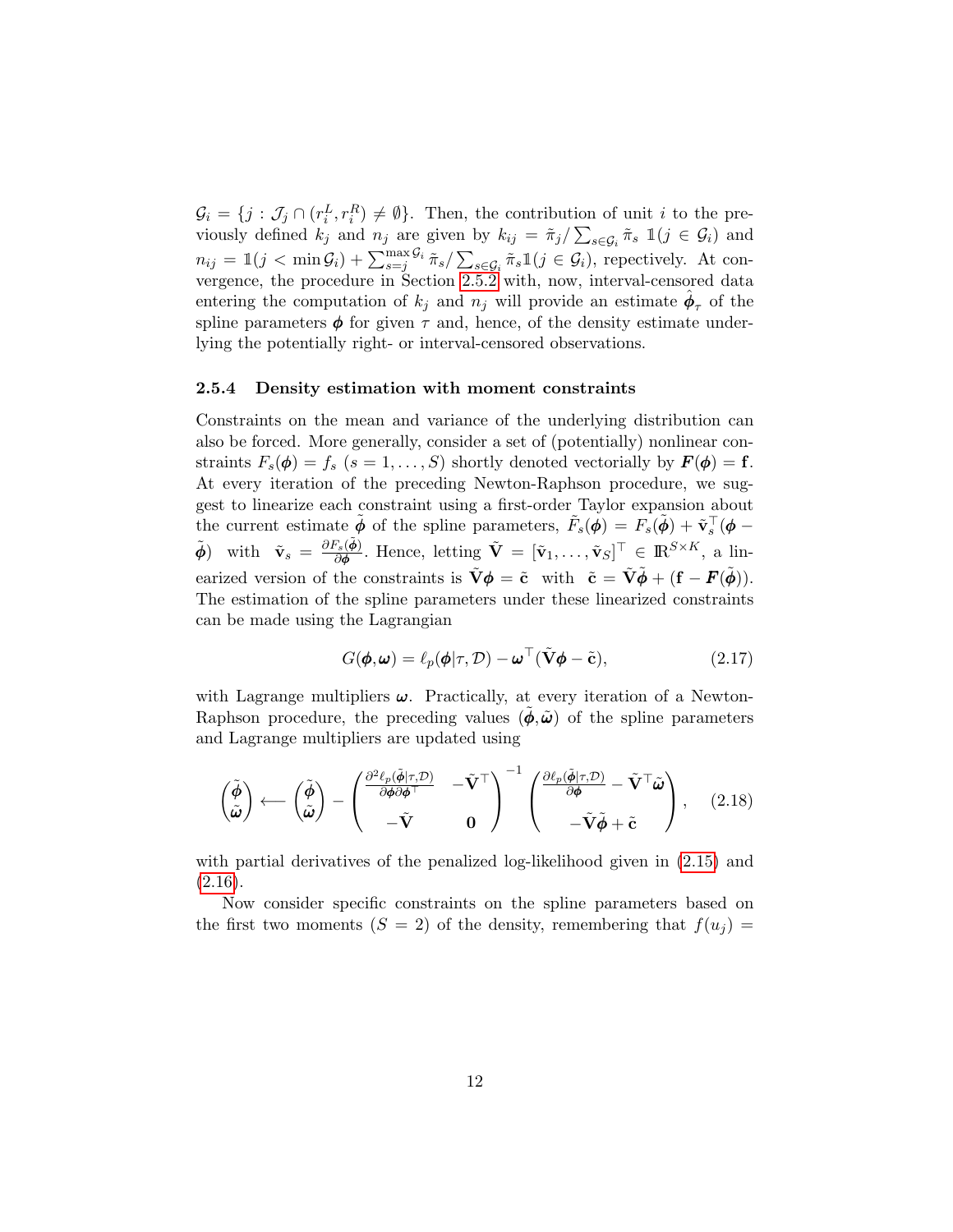$h_j \exp(-H_j)$  (and letting  $\Delta \to 0^+$ ):

$$
\mathbb{E}(\epsilon) = \mu_{\epsilon} = 0 \Leftrightarrow F_1(\phi) = \sum_{j=1}^{J} u_j h_j \exp(-H_j) \Delta = 0 = f_1 ;
$$
  

$$
\mathbb{V}(\epsilon) = \sigma_{\epsilon}^2 = 1 \Leftrightarrow F_2(\phi) = \sum_{j=1}^{J} u_j^2 h_j \exp(-H_j) \Delta - F_1(\phi)^2 = 1 = f_2 .
$$

Let  $\tilde{h}_j = \tilde{h}_{\epsilon}(u_j)$ ,  $\tilde{H}_j = \sum_{\ell \leq j} \tilde{h}_j \Delta$ ,  $\tilde{f}_j = \tilde{h}_j \exp(-\tilde{H}_j)$  and  $b_{jk} = b_k(u_j)$ . Then, one can show that  $\tilde{\mathbf{V}}_{1k} = \frac{\partial F_1(\tilde{\boldsymbol{\phi}})}{\partial \phi_k}$  $\frac{F_1(\tilde{\boldsymbol{\phi}})}{\partial \phi_k} = \sum_{j=1}^J u_j \tilde{f}_j \Delta \left( b_{jk} - \sum_{\ell \leq j} b_{\ell k} \tilde{h}_\ell \Delta \right),$ and  $\tilde{\mathbf{V}}_{2k} = \frac{\partial F_2(\tilde{\boldsymbol{\phi}})}{\partial \phi_k}$  $\frac{F_2(\tilde{\boldsymbol \phi})}{\partial \phi_k} = \sum_{j=1}^J u_j^2 \tilde f_j \Delta \left( b_{jk} - \sum_{\ell \le j} b_{\ell k} \tilde h_\ell \Delta \right) - 2 F_1(\tilde{\boldsymbol \phi}) \, \tilde{\mathbf{V}}_{1k}. \; \text{Com-}$ bining these last results with the elements from Sections [2.5.2](#page-10-1) and [2.5.3,](#page-10-4) one can estimate the spline parameters underlying the hazard and, hence, the density, for given (potentially) right- or interval-censored data and penalty parameter  $\tau$ . The following section is devoted to the selection of  $\tau$ .

#### <span id="page-12-0"></span>2.5.5 Selection of the penalty parameter  $\tau$

Given the following priors,

$$
\tau \sim \mathcal{G}(1, b) \quad ; \quad p(\pmb{\phi}|\tau) \propto \tau^{\frac{K-r}{2}} \exp\left(-\frac{\tau}{2} \pmb{\phi}^\top \mathbf{P} \pmb{\phi}\right), \tag{2.19}
$$

the joint posterior for the spline and the penalty parameters  $(\phi, \tau)$  are

$$
p(\boldsymbol{\phi}, \tau | D) \propto \exp\{\ell(\boldsymbol{\phi} | \mathcal{D})\} p(\boldsymbol{\phi} | \tau) p(\tau) = \exp\{\ell_p(\boldsymbol{\phi} | \tau, \mathcal{D})\} \tau^{\frac{K-r}{2}} p(\tau). \quad (2.20)
$$

Using the same arguments as in Section [2.4](#page-7-0) for  $(\psi | \lambda, D)$ , the conditional posterior for the spline parameters,  $p(\phi|\tau, D) \propto \exp{\{\ell_p(\phi|\tau, D)\}}$ , can be shown to be approximately

<span id="page-12-3"></span><span id="page-12-2"></span><span id="page-12-1"></span>
$$
(\boldsymbol{\phi}|\tau,\mathcal{D}) \sim \mathcal{N}\left(\hat{\boldsymbol{\phi}}_{\tau},\hat{\Sigma}_{\tau}\right),\tag{2.21}
$$

where  $\hat{\phi}_{\tau}$  denotes the conditional posterior mode (equal to the penalized MLE of  $\phi$  given  $\tau$ , see Sections [2.5.2](#page-10-1) and [2.5.3\)](#page-10-4),  $\hat{\Sigma}_{\tau}^{-1} = \mathbf{\hat{H}}_{\tau}(\hat{\phi}_{\tau}) = \mathbf{B}^{\top} \mathbf{W}_{\tau} \mathbf{B} +$  $\tau \mathbf{P}$ , cf. Eq. [\(2.16\)](#page-10-3), with  $\mathbf{W}_{\tau} = \text{diag}(\mathbf{w}_{\tau})$ ,  $\mathbf{w}_{\tau} = \mathbf{n} \hat{\mathbf{h}}_{\tau} \Delta$  and  $\hat{\mathbf{h}}_{\tau}$  giving the estimated hazard at the bin midpoints when  $\phi = \hat{\phi}_{\tau}$ . Given that the number of observations  $(k)_j$  in bin  $\mathcal{J}_j$  has expected value  $(\mathbf{w})_j = (\mathbf{n}\mathbf{h}\Delta)_j$ , one might reasonably approximate the last variance-covariance matrix by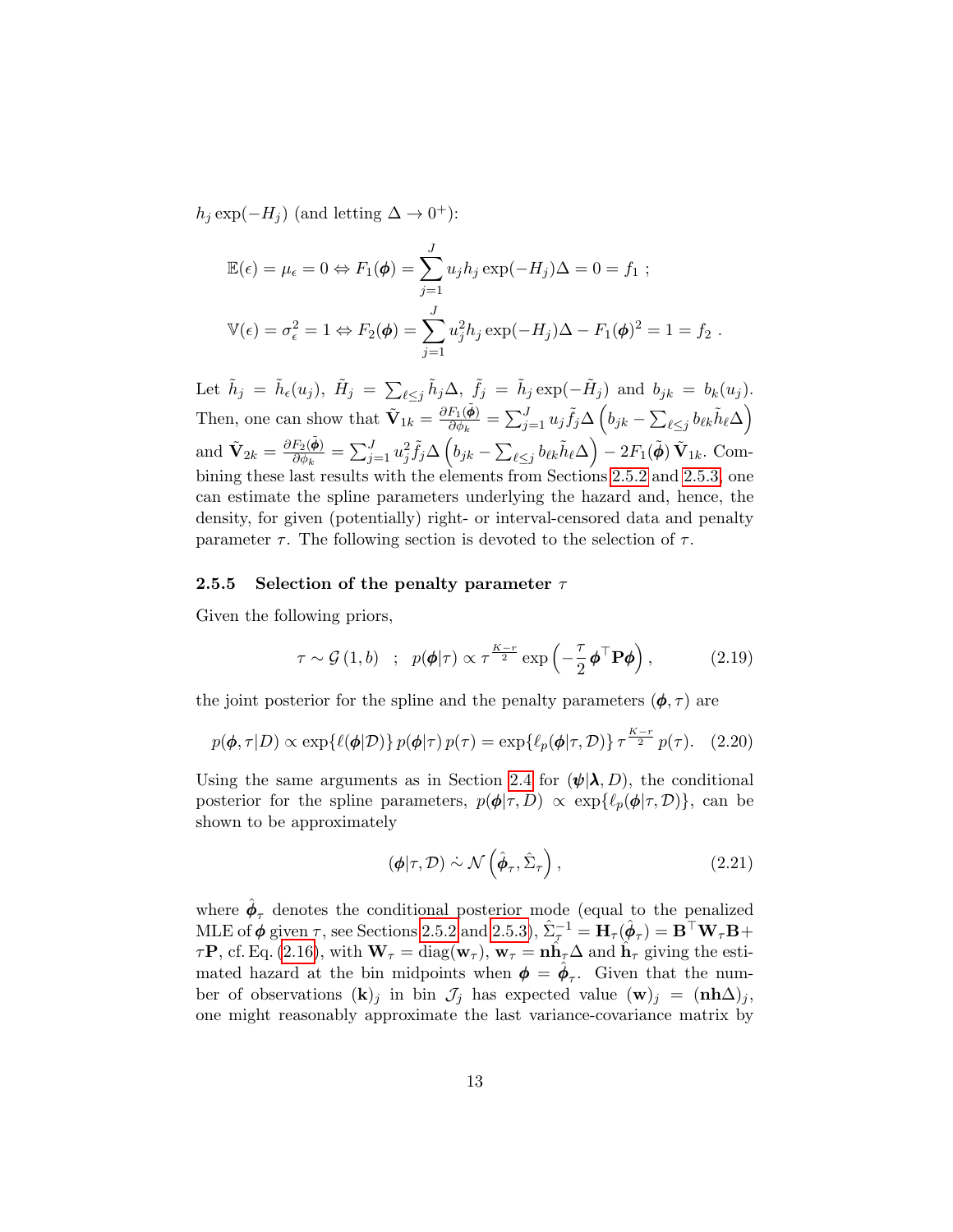$\hat{\Sigma}_{\tau}^{-1} \approx \mathbf{B}^{\top} \mathbf{W} \mathbf{B} + \tau \mathbf{P}$  with  $\mathbf{W} = \text{diag}(\mathbf{k})$ , thereby restricting its explicit dependence on  $\tau$  to the  $\tau \mathbf{P}$  term. The marginal posterior for  $\tau$  is given by

<span id="page-13-0"></span>
$$
p(\tau|\mathcal{D}) = \frac{p(\phi, \tau|\mathcal{D})}{p(\phi|\tau, \mathcal{D})} \propto p(\hat{\phi}_{\tau}, \tau|\mathcal{D}) |\mathbf{B}^{\top} \mathbf{W} \mathbf{B} + \tau \mathbf{P}|^{-1/2}
$$
(2.22)

with the approximation coming from [\(2.21\)](#page-12-1) and the substitution of  $W_{\tau}$ by W. Now consider a singular value decomposition of penalty matrix,  $\mathbf{P} = \mathbf{U} \mathbf{\hat{V}} \mathbf{U}^{\top}$ , where  $\mathbf{U} = [\mathbf{U}_1 \ \mathbf{U}_0], \ \mathbf{U}^{\top} \mathbf{U} = \mathbf{I}_K, \ \mathbf{\hat{Y}} = \text{blockdiag}(\mathbf{\hat{Y}}_1, \mathbf{0}_r),$ with the last r diagonal elements of  $\Upsilon = \text{diag}(\boldsymbol{v})$  being zero. Then, using properties of determinants and defining  $\tilde{\mathbf{B}} = \mathbf{W}^{1/2} \mathbf{B} \mathbf{U}, \ \tilde{\mathbf{B}}_1 = \mathbf{W}^{1/2} \mathbf{B} \mathbf{U}_1$ ,  $\tilde{\mathbf{B}}_0 = \mathbf{W}^{1/2} \mathbf{B} \mathbf{U}_0, \, \mathbf{M} = \tilde{\mathbf{B}}_1^\top \tilde{\mathbf{B}}_1 - \tilde{\mathbf{B}}_1^\top \tilde{\mathbf{B}}_0 (\tilde{\mathbf{B}}_0^\top \tilde{\mathbf{B}}_0)^{-1} \tilde{\mathbf{B}}_0^\top \tilde{\mathbf{B}}_1$ , one has

<span id="page-13-1"></span>
$$
|\mathbf{B}^{\top}\mathbf{W}\mathbf{B} + \tau \mathbf{P}| = |\tilde{\mathbf{B}}_0^{\top} \tilde{\mathbf{B}}_0| |\Upsilon_1| \tau^{K-r} \prod_{j=1}^{K-r} \left(1 + \frac{n\tilde{m}_j}{\tau}\right)
$$
(2.23)

where  $\widetilde{M} = \frac{1}{n} \Upsilon_1^{-1/2} M \Upsilon_1^{-1/2}$  has eigenvalues  $\{\tilde{m}_j\}_{j=1}^{K-r}$  independent of  $\tau$ . Combining [\(2.19\)](#page-12-2), [\(2.20\)](#page-12-3), [\(2.22\)](#page-13-0) and [\(2.23\)](#page-13-1), one has

<span id="page-13-3"></span>
$$
\log p(\tau|\mathcal{D}) \doteq \ell_p(\hat{\phi}_{\tau}|\tau, \mathcal{D}) + \log p(\tau) - \frac{1}{2} \sum_{j=1}^{K-r} \log \left( 1 + \frac{n\tilde{m}_j}{\tau} \right)
$$

$$
= \ell(\hat{\phi}_{\tau}|\mathcal{D}) - \tau \left( b + \frac{1}{2} \hat{\phi}_{\tau}^{\top} \mathbf{P} \hat{\phi}_{\tau} \right) - \frac{1}{2} \sum_{j=1}^{K-r} \log \left( 1 + \frac{n\tilde{m}_j}{\tau} \right), \qquad (2.24)
$$

suggesting Algorithm [3](#page-13-2) to select  $\tau$ .

<span id="page-13-2"></span>**Algorithm 3.** Density estimation (selection of  $\tau$  and computation of  $\hat{\phi}_{\tau}$ ) Principle : the algorithm alternates the following two steps till convergence:

- 1. For a given value of the penalty parameter  $\tau$ , select the spline parameters  $\phi$  to maximize  $p(\phi | \tau, D)$  under the moments constraints  $\mathbb{E}(\epsilon) = 0$ and  $\mathbb{V}(\epsilon) = 1$ ;
- 2. Update  $\tau$  to maximize the approximation [\(2.24\)](#page-13-3) to log  $p(\tau|D)$ .

Practically: repeat till convergence:

1. Given the current estimate for  $\tau$ , maximize the Lagrangian in [\(2.17\)](#page-11-0) by repeating the Newton-Raphson step in [\(2.18\)](#page-11-1) till convergence to  $\hat{\phi}_{\tau}$ .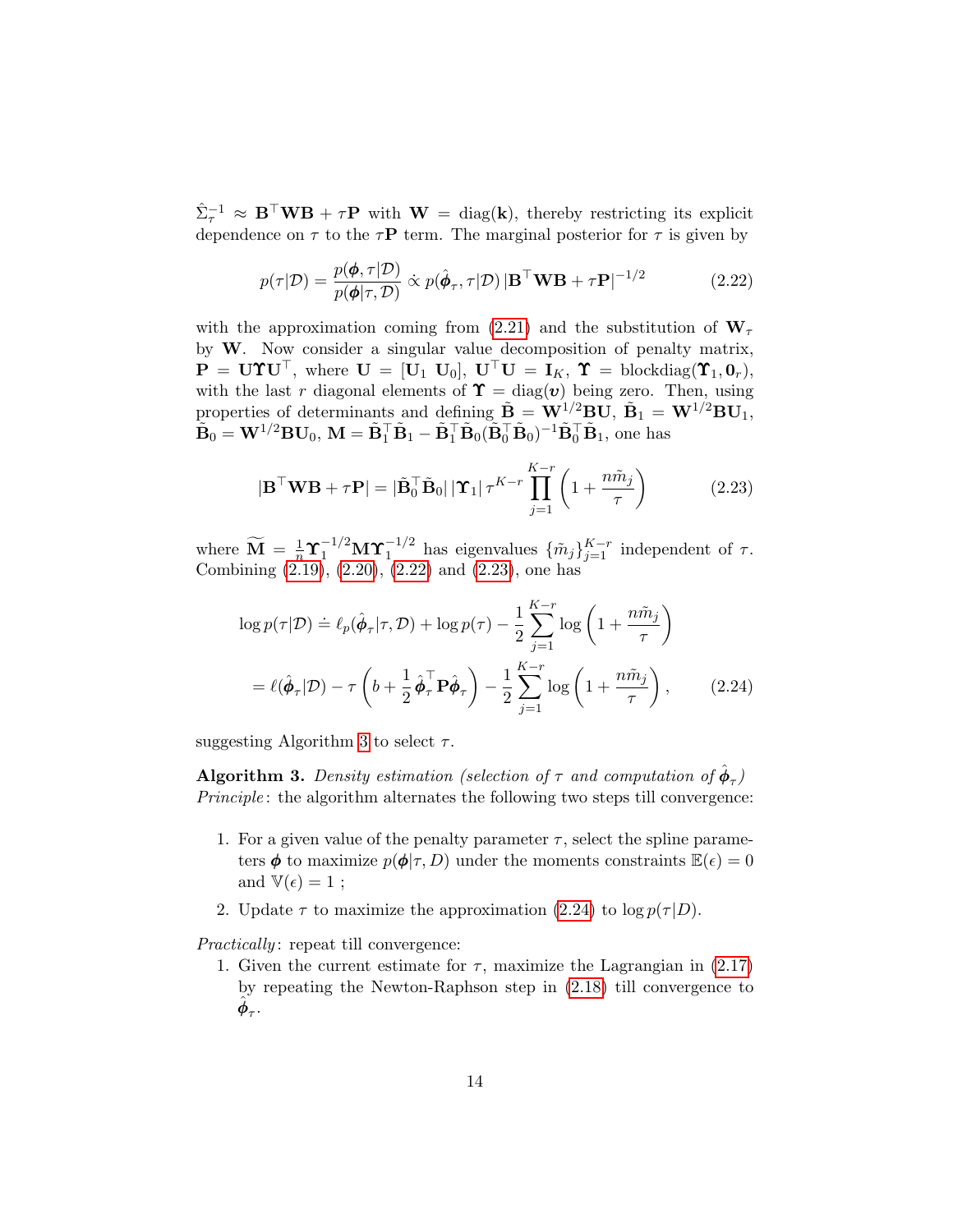2. Update  $\tau$  by using the fixed-point method on the partial derivative of  $(2.24)$  $(2.24)$  w.r.t.  $\tau$  set to zero. Practically, repeat till convergence

$$
\tau \;\longleftarrow \sum_{j=1}^{K-r} \frac{n \tilde{m}_j}{\tau+n \tilde{m}_j} / \left(2 b + \hat{\boldsymbol{\phi}}_\tau^\top \mathbf{P} \hat{\boldsymbol{\phi}}_\tau \right).
$$

At convergence, it yields  $(\hat{\tau}, \hat{\phi} = \hat{\phi}_{\hat{\tau}})$  and the estimated hazard  $\hat{h}_{\epsilon}(\cdot)$  =  $\exp\Big(\sum_{k=1}^K b_k(\cdot) \hat \phi_k\Big).$ 

For example, with a dataset of size  $n = 1000$  including 40% uncensored,  $40\%$  interval-censored and  $20\%$  right-censored data, the selection of  $\tau$  and the estimation of  $K = 50$  B-spline parameters (an unnecessary very large K used to challenge Algorithm [3\)](#page-13-2) took 6 iterations and one tenth of a second using pure R code on a small desktop computer.

#### <span id="page-14-1"></span>2.6 Algorithm for fitting the NP additive location-scale model

We now have all the necessary ingredients for fitting the nonparametric double additive location-scale model (NP-DALSM) from possibly right- or even interval-censored data. The algorithm is iterative and alternates the estimation of the error density (Step 1), of the regression and spline parameters in the location (Step 2) and dispersion (Step 3) submodels, selection of the penalty parameters for the additive terms in location and dispersion (Step 4), see Algorithm [4.](#page-14-0)

<span id="page-14-0"></span>Algorithm 4. Global Algorithm: Fitting the NP additive location-scale model

Iterate the following steps till convergence:

- 1. Estimation of the error hazard and density:
	- (a) Given the current estimates for the regression and splines parameters, compute the standardized residuals  $r_i = \frac{y_i - \mu_i(\psi_\lambda^\mu)}{\sigma_i(\psi_\lambda^\mu)}$  $\frac{-\mu_i(\psi_\lambda)}{\sigma_i(\psi_\lambda^{\sigma})}$  accompanied by their observation indicators  $d_i$ , some of these residuals being right-censored  $(d_i = 0)$  or interval-censored with  $r_i \in (r_i^L, r_i^R)$ .
	- (b) Use Algorithm [3](#page-13-2) on these data to update the estimates of the error hazard function  $h_{\epsilon}$  and density  $f_{\epsilon}$ . It is based on the estimation and selection of the underlying spline parameters  $\phi$  and penalty parameter  $\tau$ .
- 2. Estimation of  $\psi^{\mu}$ : given the current values of the other parameters and in particular of the penalty parameter vector  $\lambda^{\mu}$  for the additive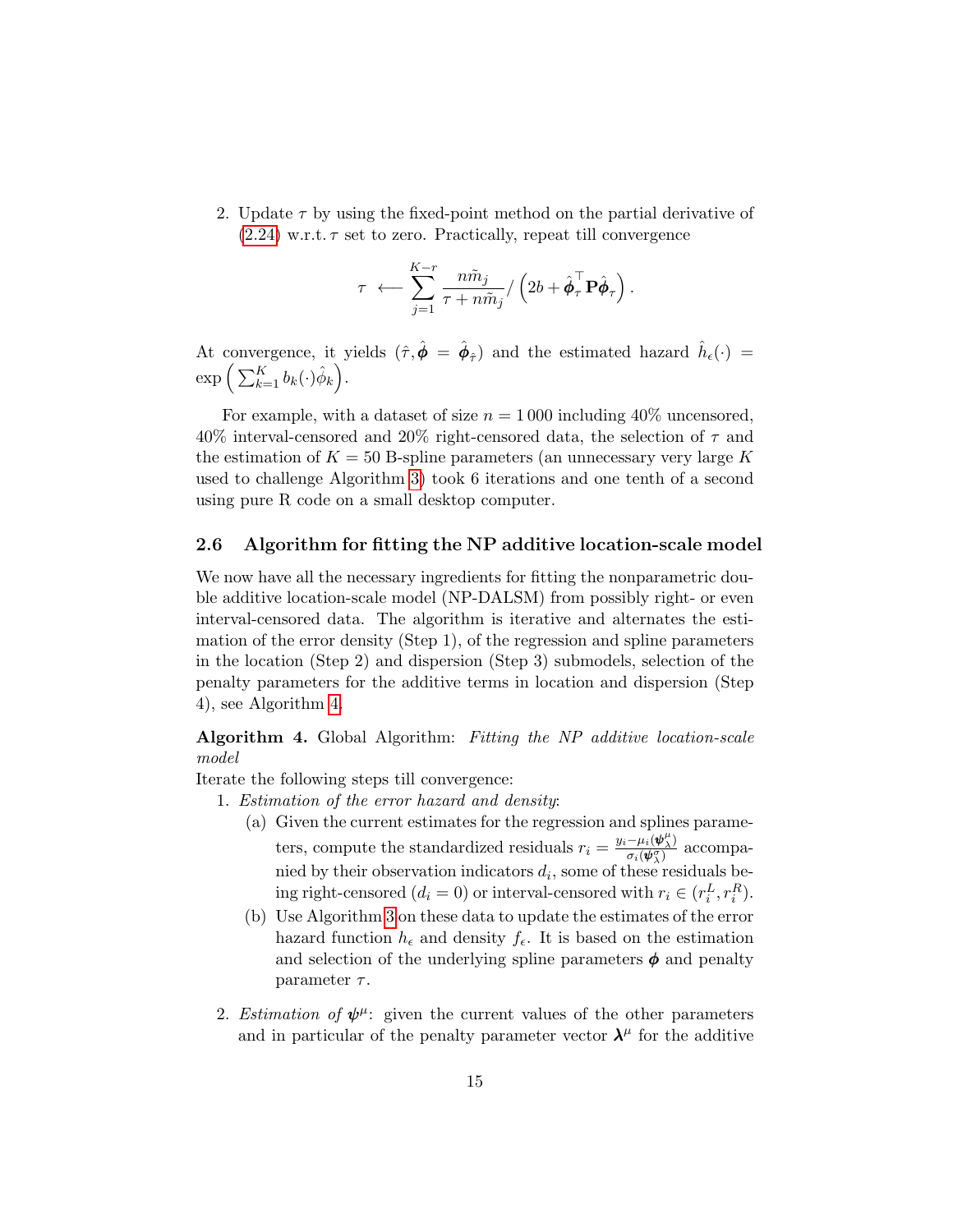terms in the location submodel,  $\psi^{\mu} = (\beta, \text{vec}(\Theta^{\mu}))$  is reevaluated to maximize  $p(\psi^{\mu}|\psi^{\sigma},\lambda^{\mu},\phi,\mathcal{D}) \propto L(\psi^{\mu},\psi^{\sigma},\phi;\mathcal{D}) p(\psi^{\mu}|\lambda^{\mu})$  using the Newton-Raphson (N-R) procedure described in Algorithm [1](#page-6-0) with the current estimate for  $\psi^{\mu}$  as starting value.

- 3. Estimation of  $\psi^{\sigma}$ : given the current values of the other parameters and in particular of the penalty parameter vector  $\lambda^{\sigma}$  for the additive terms in the dispersion submodel,  $\boldsymbol{\psi}^{\sigma} = (\boldsymbol{\delta}, \text{vec}(\boldsymbol{\Theta}^{\sigma}))$  is reevaluated to  $\begin{split} \text{maximize} \,\, & \, p(\pmb{\psi}^\sigma|\pmb{\lambda}^\mu,\pmb{\lambda}^\sigma,\pmb{\phi},\mathcal{D}) \, \propto \, L(\tilde{\pmb{\psi}}^\mu,\pmb{\psi}^\sigma,\pmb{\phi};\mathcal{D}) \, p(\pmb{\psi}^\sigma|\pmb{\lambda}^\sigma) \, \big| \tilde{\Sigma}^\mu_\lambda \big| \end{split}$  $\frac{1}{2}$  using the Newton-Raphson (N-R) procedure described in Algorithm [1](#page-6-0) with the current estimate for  $\psi^{\sigma}$  as starting value.
- 4. Selections of  $\lambda^{\mu}$  and  $\lambda^{\sigma}$ : the penalty parameters in the additive terms are chosen to maximize  $\log \tilde{p}(\lambda^{\mu}|\lambda^{\sigma}, \mathcal{D})$  and  $\log \tilde{p}(\lambda^{\sigma}|\lambda^{\mu}, \mathcal{D})$  using Algorithm [2.](#page-9-1)

Possible starting values are obtained by:

- Assuming a Gaussian error distribution ;
- Discarding right-censored data and setting interval-censored ones to their midpoint value, yielding a reduced response vector  $\tilde{y}$  with an associated design matrix  $\tilde{\mathcal{X}}^{\mu}$  for the additive location submodel;
- Setting the elements in penalty vectors  $\lambda^{\mu}$  and  $\lambda^{\sigma}$  to a moderately large value  $(100, \text{say})$ ;
- Fig.  $\psi^{\mu}$  using penalized LS:  $\psi^{\mu} \longleftarrow (\tilde{X}^{\mu\top} \tilde{X}^{\mu} + \mathbf{K}_{\lambda}^{\mu})$  $\left(\begin{smallmatrix} \mu\ \lambda \end{smallmatrix}\right)^{-1}\tilde{\mathcal{X}}^{\mu\top}\tilde{\bm{y}} \; ;$
- Fixing  $\psi^{\sigma}$  to zero, except its first component  $\delta_0$  set to the log of the mean squared error.

Convergence is very fast with the suggested initial conditions. One major advantage of our proposal is that it does not require backfitting as regression and spline parameters are updated simultaneously within the location and dispersion submodels. An additional remarkable feature is the joint update of the (log of the) penalty parameters using a Newton-Raphson procedure based on approximate analytical expressions for the gradient and Hessian of their marginal posterior. And last but not least, the error distribution is also estimated through the underlying (log-)hazard expressed as a linear combination of (penalized) P-splines with a penalty parameter selected to maximize its posterior density. The whole procedure is able to handle rightor interval-censored response data.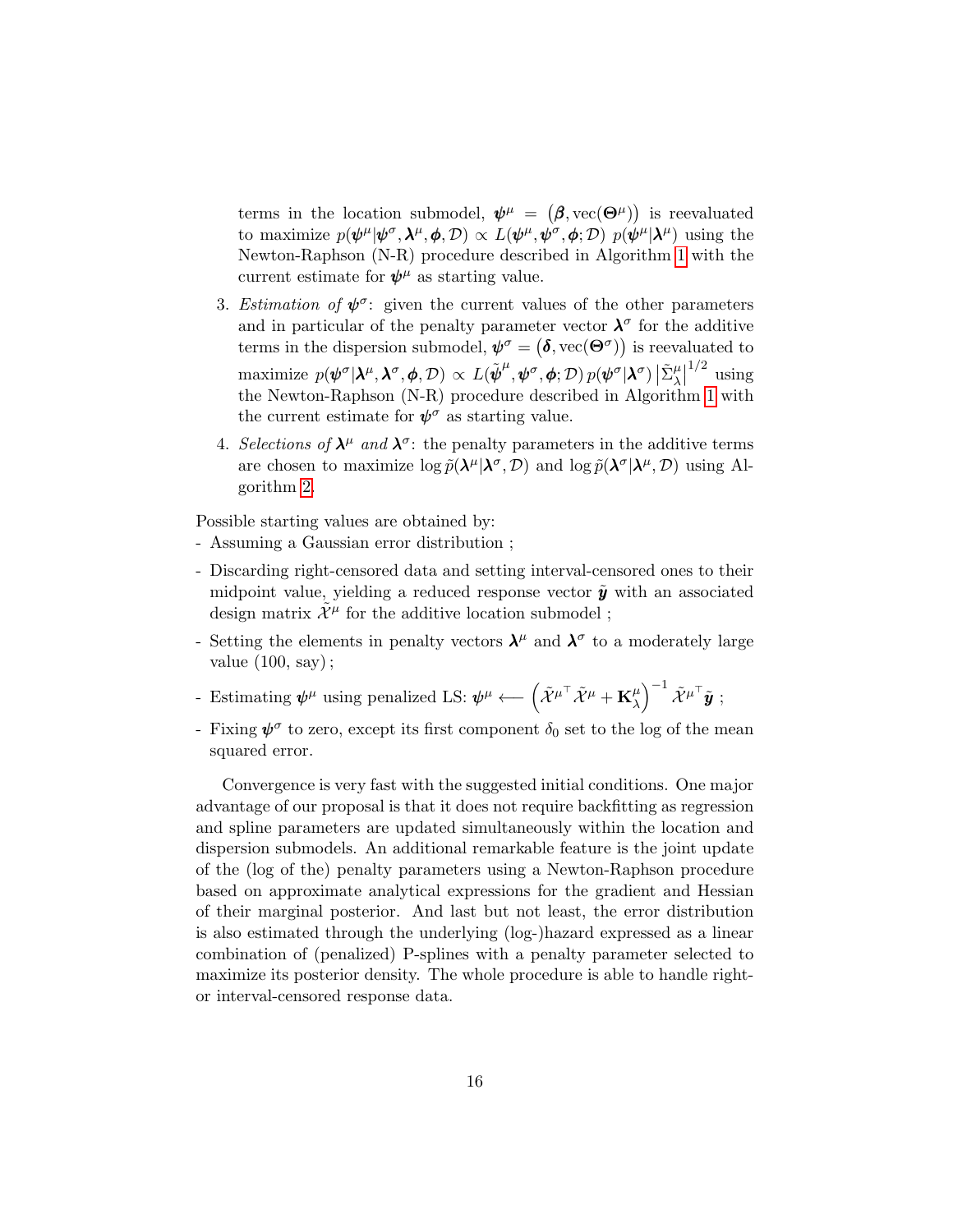### <span id="page-16-0"></span>3 Simulation Study

An extended simulation study was made to evaluate the performances of the proposed algorithm to fit the nonparametric additive location-scale model. The data were simulated with conditional location and dispersion given by, respectively,

<span id="page-16-2"></span><span id="page-16-1"></span>
$$
\mu(\mathbf{z}^{\mu}, \mathbf{x}^{\mu}) = (\beta_0 + \beta_1 z_1^{\mu} + \beta_2 z_2^{\mu}) + f_1^{\mu}(x_1^{\mu}) + f_2^{\mu}(x_2^{\mu}),
$$
 (3.1)

$$
\log \sigma(\mathbf{z}^{\sigma}, \mathbf{x}^{\sigma}) = (\delta_0 + \delta_1 z_1^{\sigma} + \beta_2 z_2^{\sigma}) + f_1^{\sigma}(x_1^{\sigma}) + f_2^{\sigma}(x_2^{\sigma}).
$$
 (3.2)

Different combinations of sample sizes  $n (= 1500, 500, 250)$ , right censoring  $(RC = 0\%, 25\%, 50\%)$  rates and interval censoring  $(IC = 0\%, 25\%, 50\%)$ rates were considered. The standardized error term (with mean 0 and vari-ance 1) in [\(2.1\)](#page-2-1) was taken to have a Normal mixture distribution,  $\epsilon \sim$  $.8 \mathcal{N}(-0.414, 0.538^2) + .2 \mathcal{N}(1.655, 0.646^2)$ , see Fig. [8](#page-37-0) in the Supplementary Material. For each of the *n* units, the pair of covariates  $(p_1 = p_2 = 2)$ with linear effects in  $(3.1)$  and  $(3.2)$  were independently generated from Bernoulli and Normal distributions,  $z_1^{\mu}$  $j_1^{\mu}, z_1^{\sigma} \sim \text{Bern}(.6)$ ;  $z_2^{\mu}$  $_{2}^{\mu}, z_{2}^{\sigma} \sim \mathcal{N}(0, 1),$ with regression parameters  $\beta = (1.6, .3, .75), \delta = (-.5, -.03, .01).$  Two  $(= J_1 = J_2)$  additive terms per regression submodel were added,  $f_1^{\mu}$  $j_1^{\mu}(x) =$  $(− 31 − 32)$  additive term<br>  $.113 - .4\sqrt{x} \sin(1.2πx), f_2^{\mu}$  $J_2^{\mu}(x) = .586 - .3(x^2 + .3)^{-1}, f_1^{\sigma}(x) = -0.158 + 0.15x +$  $0.25x^2$ ,  $f_2^{\sigma}(x) = 12(x - 0.5)^3$ , with  $x_1^{\mu}$  $_{1}^{\mu},x_{2}^{\mu}$  $x_2^{\mu}, x_1^{\sigma}, x_1^{\sigma}$  generated independently from a uniform distribution on  $(0, 1)$ , see the solid curves on Fig. [6](#page-35-0) in the Supplementary Material for a graphical representation. For each of the n units, covariates were first sampled to define the underlying first and second order (conditional) moments in [\(3.1\)](#page-16-1) and [\(3.2\)](#page-16-2), yielding  $\mu_i$  and  $\sigma_i$  for the *i*th unit. The associated uncensored response was then obtained using  $y_i = \mu_i + \sigma_i e_i$ with  $e_i$  sampled from the Normal mixture. Right censoring was created randomly and independently of the underlying response and covariates using an exponential distribution  $C_i \sim \text{Exp}(\lambda)$  with  $\lambda$  selected to reach the desired percentage RC of right censored responses. The observed response was then defined as  $t_i = \min\{y_i, c_i\}$  with *observation* indicator  $\delta_i = I(c_i > y_i)$ . The non right-censored data (for which  $\delta_i = 1$ ) were subsequently intervalcensored with probability  $IC/(1 - RC)$  with, then,  $y_i$  only reported to lie in  $(y_i^L, y_i^R)$  where  $y_i^L = y_i - 1.5u_i\sigma(Y)$  and  $y_i^R = y_i + 1.5(1 - u_i)\sigma(Y)$  with  $u_i \sim U_{(0,1)}$ , yielding an interval of width equal to 1.5 the marginal standard deviation of the response.

The double additive location-scale model (DALSM) was fitted by assuming a nonparametric (NP) or a Normal  $(\mathcal{N})$  density for the error term. Under the working Normality hypothesis, the sandwich estimator [\(White,](#page-28-7)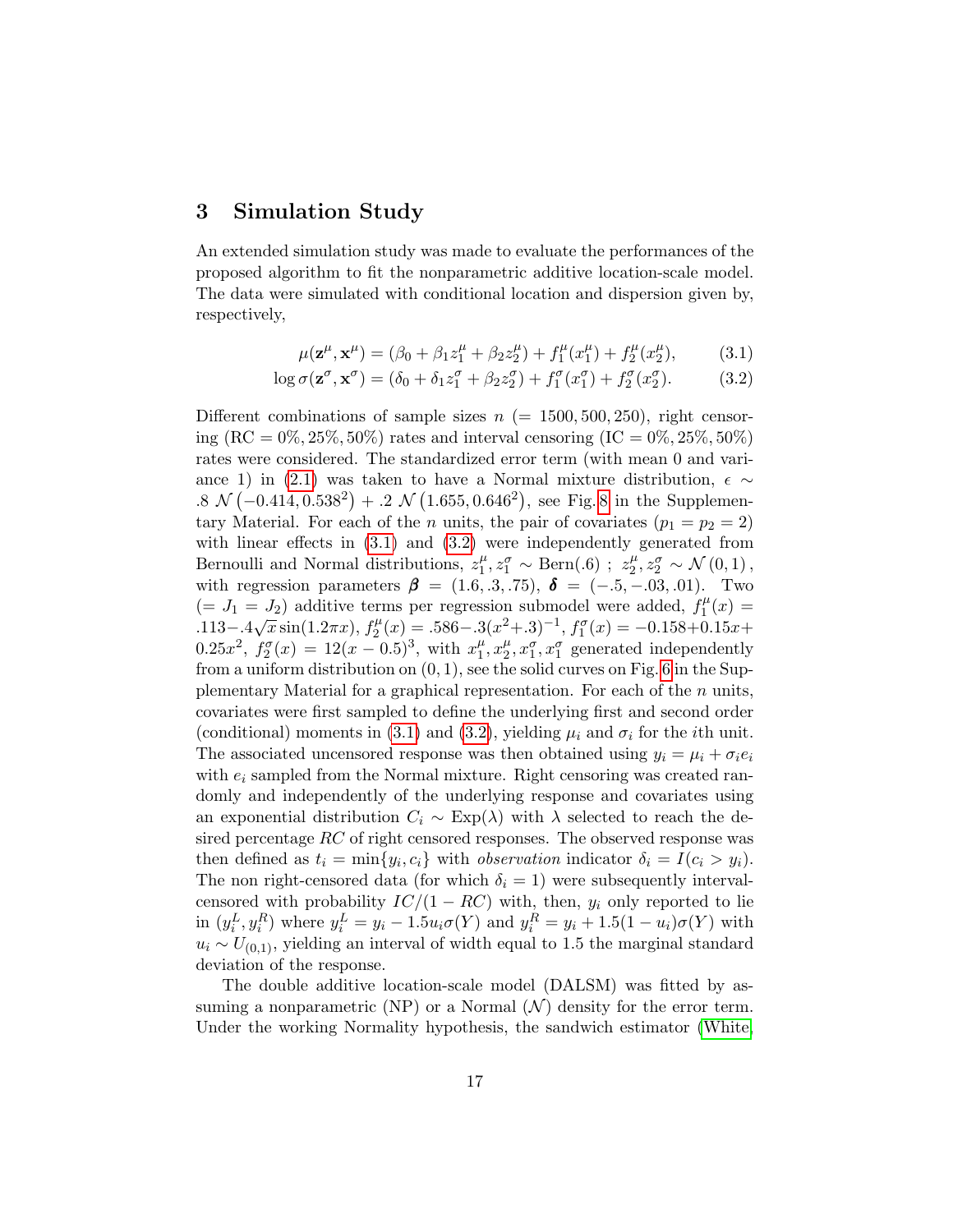[1982\)](#page-28-7) was preferred over the model-based one for the variance-covariance of the regression and spline parameter estimates. A report on the detailed simulation results can be found in Supplementary Material [C.](#page-24-0) In summary, our simulation study suggests that the proposed NP estimation strategy enables to quantify the effects of covariates on location and dispersion with negligible biases and important efficiency gains as compared to an approach assuming normality. Uncertainty in the estimation is properly quantified, except when the sample size is small (as compared to the number of parameters in the model). Then, the effective coverage of credible intervals can be smaller than the nominal value. In these cases, MCMC with proposals built using approximated posteriors resulting from the algorithm in Section [2.6](#page-14-1) would generate more reliable quantification of uncertainty, but at a higher computational cost. The error density is properly estimated in the absence of right censoring even with a rather small sample size and a large interval censoring rate. But the combination of a small  $n$  and a large right censoring rate somehow decrease the quality of the expected reconstruction as the available information on the error distribution becomes sparse and incomplete. Then, the smallest component in the Normal mixture tends to be flattened around its mode.

### <span id="page-17-0"></span>4 Application

The proposed application involves interval- and right-censored responses. The data of interest come from the European Social Survey [\(European Social](#page-26-8) [Survey Round 8 Data, 2016\)](#page-26-8). We focus on the money available per person in Belgian households for respondents aged 25-55 when the main source of income comes from wages or salaries  $(n = 756)$ . Each person reports the total net monthly income of the household in one of 10 decile-based intervals:  $1:$  < 1.120  $(n_1 = 8), 2: [1.120, 1.399]$   $(n_2 = 13), 3: [1.400, 1.719]$   $(n_3 = 47),$ 4: [1.720, 2.099]  $(n_4 = 53)$ , 5: [2.100, 2.519]  $(n_5 = 82)$ , 6: [2.520, 3.059]  $(n_6 = 12.520, 12.520)$ 121), 7: [3.060, 3.739]  $(n_7 = 167)$ , 8: [3.740, 4.529]  $(n_8 = 126)$ , 9: [4.530, 5.579]  $(n_9 = 74), 10 \ge 5.580$  euros  $(n_{10} = 65).$ 

We model the relation of the available income per person (91.4% are interval-censored, 8.6% right-censored) to the availability of (at least) 2 salaries  $(64.2\%)$  in the household, the age (Age:  $41.0 \pm 8.83$  years) and the number of years of full-time education completed (Educ:  $14.9 \pm 3.34$  years) by the respondent. That individualized income is obtained by dividing the household one by the OECD-modified equivalence scale [\(Hagenaars et al.,](#page-26-9) [1994\)](#page-26-9), as recommended by the Statistical Office of the European Union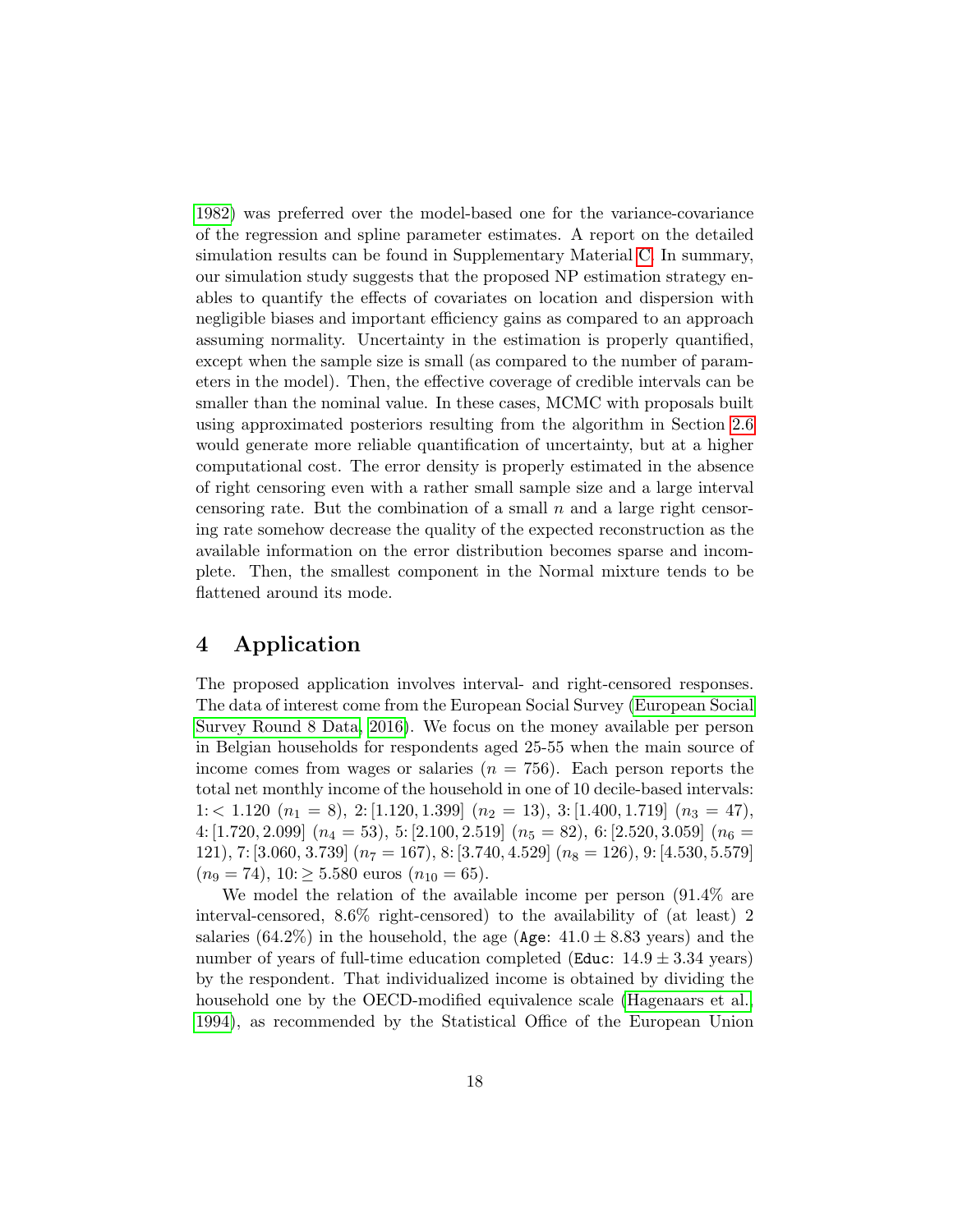(EUROSTAT). The first adult in the household contributes to 1.0 to that scale, each person aged at least 14 adds .5 to it, while each younger member brings an extra .3 to the household weight. For example, a respondent aged 31 declaring a household net monthly income in the interval (3060, 3740) euros with a partner aged 34 and 4 children aged 15, 10, 9 and 3 would be associated to an OECD-modified scale of 2.9 and an interval-censored response of (1055.2, 1289.7) euros (available per person).

The nonparametric double additive location-scale model (NP-DALSM) described in Section [2](#page-2-0) with the flexible error density from Section [2.5](#page-9-0) was fit-ted using Algorithm [4:](#page-14-0) 10 (=L) and 20 (=K) B-splines were taken to model the additive terms and the log hazard of the error distribution, respectively. The response was rescaled in thousand euros, while quantitative covariates were relocated and rescaled to take values in  $(0, 1)$  before running the algorithm. It converged after 10 iterations in about 2 seconds using pure R code. Parameter estimates quantifying the effect of the TwoIncomes binary

<span id="page-18-0"></span>

| Fixed      |          | Location |                |          |              | Dispersion |           |                    |
|------------|----------|----------|----------------|----------|--------------|------------|-----------|--------------------|
| effects    |          | s.e.     | CI 95%         |          | s.e.         |            | CI $95\%$ |                    |
| Intercept  | 1.589    | 0.057    | (1.478, 1.699) | $-0.430$ | 0.091        |            |           | $(-0.608, -0.251)$ |
| TwoIncomes | 0.266    | 0.042    | (0.183, 0.349) | $-0.020$ | 0.060        |            |           | $(-0.137, 0.097)$  |
|            |          |          |                |          |              |            |           |                    |
|            | Additive |          | Location       |          | Dispersion   |            |           |                    |
|            | terms    | e.d.f.   | CI $95\%$      | e.d.f.   | CI $95\%$    |            |           |                    |
|            | Age      | 3.69     | (2.50, 5.16)   | 2.40     | (1.26, 4.35) |            |           |                    |
|            | Educ     | 3.55     | (2.31, 4.97)   | 3.86     | (2.55, 4.98) |            |           |                    |
|            |          |          |                |          |              |            |           |                    |

Table 1 – Belgian income data (ESS 2016): fixed effect estimates and effective degrees of freedom (e.d.f.) (with 95% credible intervals) for the additive terms in the NP double additive location-scale model.

indicator on the conditional mean and the log of the standard deviation can be found in Table [1,](#page-18-0) suggesting an average increase of 266 euros per person in the household when two members of the household work (conditionally on Age and Educ), while the effect on dispersion is not statistically significant. The effects of Age and Educ on the conditional mean and dispersion can be visualized on the first and second rows of Fig. [1,](#page-19-0) respectively, with the corresponding estimated additive terms. The money available per household member tends to decrease with age (see  $f_1^{\mu}$ )  $t_1^{\mu}$ (Age)) between 25 and 40 (most likely due the arrival of children in the family) and to increase afterwards (probably thanks to wage increase with seniority and the departure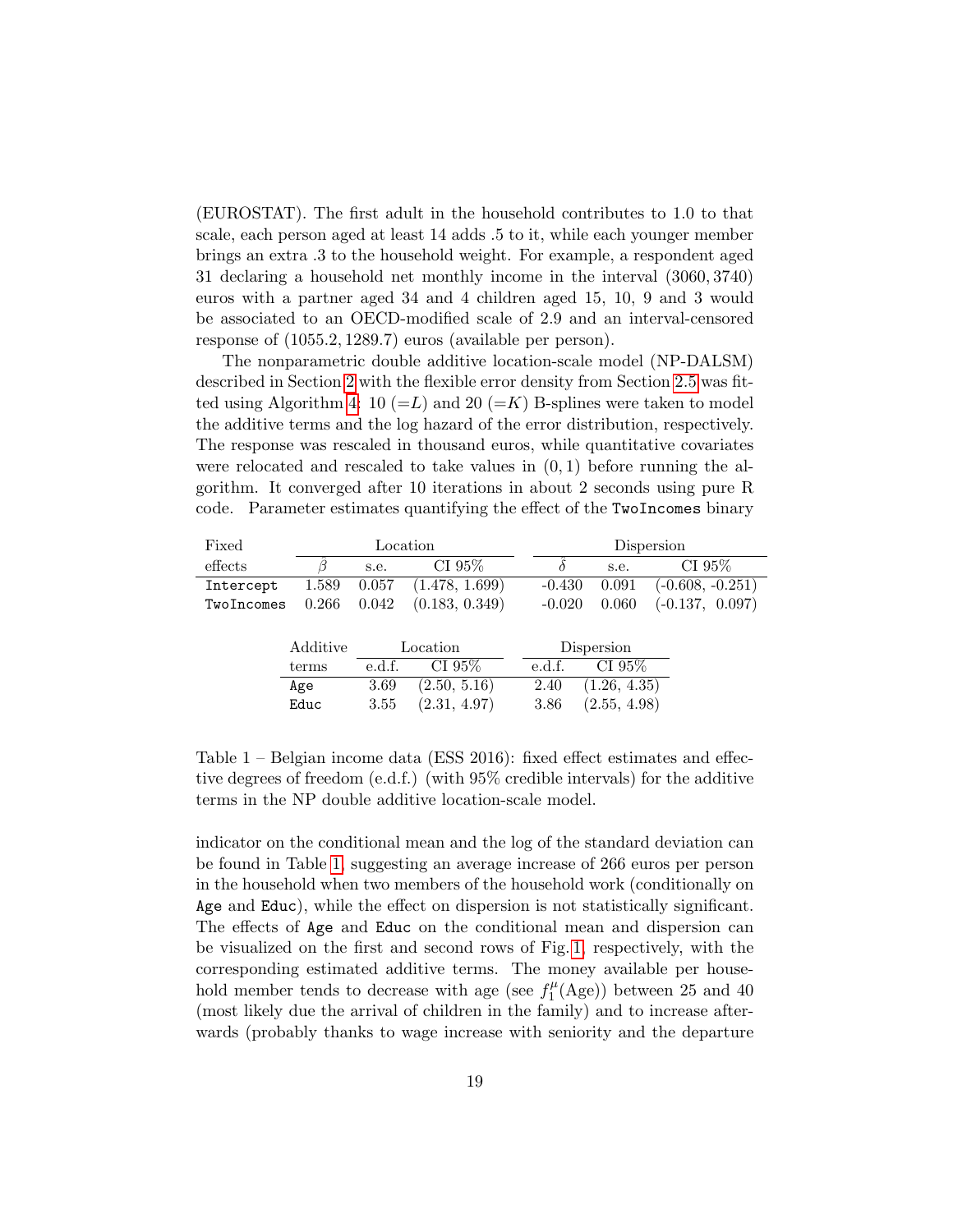<span id="page-19-0"></span>

Figure 1 – Belgian income data (ESS 2016): estimated additive terms in the NP additive location-scale model with pointwise 95% credible intervals ; Row 1 (effects on location):  $f_1^{\mu}$  $f_1^{\mu}$ (Age) and  $f_2^{\mu}$  $\chi_2^{\mu}(\text{Educ})$  in euros ; Row 2 (relative effects on dispersion):  $\exp(f_1^{\sigma}(\text{Age}))$  and  $\exp(f_2^{\sigma}(\text{Educ}))$  ; Estimated error density (solid line) compared to the standard Normal (dashed line).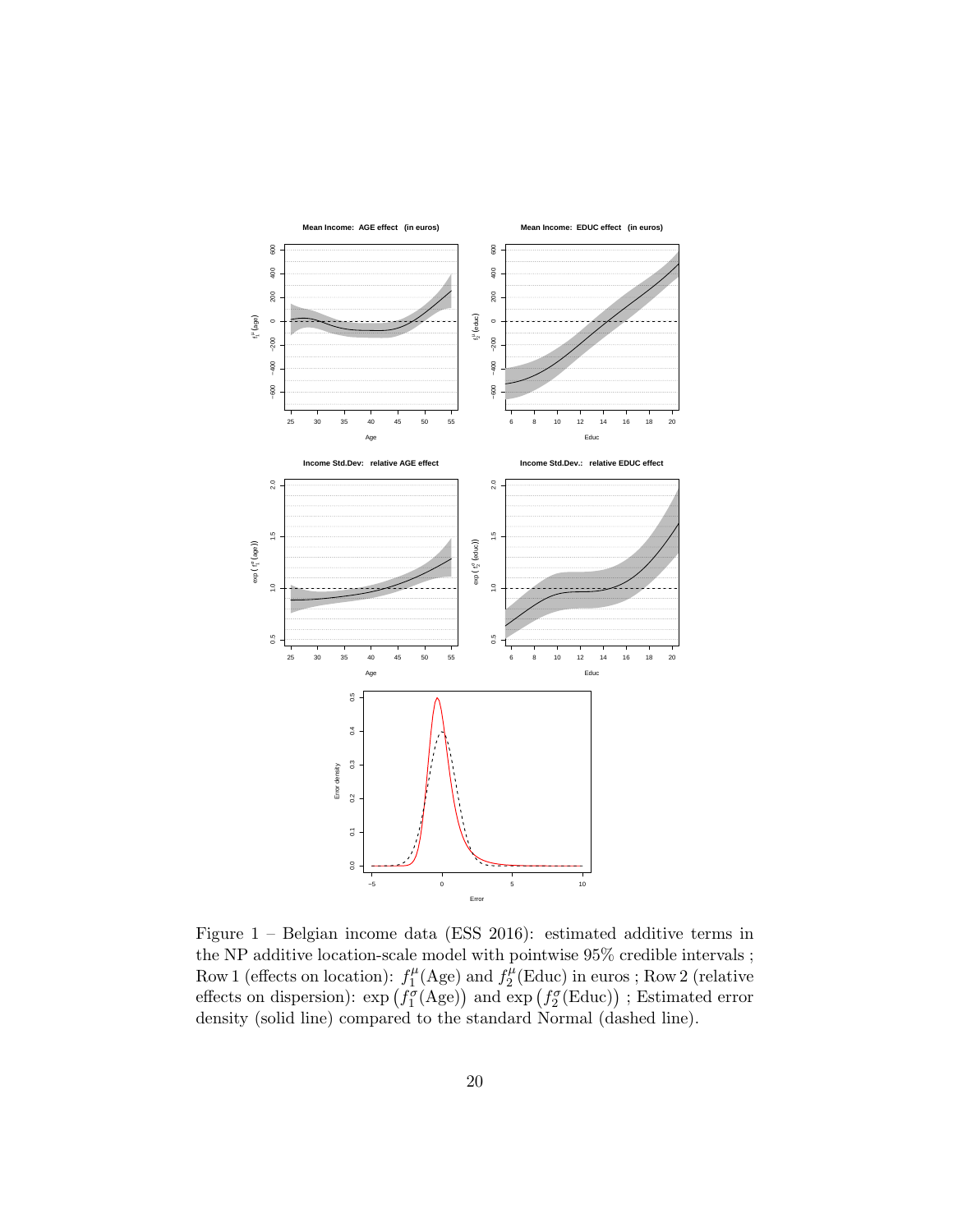<span id="page-20-0"></span>

Figure 2 – Belgian income data (ESS 2016): fitted conditional deciles for the income per person in two-income households.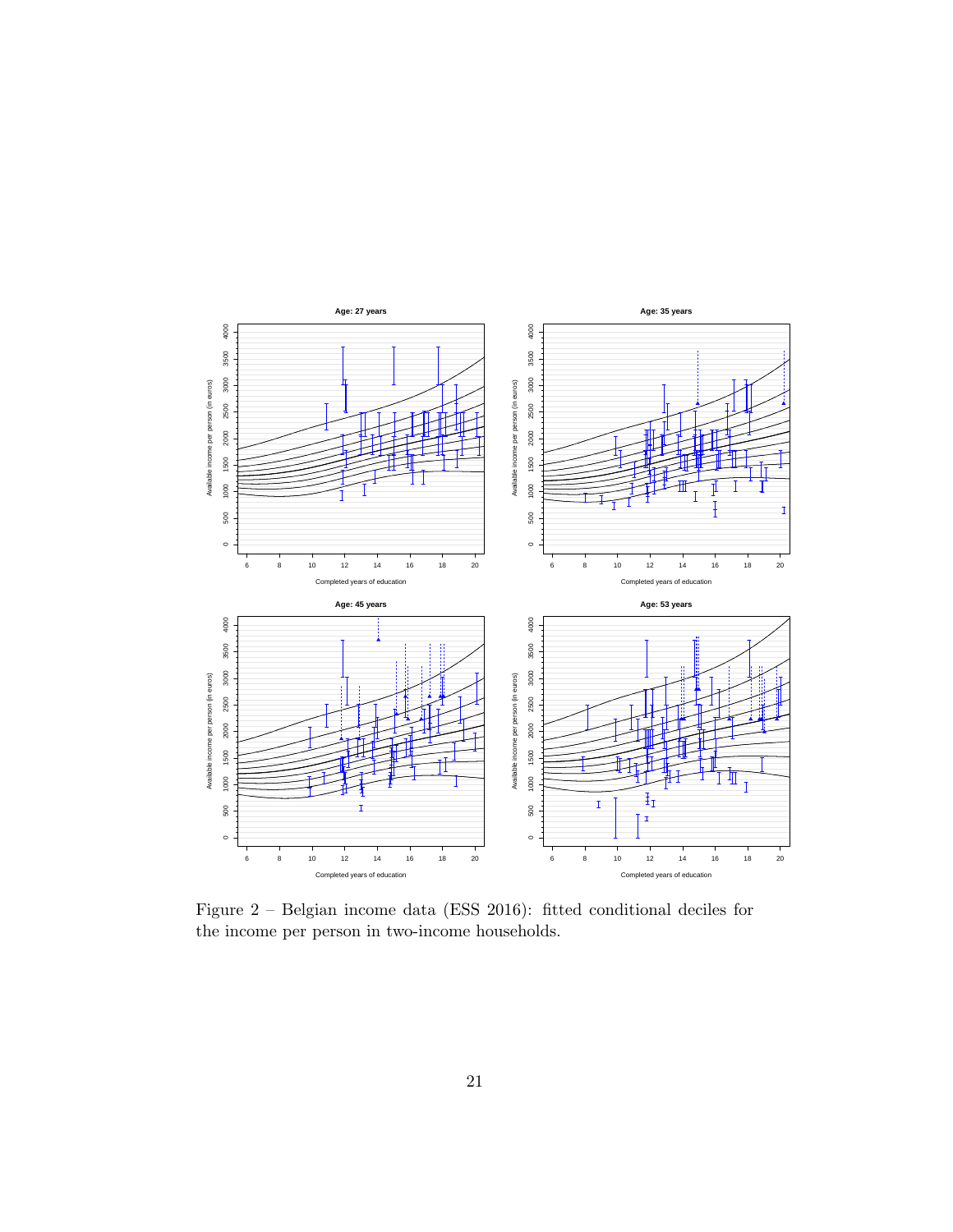of children). The dispersion, reported as the exponential of the additive term,  $\exp(f_1^{\sigma}(\text{Age}))$ , significantly increases with Age with an acceleration over 45. However, the dominating effect comes from the education level of the respondent with approximately a difference of 1 000 euros (in expected available income per person) between a less educated (6 years) and a highly educated (20 years) one, see  $f_2^{\mu}$  $2^{\mu}$ (Educ). The effect on dispersion is also large, see  $\exp(f_2^{\sigma}(\text{Educ}))$ , with essentially an important contrast between less and highly educated respondents, the latter group showing the largest heterogeneity. Indeed, while most low skilled persons have difficulties to find a job or are confined to low-pay professions, a university degree offers a large variety of opportunities from a moderately paid civil servant job to a manager position in a multinational corporation in the chemical, pharmaceutical or financial sectors. The estimated density for the error term can also be seen at the bottom of Fig. [1,](#page-19-0) with a right-skewed shape clearly distinguishable from the Gaussian one typically assumed in parametric location-scale regression models. The resulting estimates for the deciles of the income available per person for varying education levels and ages are pictured on Fig. [2.](#page-20-0) Interval- and right-censored data are represented as intervals and dashed semi-intervals, respectively (with horizontal noise added to untie respondents sharing the same age). The precedingly discussed combined nonlinear impacts of age and education level on the distribution of the available income per person are now clearly visible.

### <span id="page-21-0"></span>5 Discussion

The proposed nonparametric double-additive location-scale model (NP-DALSM) is a fast and efficient alternative to parametric location-scale models. Unlike moment-based estimation approaches such as the generalized method of moments (see e.g. [Wang et al., 2014\)](#page-28-8), it provides a full estimation of the conditional distribution of the response, that can be used to understand and visualize how it is qualitatively and quantitatively affected by covariates. The density of the error distribution is estimated from possibly rightor interval-censored responses under moment constraints. The penalty parameters controlling the smoothness of the additive terms in the location and dispersion submodels are automatically selected using approximations to their marginal posteriors. These are obtained by substituting Laplace approximations to the conditional posteriors of the spline parameters, see Section [2.4.](#page-7-0)

Simulations suggest that the effects of covariates are properly estimated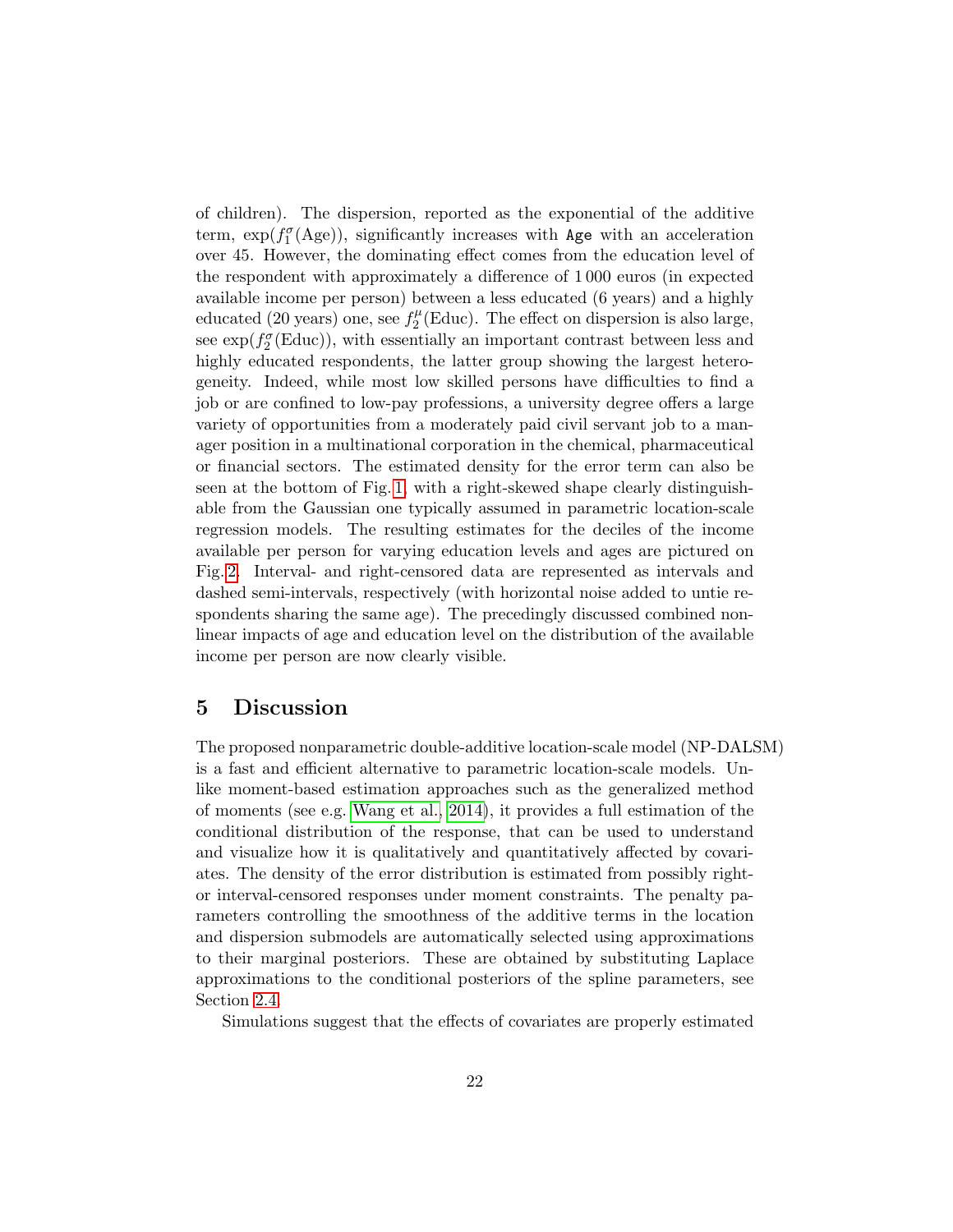with no significant biases in the estimation of regression parameters and additive terms. The determinant in [\(2.6\)](#page-5-1) plays an important role in the process as its neglect would lead to non negligible biases in the estimation of the dispersion part. Its role is comparable to the correction brought by restricted maximum likelihood (REML) in more elementary settings or in (adjusted) estimating functions, see e.g. [Jørgensen and Knudsen](#page-27-10) [\(2004\)](#page-27-10). Biases in the estimation of the intercepts can appear under large right censoring rates, while the additive terms tend to be over-smoothed (as it should) when information becomes sparse. It can for example result from the combination of large right censoring rates and small sample sizes (as compared to the large number of parameters to be estimated).

The nonparametric specification with P-splines of (the log-hazard function underlying) the error density markedly increases the efficiency of regression parameter and additive term estimates over results under a working Normality hypothesis, and reduces the risk of misleading conclusions following from a misspecified nonnormal parametric density. While our proposal extends to nonparametric errors and interval-censored settings some aspects of the remarkable work by [Wood and Fasiolo](#page-28-6) [\(2017\)](#page-28-6) or [Wood](#page-28-1) [\(2017\)](#page-28-1), several issues still need to be studied in that specific framework. Model validation is one topic, with the presence of interval-censored data complicating the capacity to diagnose misspecification from partially observed residuals. Model selection should also be investigated. Obvious starting solutions would consist in computing information criteria such as AIC and BIC with the number of parameters replaced by effective dimensions [\(Kom´arek et al., 2005\)](#page-27-11). The uncertainty in the selection of the penalty parameters can also be accounted for, see [Wood et al.](#page-28-9) [\(2016\)](#page-28-9) or [Wood](#page-28-1) [\(2017,](#page-28-1) Section 6.11) for additional perspectives. More elaborate procedures for testing the necessity to include an additive term (in location or dispersion) or to opt for a simpler linear form could be developed in our framework. From a Bayesian perspective, they should be built using a combination of the conditional posterior for the spline parameters of the additive term of interest and the marginal posterior for the associated penalty parameter. Nonlinear and smooth interactions between covariates could also be added to the location and dispersion parts in the same way as Lee and Durbán  $(2011)$  and Rodríguez-Alvarez et al. [\(2018\)](#page-28-10) with the conditional mean in mixed models.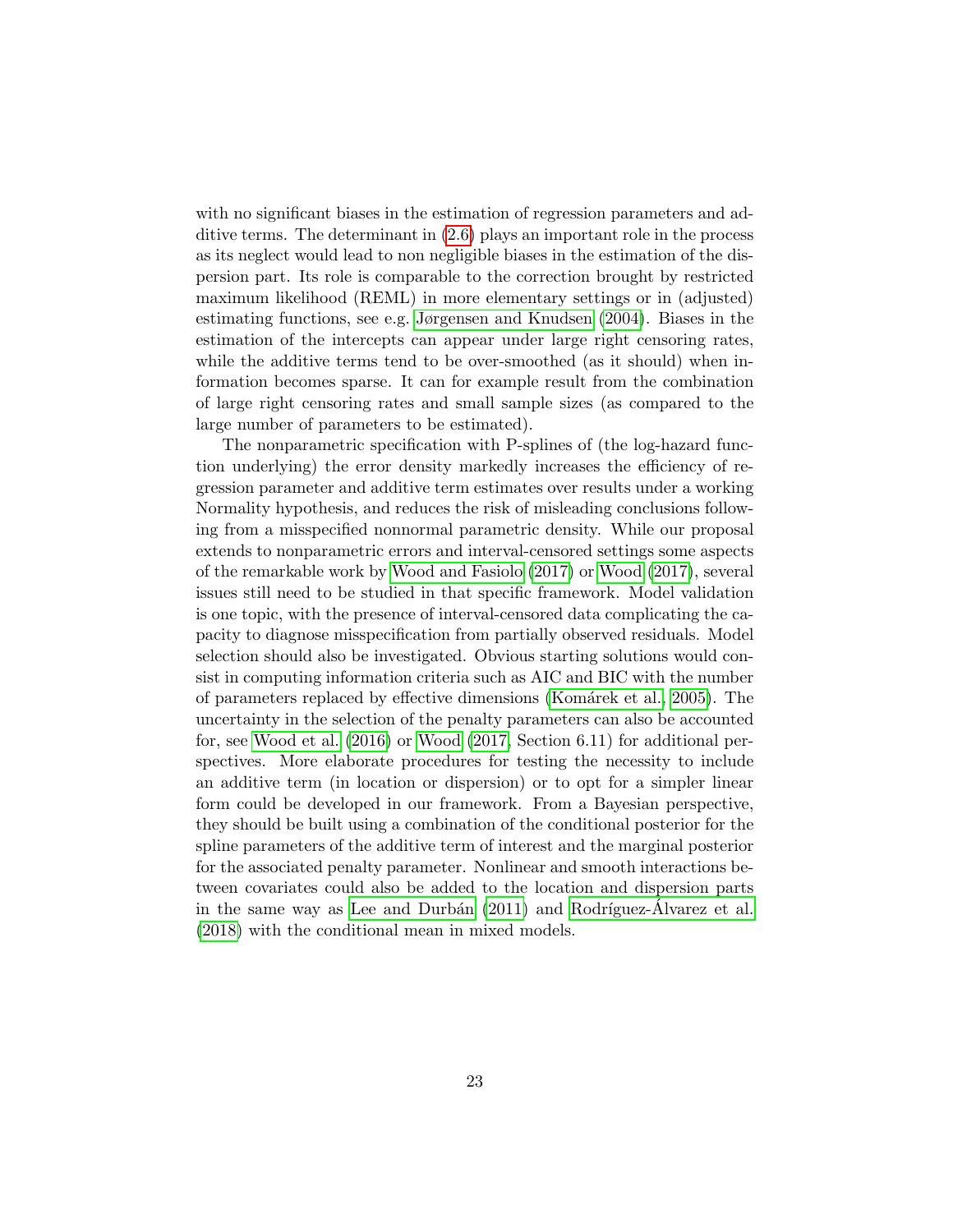## <span id="page-23-0"></span>A Expressions for  $\boldsymbol{\omega}^{\mu}, \boldsymbol{\omega}^{\sigma}, \mathbf{W}^{\mu}, \mathbf{W}^{\sigma}$

Rewriting the error density as  $f_{\epsilon}(\cdot) = h_{\epsilon}(\cdot) \exp[-H_{\epsilon}(\cdot)]$  where  $H_{\epsilon}(\cdot)$  =  $-\log S_{\epsilon}(\cdot)$  and  $h_{\epsilon}(\cdot) = f_{\epsilon}(\cdot)/S_{\epsilon}(\cdot)$ , we obtain the following expressions (depending on the censoring status of the response) for the elements of  $\omega^{\mu}$ ,  $\boldsymbol{\omega}^{\sigma}$  in  $\mathbb{R}^n$  and for the diagonal elements  $\mathbf{w}^{\mu}$ ,  $\mathbf{w}^{\sigma}$  in the  $n \times n$  matrices  $\mathbf{W}^{\mu} = \text{diag}(\mathbf{w}^{\mu}), \mathbf{W}^{\sigma} = \text{diag}(\mathbf{w}^{\sigma})$ :

**Uncensored or right-censored**  $t_i$ : if  $d_i$  is the censoring indicator, then

<span id="page-23-2"></span>
$$
\omega_i^{\mu} = -\frac{1}{\sigma_i} \left( d_i \frac{h'_i}{h_i} - h_i \right) ; \omega_i^{\sigma} = -d_i r_i \frac{h'_i}{h_i} - d_i + r_i h_i ,
$$
  

$$
\mathbf{w}_i^{\mu} = \frac{1}{\sigma_i^2} \left\{ d_i \left( \frac{h'_i}{h_i} \right)^2 - d_i \frac{h''_i}{h_i} + h'_i \right\},
$$
  

$$
\mathbf{w}_i^{\sigma} = d_i \left\{ \left( \frac{h'_i}{h_i} \right)^2 r_i^2 + \frac{h'_i}{h_i} r_i - \frac{h''_i}{h_i} r_i^2 \right\} + h'_i r_i^2 + h_i r_i ,
$$
 (A.1)

where  $h_i = h_{\epsilon}(r_i)$ ,  $h'_i = \frac{dh_{\epsilon}(r_i)}{dr}, h''_i = \frac{d^2h_{\epsilon}(r_i)}{dr^2}$ ;

 $\textbf{Interval-censored with}\,\,y_i \in (y_i^L, y_i^R)\,\,:\,\,$ 

$$
\begin{split}\n\boldsymbol{\omega}_{i}^{\mu} &= \frac{1}{\sigma_{i}} \frac{f_{\epsilon}(r_{i}^{L}) - f_{\epsilon}(r_{i}^{R})}{S_{\epsilon}(r_{i}^{L}) - S_{\epsilon}(r_{i}^{R})}; \ \boldsymbol{\omega}_{i}^{\sigma} = \frac{r_{i}^{L} f_{\epsilon}(r_{i}^{L}) - r_{i}^{R} f_{\epsilon}(r_{i}^{R})}{S_{\epsilon}(r_{i}^{L}) - S_{\epsilon}(r_{i}^{R})}, \\
\boldsymbol{\omega}_{i}^{\mu} &= \frac{1}{\sigma_{i}^{2}} \left[ \frac{f_{\epsilon}(r_{i}^{L})g(r_{i}^{L}) - f_{\epsilon}(r_{i}^{R})g(r_{i}^{R})}{S_{\epsilon}(r_{i}^{L}) - S_{\epsilon}(r_{i}^{R})} + \left\{ \frac{f_{\epsilon}(r_{i}^{L}) - f_{\epsilon}(r_{i}^{R})}{S_{\epsilon}(r_{i}^{L}) - S_{\epsilon}(r_{i}^{R})} \right\}^{2} \right], \\
\boldsymbol{\omega}_{i}^{\sigma} &= \left\{ \frac{r_{i}^{L} f_{\epsilon}(r_{i}^{L})m(r_{i}^{L}) - r_{i}^{R} f_{\epsilon}(r_{i}^{R})m(r_{i}^{R})}{S_{\epsilon}(r_{i}^{L}) - S_{\epsilon}(r_{i}^{R})} \right\} + \left\{ \frac{r_{i}^{L} f_{\epsilon}(r_{i}^{L}) - r_{i}^{R} f_{\epsilon}(r_{i}^{R})}{S_{\epsilon}(r_{i}^{L}) - S_{\epsilon}(r_{i}^{R})} \right\}^{2}, \\
\end{split} \tag{A.2}
$$

where  $g(r) = h'_{\epsilon}(r)/h_{\epsilon}(r) - h_{\epsilon}(r)$  and  $m(r) = 1 + rg(r)$ .

#### <span id="page-23-1"></span>B Gradient and Hessian of  $E_{\lambda}^{\mu}$ λ

Denote the *i*th row of  $\mathcal{X}^{\mu}$  (resp.  $\mathcal{X}^{\sigma}$ ) by the column vector  $\mathbf{x}_{i}^{\mu}$  $_i^{\mu}$  (resp.  $\mathbf{x}_i^{\sigma}$ ). Let us drop the "∼" sign to simplify notation and set  $\Sigma_\lambda^\mu=\big(\boldsymbol{\mathcal{X}}^{\mu\top}\mathbf{W}^\mu\boldsymbol{\mathcal{X}}^\mu+\mathbf{K}_\lambda^\mu\big)$  $\binom{\mu}{\lambda}^{-1}$ . One has

<span id="page-23-3"></span>
$$
E^{\mu}_{\lambda} = \frac{1}{2} \log \left| \Sigma^{\mu}_{\lambda} \right| = -\frac{1}{2} \log \left| \sum_{i=1}^{n} \mathbf{w}_{i}^{\mu} \mathbf{x}_{i}^{\mu} \mathbf{x}_{i}^{\mu \top} + \mathbf{K}_{\lambda}^{\mu} \right|.
$$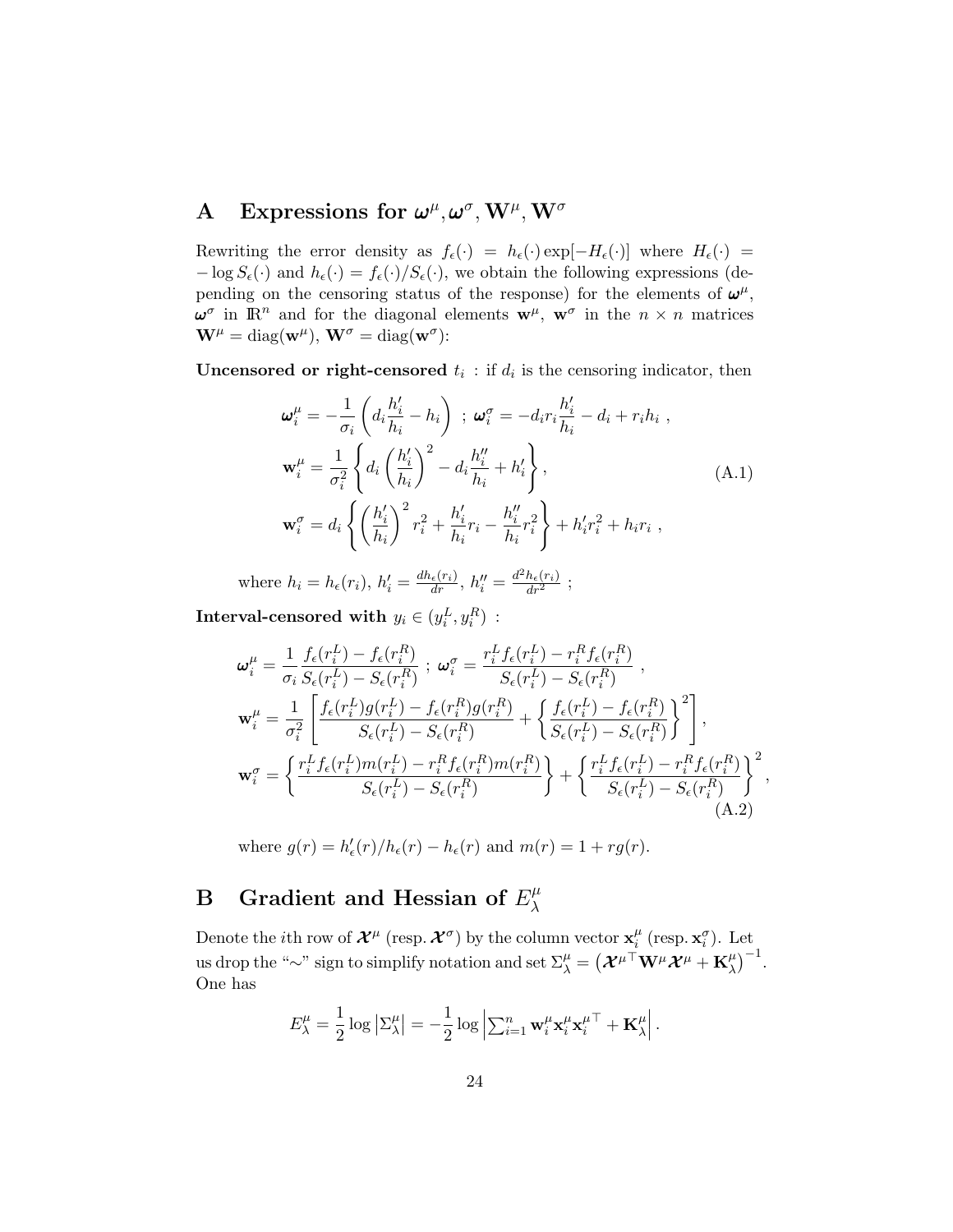Let  $\mathbf{A}_k = \mathcal{X}^{\mu \top} \text{diag} \left( \frac{\partial \mathbf{w}^{\mu}}{\partial w^{\sigma}} \right)$  $\overline{\partial\psi^{\sigma}_k}$  $\left( \mathcal{X}^{\mu} \text{ and } \mathbf{A}_{k\ell} = \mathcal{X}^{\mu \top} \text{diag} \left( \frac{\partial^2 \mathbf{w}^{\mu}}{\partial \psi^{\sigma} \partial \psi^{\mu}} \right) \right)$  $\overline{\partial\psi^{\sigma}_{k}\partial\psi^{\sigma}_{\ell}}$  $\mathcal{X}^{\mu}$  for  $1 \leq$  $k, \ell \leq q_2$ . Reminding that for an arbitrary positive definite matrix  $\mathbf{M}_t$ ,  $\frac{\partial}{\partial t} \log |\mathbf{M}_t| = \text{tr} \left( \mathbf{M}_t^{-1} \frac{\partial \mathbf{M}_t}{\partial t} \right), \frac{\partial}{\partial t} \mathbf{M}_t^{-1} = -\mathbf{M}_t^{-1} \frac{\partial \mathbf{M}_t}{\partial t} \mathbf{M}_t^{-1}, \text{and using } \partial \mathbf{w}_i^{\mu}$  $\int_{i}^{\mu}/\partial \psi_{k}^{\sigma} \approx$  $-2\mathbf{w}_i^{\mu} \mathbf{x}_{ik}^{\sigma}$ , one can show that

$$
\frac{\partial E^{\mu}_{\lambda}}{\partial \psi^{\sigma}_{k}} = -\frac{1}{2} \sum_{i=1}^{n} \mathbf{x}_{i}^{\mu} \nabla_{\lambda}^{\mu} \mathbf{x}_{i}^{\mu} \frac{\partial \mathbf{w}_{i}^{\mu}}{\partial \psi^{\sigma}_{k}} = -\frac{1}{2} \text{tr} \left( \Sigma^{\mu}_{\lambda} \mathbf{A}_{k} \right) \approx \sum_{i=1}^{n} \mathbf{w}_{i}^{\mu} \left( \mathbf{x}_{i}^{\mu} \nabla_{\lambda}^{\mu} \mathbf{x}_{i}^{\mu} \right) \mathbf{x}_{ik}^{\sigma} \n- \frac{\partial^{2} E^{\mu}_{\lambda}}{\partial \psi^{\sigma}_{k} \partial \psi^{\sigma}_{\ell}} = \frac{1}{2} \sum_{i=1}^{n} \left( \mathbf{x}_{i}^{\mu} \nabla_{\lambda}^{\mu} \mathbf{x}_{i}^{\mu} \right) \frac{\partial^{2} \mathbf{w}_{i}^{\mu}}{\partial \psi^{\sigma}_{k} \partial \psi^{\sigma}_{\ell}} - \frac{1}{2} \text{tr} \left( \Sigma^{\mu}_{\lambda} \mathbf{A}_{k} \Sigma^{\mu}_{\lambda} \mathbf{A}_{\ell} \right) \n= \frac{1}{2} \text{tr} \left( \Sigma^{\mu}_{\lambda} \mathbf{A}_{k\ell} \right) - \frac{1}{2} \text{tr} \left( \Sigma^{\mu}_{\lambda} \mathbf{A}_{k} \Sigma^{\mu}_{\lambda} \mathbf{A}_{\ell} \right)
$$

### <span id="page-24-0"></span>C Detailed simulation results

The double additive location-scale model (DALSM) was fitted by assuming a nonparametric (NP) or a Normal  $(\mathcal{N})$  density for the error term with 10 ( $=L$ ) B-splines (associated to equidistant knots on  $(0, 1)$ ) to reconstruct each of the additive terms and 20  $(=K)$  B-splines (associated to equidistant knots on  $(-6, 6)$ ) to estimate the (log of the hazard function underlying the) nonnormal error density. Figures [3,](#page-29-0) [4](#page-30-0) and [5](#page-31-0) report on the estimation of the regression parameters  $\beta$  and  $\delta$  for each of the three sample sizes for the nine possible combinations of right and interval censoring rates. The boxplots inform us on the (sampling) distribution of the parameter estimates (in grey for NP and white for  $\mathcal{N}$  over the  $S = 500$  replicates, R.E. indicates the Relative Efficiency (defined as the ratio of the mean squared errors) under a working normality hypothesis (a value smaller than 1.0 suggesting than the NP assumption is preferable), while E.C. reports the Effective Coverage of 95% credible intervals (computed as  $\hat{\theta} \pm 1.96$  s.e. $(\hat{\theta})$ ). Whatever the considered sample size, the bias in the estimation of the regression parameters is practically zero under the proposed NP approach, except for the intercept  $\beta_0$  in the location part when all data are censored (with IC=RC=50%) and for the intercept  $\delta_0$  in the dispersion part where negative biases increasing with the RC rate tend to appear. Larger biases appear for the intercepts under the same circumstances when assuming Normality for the error term. In addition, mean squared errors are always (resp. nearly always) markedly larger under the Normality hypothesis when  $n = 1500$  (resp.  $n = 500$  or 250) (as revealed by the reported R.E. values below 1.00 under  $\mathcal{N}$ ). For settings with negligible biases and when  $n = 1500$ , the effective coverages of credible intervals are close to their nominal value 95% whatever the considered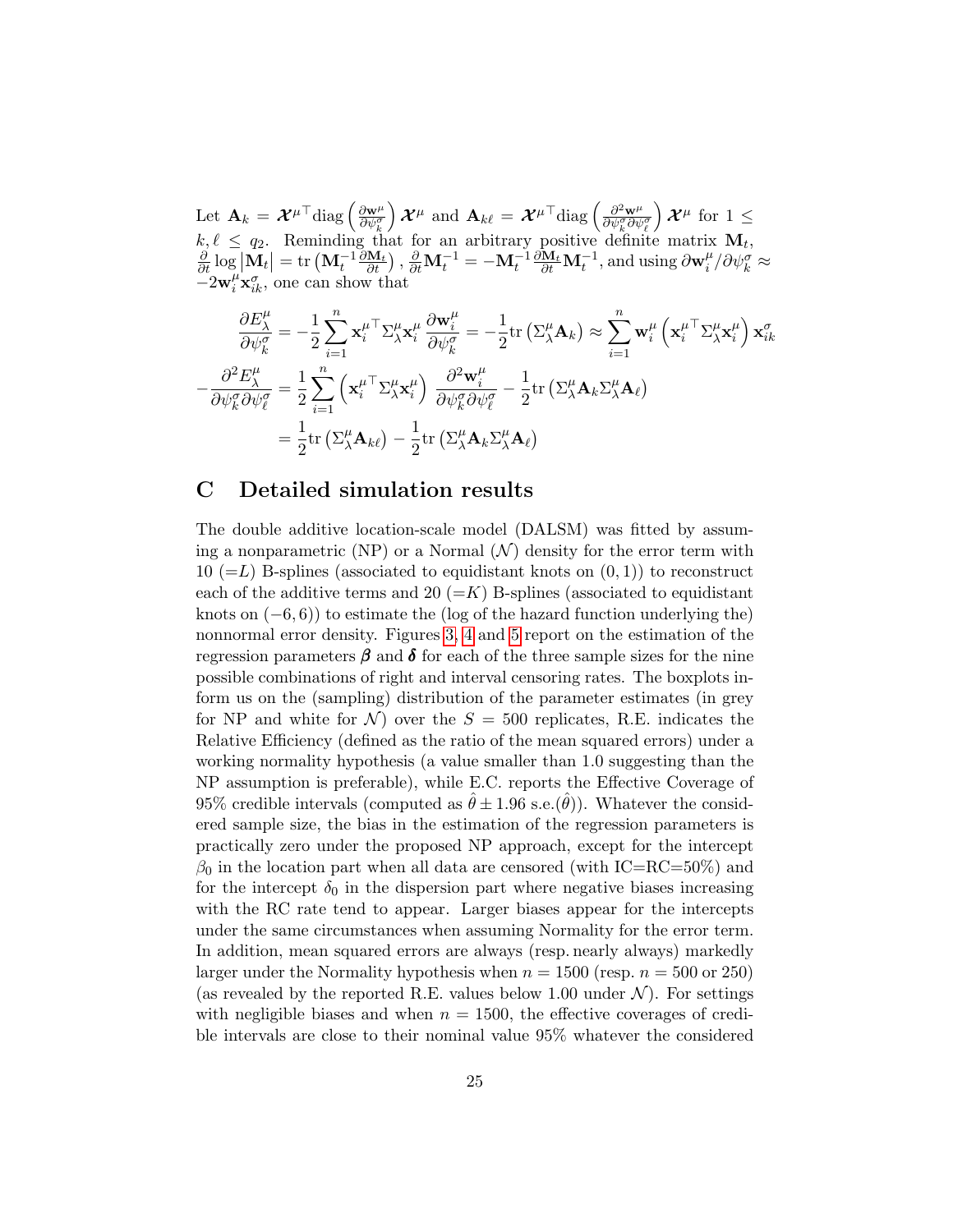assumption on the error distribution, suggesting that the standard errors were properly quantified and the posterior distribution of the parameters close to normality. When  $n = 500$  and biases are negligible, the coverages of credible intervals are satisfactory for the location parameters, but tend to be slightly smaller than the nominal value for the dispersion parameters under the NP hypothesis. When the sample size is small  $(n = 250,$ as compared to the model complexity and the amount of censoring), while efficiency gains are still observable for the NP approach, the effective coverages of credible intervals are nearly always below the results achieved under the normality working hypothesis. Our results (not shown here) indicates an under-estimation under NP of the posterior standard deviation of the regression parameters when information is sparse.

Report on the estimation of the additive terms can be found in Tables [2,](#page-32-0) [3](#page-33-0) and [4.](#page-34-0) Whatever the sample size and censoring rates, the absolute biases averaged over the covariate support  $(0, 1)$  are very small, at the exception of  $f_2^{\sigma}(x)$  for values of x close to zero when the sample size is small  $(n =$ 250) and the right and interval censoring rates are large. Then, given the sparse information available, additive term estimates naturally tend to be oversmoothed. It probably explains part of the bias reported during the estimation of the intercept  $\beta_0$  or  $\delta_0$ . This is illustrated in Fig. [6](#page-35-0) and [7](#page-36-0) when the interval censoring rate is  $0\%$  or  $50\%$ , respectively, for increasing right censoring rates. The wider dark grey envelope (connecting successive intervals containing 95% of the additive term estimates  $f_i^{\mu}$  $f_j^{\mu}(x)$  or  $f_j^{\sigma}(x)$  over the S replicates) also indicate that the working Normality hypothesis for the error term yields less efficient estimates than under the NP assumption (with light-grey envelopes). This is confirmed numerically by the relative efficiency values reported in the preceding tables. The effective coverages of 95% credible intervals for  $f_i^{\mu}$  $f_j^{\mu}(x)$  or  $f_j^{\sigma}(x)$  averaged over the support  $(0,1)$  of the covariate and the  $S$  replicates are close to their nominal values, except when information is sparse as it naturally results in over-smoothing.

The estimates of the NP error density (averaged over the S replicates) are given in Fig. [8](#page-37-0) for different combinations of right- and interval censoring rates. When the sample is large and in the absence of right censoring, the density is very well estimated with an excellent performance of the selection procedure for the underlying smoothness parameter (cf. Section 2.5.5). Large right censoring rates have an important negative effect on the quality of the reconstruction as it reduces the ability to detect or position the second mode of the target density. Combined with a large interval censoring rate and a small sample size, it can even result in a right-skewed unimodal average density estimate (see the dotted curve at the bottom right of the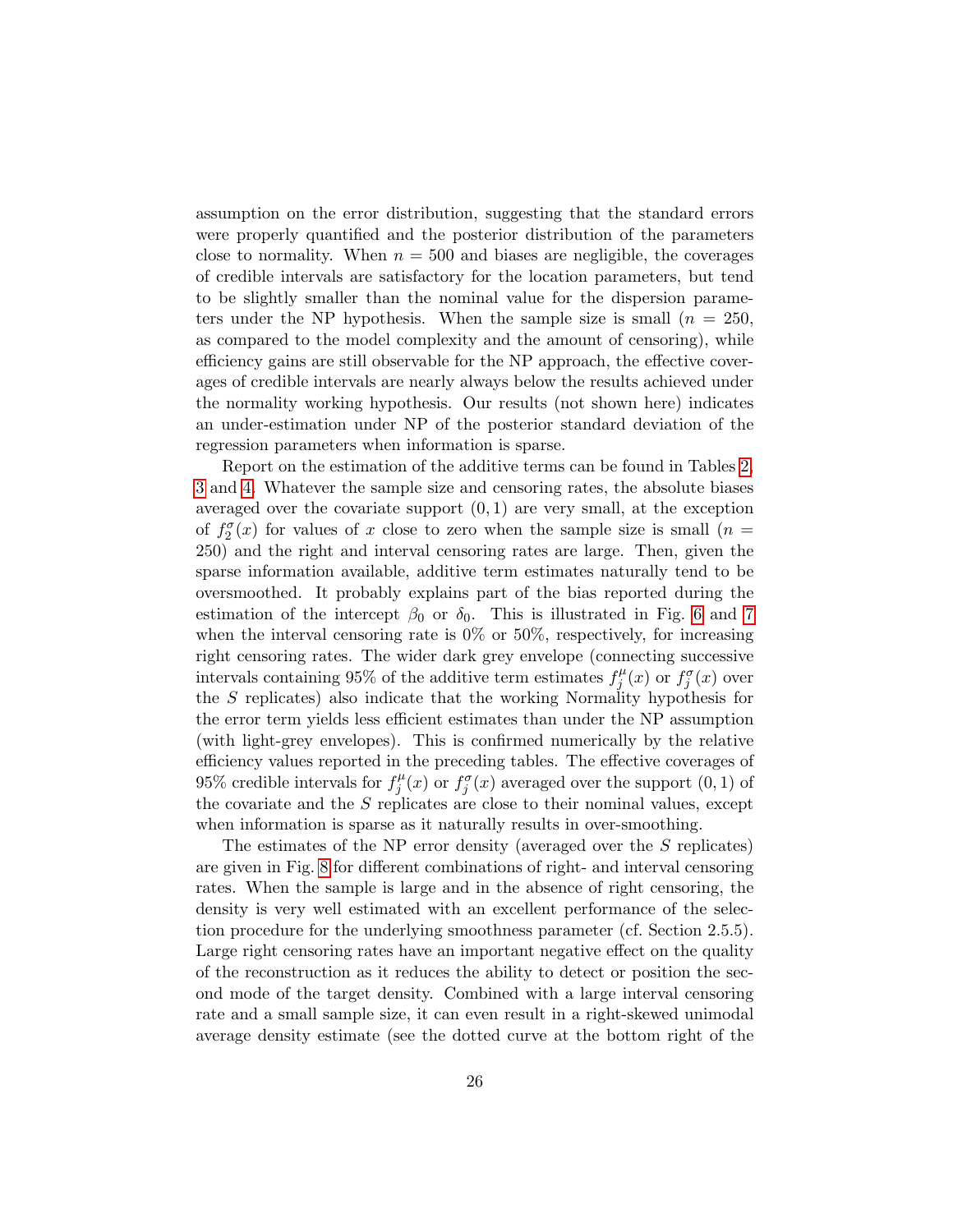figure) with the smallest component in the Normal mixture tending to be flattened around its mode.

### References

- <span id="page-26-0"></span>Breiman, L. and J. H. Friedman (1985). Estimating optimal transformations for multiple regression and correlation. Journal of the American Statistical Association 80(391), 580-598.
- <span id="page-26-7"></span>Cai, T., R. J. Hyndman, and M. P. Wand (2002). Mixed model-based hazard estimation. Journal of Computational and Graphical Statistics 11(4), 784–798.
- <span id="page-26-2"></span>Croux, C., I. Gijbels, and I. Prosdocimi (2012). Robust estimation of mean and dispersion functions in extended generalized additive models. Biometrics  $68(1), 31-44.$
- <span id="page-26-5"></span>Eilers, P. H. and B. D. Marx (2010). Splines, knots, and penalties. Wiley Interdisciplinary Reviews: Computational Statistics 2 (6), 637–653.
- <span id="page-26-4"></span>Eilers, P. H. C. and B. D. Marx (1996). Flexible smoothing with B-splines and penalties. Statistical Science 11, 89–102.
- <span id="page-26-8"></span>European Social Survey Round 8 Data (2016). Data file edition 2.1. NSD - Norwegian Centre for Research Data, Norway.
- <span id="page-26-3"></span>Fan, J. and I. Gijbels (1994). Censored regression: Local linear approximations and their applications. Journal of the American Statistical Association  $89(426)$ , 560–570.
- <span id="page-26-1"></span>Gijbels, I. and I. Prosdocimi (2012). Flexible mean and dispersion function estimation in extended generalized additive models. Communications in Statistics - Theory and Methods 41 (16-17), 3259–3277.
- <span id="page-26-6"></span>Gressani, O. and P. Lambert (2018). Fast Bayesian inference using Laplace approximations in a flexible promotion time cure model based on Psplines. Computational Statistics and Data Analysis 124, 151–167.
- <span id="page-26-9"></span>Hagenaars, A., K. De Vos, and A. Zaidi (1994). Poverty statistics in the late 1980's: research based on micro-data. Luxembourg: Office for Official Publications of the European Communities.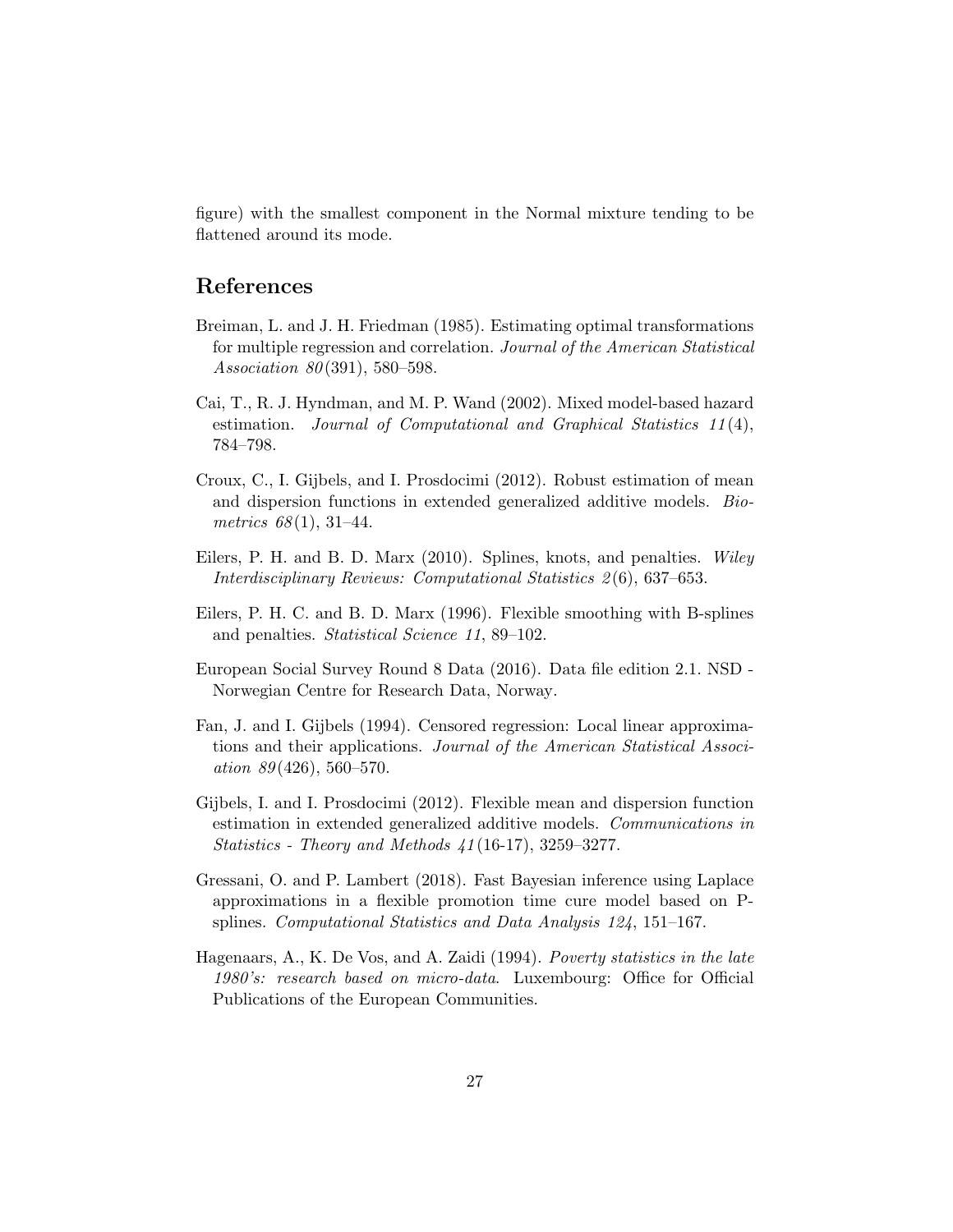- <span id="page-27-0"></span>Hastie, T. and R. Tibshirani (1986). Generalized additive models. Statistical Science  $1(3)$ , 297–318.
- <span id="page-27-1"></span>Hastie, T. J. and R. J. Tibshirani (1990). Generalized Additive Mmodels. London: Chapman & Hall.
- <span id="page-27-4"></span>Heuchenne, C. and I. Van Keilegom (2010). Estimation in nonparametric location-scale regression models with censored data. Annals of the Institute of Statistical Mathematics 62 (3), 439–463.
- <span id="page-27-10"></span>Jørgensen, B. and S. J. Knudsen (2004). Parameter orthogonality and bias adjustment for estimating functions. Scandinavian Journal of Statistics  $31(1)$ , 93-114.
- <span id="page-27-11"></span>Komárek, A., E. Lesaffre, and J. F. Hilton (2005). Accelerated failure time model for arbitrarily censored data with smoothed error distribution. Journal of Computational and Graphical Statistics 14 (3), 726–745.
- <span id="page-27-7"></span>Kooperberg, C. and C. J. Stone (1991). A study of logspline density estimation. Computational Statistics and Data Analysis 12 (3), 327–347.
- <span id="page-27-9"></span>Lambert, P. (2011). Smooth semiparametric and nonparametric Bayesian estimation of bivariate densities from bivariate histogram data. Computational Statistics and Data Analysis 55 (1), 429–445.
- <span id="page-27-6"></span>Lambert, P. (2013). Nonparametric additive location-scale models for interval censored data. Statistics and Computing 23, 75–90.
- <span id="page-27-8"></span>Lambert, P. and P. H. Eilers (2009). Bayesian density estimation from grouped continuous data. Computational Statistics and Data Analy $sis\ 53(4),\ 1388-1399.$
- <span id="page-27-2"></span>Lambert, P. and J. K. Lindsey (1999). Analysing financial returns by using regression models based on non-symmetric stable distributions. Journal of the Royal Statistical Society. Series C: Applied Statistics  $48(3)$ , 409–424.
- <span id="page-27-5"></span>Lang, S. and A. Brezger (2004). Bayesian P-splines. Journal of Computational and Graphical Statistics 13, 183–212.
- <span id="page-27-12"></span>Lee, D. J. and M. Durbán (2011). P-spline ANOVA-type interaction models for spatio-temporal smoothing. Statistical Modelling 11 (1), 49–69.
- <span id="page-27-3"></span>Lee, Y., J. Nelder, and Y. Pawitan (2006). Generalized Additive Models with Random Effects: Unified Analysis via H-likelihood. Boca Raton: Chapman  $&$  Hall / CRC.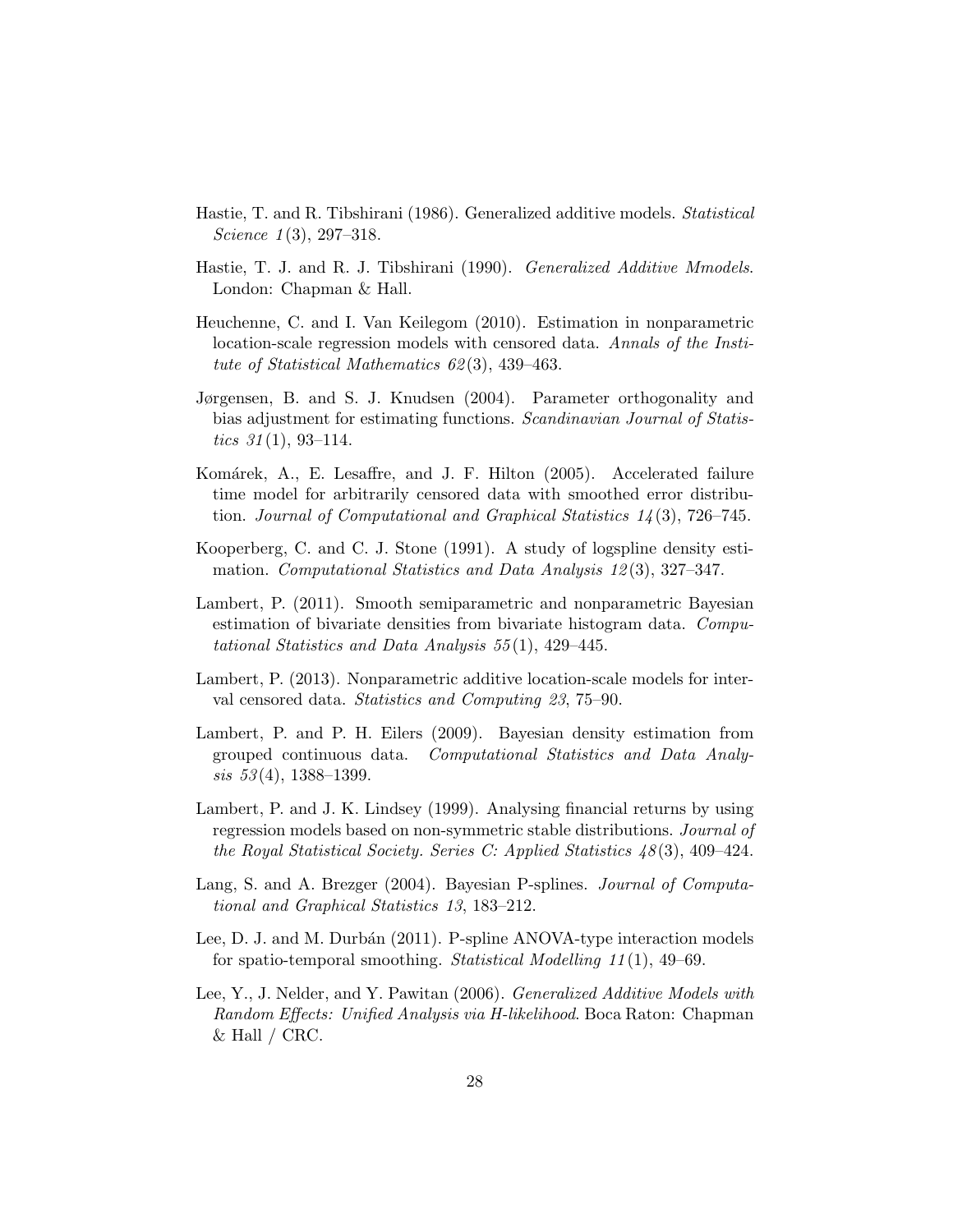- <span id="page-28-0"></span>Nelder, J. A. and R. W. M. Wedderburn (1972). Generalized linear models. Journal of the Royal Statistical Society, Series A 135, 370–384.
- <span id="page-28-2"></span>Rigby, R. A. and D. M. Stasinopoulos (2005). Generalized additive models for location, scale and shape. Applied Statistics  $54(3)$ , 507–554.
- <span id="page-28-10"></span>Rodríguez-Alvarez, M. X., M. P. Boer, F. A. van Eeuwijk, and P. H. Eilers (2018). Correcting for spatial heterogeneity in plant breeding experiments with P-splines. Spatial Statistics 23, 52-71.
- <span id="page-28-3"></span>Rue, H. and L. Held (2005). Gaussian Markov Random Fields: Theory and Applications (Monographs on Statistics and Applied Probability). Chapman & Hall/CRC.
- <span id="page-28-4"></span>Rue, H. and S. Martino (2009). Approximate Bayesian inference for latent Gaussian models by using integrated nested Laplace approximations. Journal of the Royal Statistical Society. Series B 71 (2), 319–392.
- <span id="page-28-5"></span>Tierney, L. and J. B. Kadane (1986). Accurate approximations for posterior moments and marginal densities. Journal of the American Statistical Association 1986 (393), 82–86.
- <span id="page-28-8"></span>Wang, L., L. Xue, A. Qu, and H. Liang (2014). Estimation and model selection in generalized additive partial linear models for correlated data with diverging number of covariates. Annals of Statistics  $\frac{1}{2}(2)$ , 592–624.
- <span id="page-28-7"></span>White, H. (1982). Maximum likelihood estimation of misspecified models. Econometrica 50, 1–25.
- <span id="page-28-1"></span>Wood, S. (2017). Generalized Additive Models: An Introduction with R (2nd Edition). Chapman & Hall/CRC Texts in Statistical Science. Taylor & Francis.
- <span id="page-28-6"></span>Wood, S. N. and M. Fasiolo (2017). A generalized Fellner-Schall method for smoothing parameter optimization with application to Tweedie location, scale and shape models. Biometrics 73 (4), 1071–1081.
- <span id="page-28-9"></span>Wood, S. N., N. Pya, and B. Säfken (2016). Smoothing parameter and model selection for general smooth models. Journal of the American Statistical Association 111 (516), 1548–1563.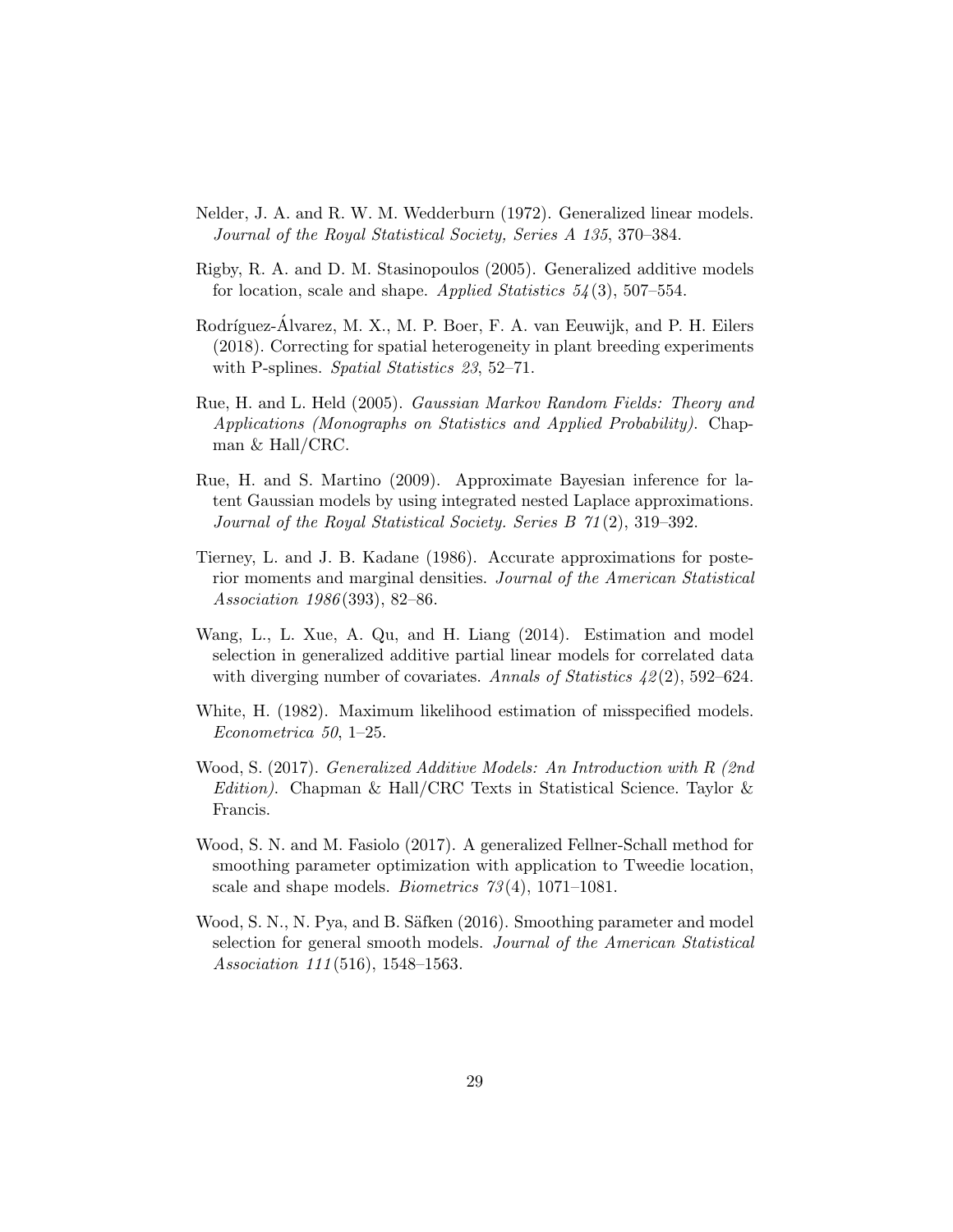<span id="page-29-0"></span>

Figure 3 – Simulation study ( $n = 1500$ ): estimation of the regression parameters in the double additive location-scale model over  $S = 500$  replicates: boxplot of the point estimates under a nonparametric (grey) or Normal (white) error term, Relative Efficiency (R.E.) under the working Normality hypothesis, Effective Coverage (E.C.) of 95% credible intervals.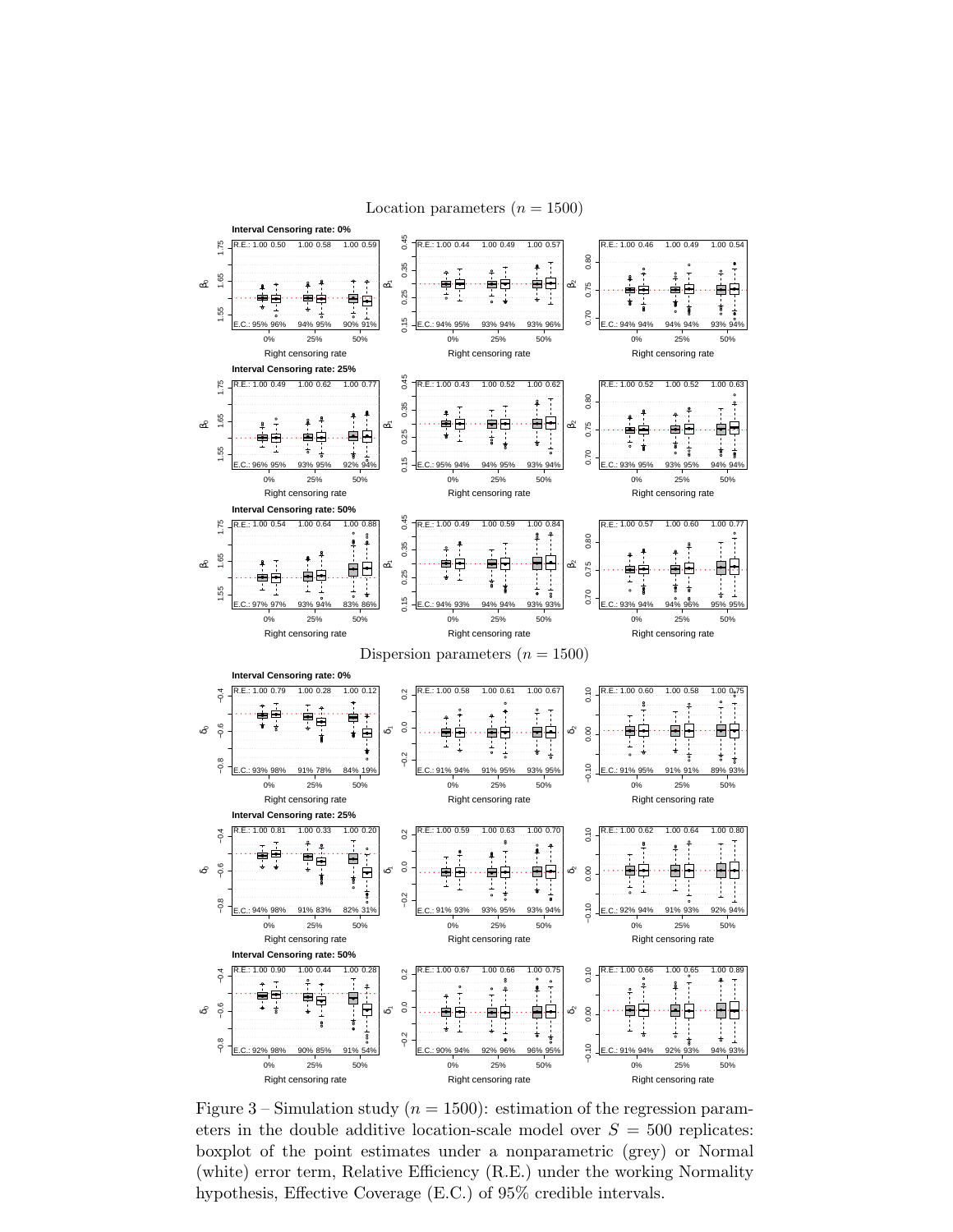

<span id="page-30-0"></span>

Figure 4 – Simulation study ( $n = 500$ ): estimation of the regression parameters in the double additive location-scale model over  $S = 500$  replicates: boxplot of the point estimates under a nonparametric (grey) or Normal (white) error term, Relative Efficiency (R.E.) under the working Normality hypothesis, Effective Coverage (E.C.) of 95% credible intervals.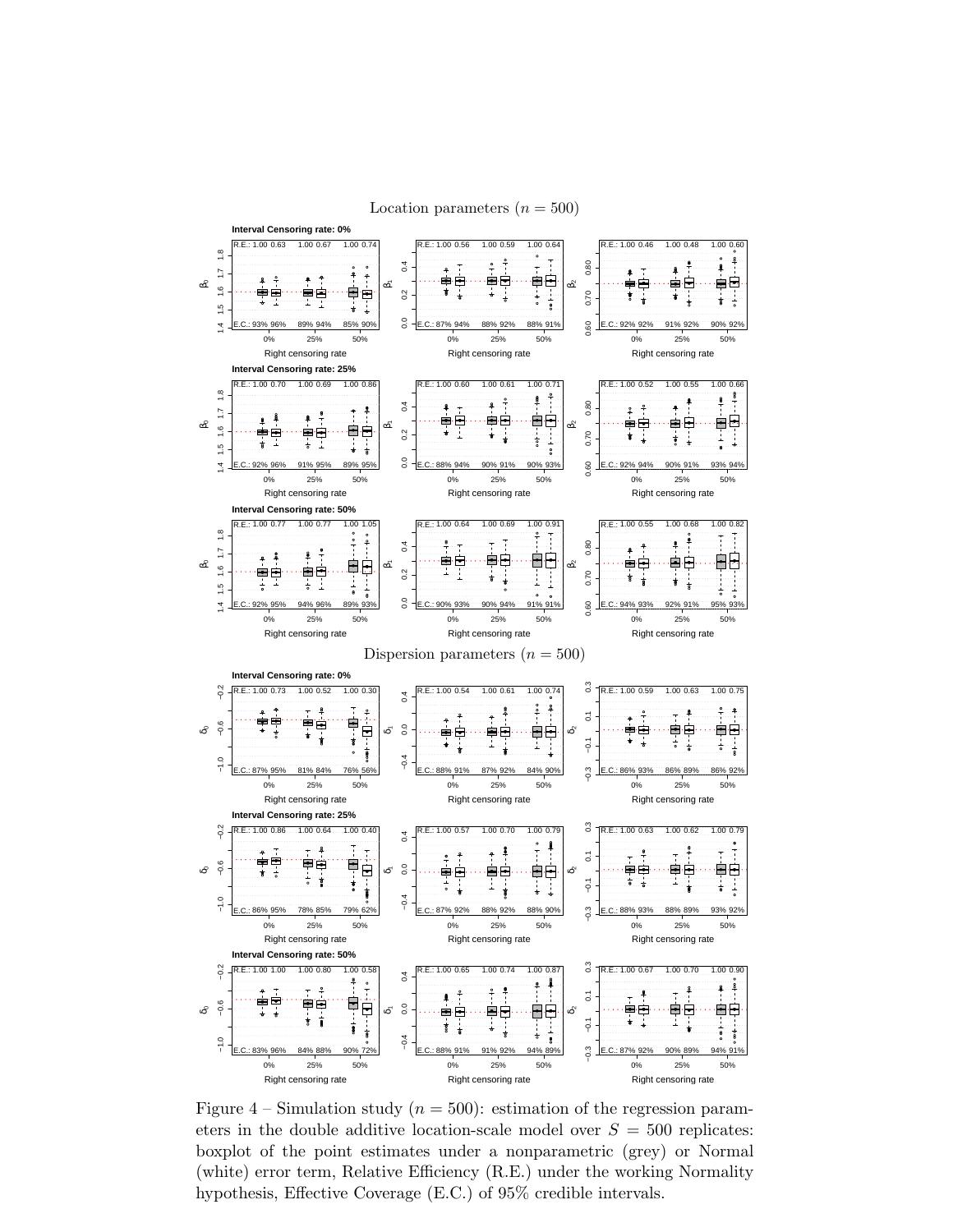<span id="page-31-0"></span>

Figure 5 – Simulation study ( $n = 250$ ): estimation of the regression parameters in the double additive location-scale model over  $S = 500$  replicates: boxplot of the point estimates under a nonparametric (grey) or Normal (white) error term, Relative Efficiency (R.E.) under the working Normality hypothesis, Effective Coverage (E.C.) of 95% credible intervals.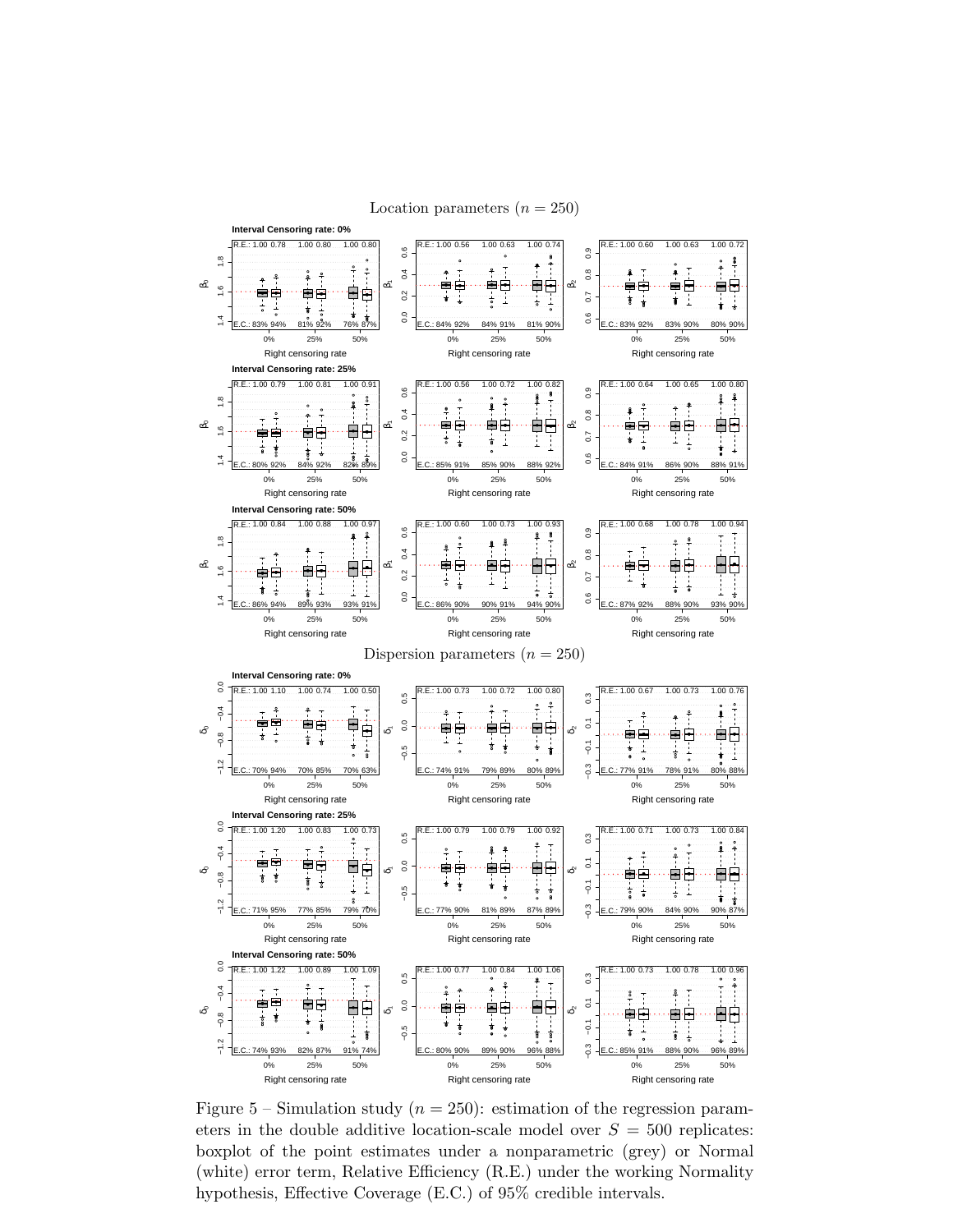<span id="page-32-0"></span>

| n study ( $n = 1500$ ): estimation of the additive terms in the double additive location-scale model over<br>Toble $2 -$ Simulate | for varying right censoring (RC) and interval censoring (IC) rates: Mean absolute bias, Root mean<br>م<br>ما<br>$\frac{1}{\pi}$ | rror (RMISE), Relative Efficiency with an assumed Normal (N) or nonparametric (NP) error term, | age of 95% credible intervals. |
|-----------------------------------------------------------------------------------------------------------------------------------|---------------------------------------------------------------------------------------------------------------------------------|------------------------------------------------------------------------------------------------|--------------------------------|

|         | $n = 1500$      |                             |                                                                                                                                                                                                                                                                                                                                                                                                                          |  |                                                                                                                                                                                                                                                                                                                                                                                                        |                                                                                                                                                                                                                                                                                               |                                                                                                                                                                                                                                                                                                                                                                                                                                     |  |                                                                                                                                                                                                                                                                                                                                                                                                              |  |
|---------|-----------------|-----------------------------|--------------------------------------------------------------------------------------------------------------------------------------------------------------------------------------------------------------------------------------------------------------------------------------------------------------------------------------------------------------------------------------------------------------------------|--|--------------------------------------------------------------------------------------------------------------------------------------------------------------------------------------------------------------------------------------------------------------------------------------------------------------------------------------------------------------------------------------------------------|-----------------------------------------------------------------------------------------------------------------------------------------------------------------------------------------------------------------------------------------------------------------------------------------------|-------------------------------------------------------------------------------------------------------------------------------------------------------------------------------------------------------------------------------------------------------------------------------------------------------------------------------------------------------------------------------------------------------------------------------------|--|--------------------------------------------------------------------------------------------------------------------------------------------------------------------------------------------------------------------------------------------------------------------------------------------------------------------------------------------------------------------------------------------------------------|--|
|         |                 |                             |                                                                                                                                                                                                                                                                                                                                                                                                                          |  |                                                                                                                                                                                                                                                                                                                                                                                                        |                                                                                                                                                                                                                                                                                               |                                                                                                                                                                                                                                                                                                                                                                                                                                     |  |                                                                                                                                                                                                                                                                                                                                                                                                              |  |
|         | MA-Bias         | Qβ>ä≍å>ä>β≥å≥å>ä>ä>β≥å≥ä>ä> | $\begin{array}{l} \mathcal{L}_{1}^{4} \mathcal{L}_{2}^{4} \mathcal{S}_{3}^{4} \mathcal{S}_{4}^{4} \mathcal{S}_{5}^{4} \mathcal{S}_{6}^{4} \mathcal{S}_{7}^{4} \mathcal{S}_{8}^{4} \mathcal{S}_{9}^{4} \mathcal{S}_{9}^{4} \mathcal{S}_{1}^{4} \mathcal{S}_{1}^{4} \mathcal{S}_{2}^{4} \mathcal{S}_{3}^{4} \mathcal{S}_{4}^{4} \mathcal{S}_{5}^{4} \mathcal{S}_{6}^{4} \mathcal{S}_{7}^{4} \mathcal{S}_{8}^{4} \mathcal{$ |  | $\begin{array}{l} \begin{array}{l} \frac{1}{2} \frac{1}{2} \frac{1}{2} \frac{1}{2} \frac{1}{2} \frac{1}{2} \frac{1}{2} \frac{1}{2} \frac{1}{2} \frac{1}{2} \frac{1}{2} \frac{1}{2} \frac{1}{2} \frac{1}{2} \frac{1}{2} \frac{1}{2} \frac{1}{2} \frac{1}{2} \frac{1}{2} \frac{1}{2} \frac{1}{2} \frac{1}{2} \frac{1}{2} \frac{1}{2} \frac{1}{2} \frac{1}{2} \frac{1}{2} \frac{1}{2} \frac{1}{2} \frac{$ | $\begin{array}{l} 5005 \\ 5005 \\ 0.0005 \\ 0.0005 \\ 0.0005 \\ 0.0005 \\ 0.0005 \\ 0.0005 \\ 0.0005 \\ 0.0005 \\ 0.0005 \\ 0.0005 \\ 0.0005 \\ 0.0005 \\ 0.0005 \\ 0.0005 \\ 0.0005 \\ 0.0005 \\ 0.0005 \\ 0.0005 \\ 0.0005 \\ 0.0005 \\ 0.0005 \\ 0.0005 \\ 0.0005 \\ 0.0005 \\ 0.0005 \\ $ | $\begin{array}{r} \begin{array}{r} \text{f1} \\ \text{18} \\ \text{18} \\ \text{19} \\ \text{19} \\ \text{19} \\ \text{10} \\ \text{11} \\ \text{12} \\ \text{13} \\ \text{14} \\ \text{15} \\ \text{16} \\ \text{17} \\ \text{19} \\ \text{19} \\ \text{19} \\ \text{19} \\ \text{19} \\ \text{19} \\ \text{19} \\ \text{19} \\ \text{19} \\ \text{10} \\ \text{10} \\ \text{11} \\ \text{13} \\ \text{14} \\ \text{15} \\ \text{$ |  | $\begin{array}{l} \mathcal{L}_{2}^{2}\mathbb{R}^{(3)}_{\mathcal{S}}\mathbb{S}^{(2)}_{\mathcal{S}}\mathbb{S}^{(3)}_{\mathcal{S}}\mathbb{S}^{(4)}_{\mathcal{S}}\mathbb{S}^{(5)}_{\mathcal{S}}\mathbb{S}^{(6)}_{\mathcal{S}}\mathbb{S}^{(6)}_{\mathcal{S}}\mathbb{S}^{(6)}_{\mathcal{S}}\mathbb{S}^{(6)}_{\mathcal{S}}\mathbb{S}^{(6)}_{\mathcal{S}}\mathbb{S}^{(6)}_{\mathcal{S}}\mathbb{S}^{(6)}_{\mathcal{S$ |  |
|         |                 |                             |                                                                                                                                                                                                                                                                                                                                                                                                                          |  |                                                                                                                                                                                                                                                                                                                                                                                                        |                                                                                                                                                                                                                                                                                               |                                                                                                                                                                                                                                                                                                                                                                                                                                     |  |                                                                                                                                                                                                                                                                                                                                                                                                              |  |
|         | <b>RMISE</b>    |                             |                                                                                                                                                                                                                                                                                                                                                                                                                          |  |                                                                                                                                                                                                                                                                                                                                                                                                        |                                                                                                                                                                                                                                                                                               |                                                                                                                                                                                                                                                                                                                                                                                                                                     |  |                                                                                                                                                                                                                                                                                                                                                                                                              |  |
| $0\%$   |                 |                             |                                                                                                                                                                                                                                                                                                                                                                                                                          |  |                                                                                                                                                                                                                                                                                                                                                                                                        |                                                                                                                                                                                                                                                                                               |                                                                                                                                                                                                                                                                                                                                                                                                                                     |  |                                                                                                                                                                                                                                                                                                                                                                                                              |  |
|         | Rel.Eff.        |                             |                                                                                                                                                                                                                                                                                                                                                                                                                          |  |                                                                                                                                                                                                                                                                                                                                                                                                        |                                                                                                                                                                                                                                                                                               |                                                                                                                                                                                                                                                                                                                                                                                                                                     |  |                                                                                                                                                                                                                                                                                                                                                                                                              |  |
|         |                 |                             |                                                                                                                                                                                                                                                                                                                                                                                                                          |  |                                                                                                                                                                                                                                                                                                                                                                                                        |                                                                                                                                                                                                                                                                                               |                                                                                                                                                                                                                                                                                                                                                                                                                                     |  |                                                                                                                                                                                                                                                                                                                                                                                                              |  |
|         | Joverage        |                             |                                                                                                                                                                                                                                                                                                                                                                                                                          |  |                                                                                                                                                                                                                                                                                                                                                                                                        |                                                                                                                                                                                                                                                                                               |                                                                                                                                                                                                                                                                                                                                                                                                                                     |  |                                                                                                                                                                                                                                                                                                                                                                                                              |  |
|         | 95% CI          |                             |                                                                                                                                                                                                                                                                                                                                                                                                                          |  |                                                                                                                                                                                                                                                                                                                                                                                                        |                                                                                                                                                                                                                                                                                               |                                                                                                                                                                                                                                                                                                                                                                                                                                     |  |                                                                                                                                                                                                                                                                                                                                                                                                              |  |
|         | MA-Bias         |                             |                                                                                                                                                                                                                                                                                                                                                                                                                          |  |                                                                                                                                                                                                                                                                                                                                                                                                        |                                                                                                                                                                                                                                                                                               |                                                                                                                                                                                                                                                                                                                                                                                                                                     |  |                                                                                                                                                                                                                                                                                                                                                                                                              |  |
|         |                 |                             |                                                                                                                                                                                                                                                                                                                                                                                                                          |  |                                                                                                                                                                                                                                                                                                                                                                                                        |                                                                                                                                                                                                                                                                                               |                                                                                                                                                                                                                                                                                                                                                                                                                                     |  |                                                                                                                                                                                                                                                                                                                                                                                                              |  |
|         | <b>RMISE</b>    |                             |                                                                                                                                                                                                                                                                                                                                                                                                                          |  |                                                                                                                                                                                                                                                                                                                                                                                                        |                                                                                                                                                                                                                                                                                               |                                                                                                                                                                                                                                                                                                                                                                                                                                     |  |                                                                                                                                                                                                                                                                                                                                                                                                              |  |
| 25%     |                 |                             |                                                                                                                                                                                                                                                                                                                                                                                                                          |  |                                                                                                                                                                                                                                                                                                                                                                                                        |                                                                                                                                                                                                                                                                                               |                                                                                                                                                                                                                                                                                                                                                                                                                                     |  |                                                                                                                                                                                                                                                                                                                                                                                                              |  |
|         | Rel.Eff.        |                             |                                                                                                                                                                                                                                                                                                                                                                                                                          |  |                                                                                                                                                                                                                                                                                                                                                                                                        |                                                                                                                                                                                                                                                                                               |                                                                                                                                                                                                                                                                                                                                                                                                                                     |  |                                                                                                                                                                                                                                                                                                                                                                                                              |  |
|         |                 |                             |                                                                                                                                                                                                                                                                                                                                                                                                                          |  |                                                                                                                                                                                                                                                                                                                                                                                                        |                                                                                                                                                                                                                                                                                               |                                                                                                                                                                                                                                                                                                                                                                                                                                     |  |                                                                                                                                                                                                                                                                                                                                                                                                              |  |
|         | <b>Coverage</b> |                             |                                                                                                                                                                                                                                                                                                                                                                                                                          |  |                                                                                                                                                                                                                                                                                                                                                                                                        |                                                                                                                                                                                                                                                                                               |                                                                                                                                                                                                                                                                                                                                                                                                                                     |  |                                                                                                                                                                                                                                                                                                                                                                                                              |  |
|         | $95\%$ CI       |                             |                                                                                                                                                                                                                                                                                                                                                                                                                          |  |                                                                                                                                                                                                                                                                                                                                                                                                        |                                                                                                                                                                                                                                                                                               |                                                                                                                                                                                                                                                                                                                                                                                                                                     |  |                                                                                                                                                                                                                                                                                                                                                                                                              |  |
|         | MA-Bias         |                             |                                                                                                                                                                                                                                                                                                                                                                                                                          |  |                                                                                                                                                                                                                                                                                                                                                                                                        |                                                                                                                                                                                                                                                                                               |                                                                                                                                                                                                                                                                                                                                                                                                                                     |  |                                                                                                                                                                                                                                                                                                                                                                                                              |  |
|         |                 |                             |                                                                                                                                                                                                                                                                                                                                                                                                                          |  |                                                                                                                                                                                                                                                                                                                                                                                                        |                                                                                                                                                                                                                                                                                               |                                                                                                                                                                                                                                                                                                                                                                                                                                     |  |                                                                                                                                                                                                                                                                                                                                                                                                              |  |
|         | <b>RMISE</b>    |                             |                                                                                                                                                                                                                                                                                                                                                                                                                          |  |                                                                                                                                                                                                                                                                                                                                                                                                        |                                                                                                                                                                                                                                                                                               |                                                                                                                                                                                                                                                                                                                                                                                                                                     |  |                                                                                                                                                                                                                                                                                                                                                                                                              |  |
| $200\%$ |                 |                             |                                                                                                                                                                                                                                                                                                                                                                                                                          |  |                                                                                                                                                                                                                                                                                                                                                                                                        |                                                                                                                                                                                                                                                                                               |                                                                                                                                                                                                                                                                                                                                                                                                                                     |  |                                                                                                                                                                                                                                                                                                                                                                                                              |  |
|         | Rel.Eff.        |                             |                                                                                                                                                                                                                                                                                                                                                                                                                          |  |                                                                                                                                                                                                                                                                                                                                                                                                        |                                                                                                                                                                                                                                                                                               |                                                                                                                                                                                                                                                                                                                                                                                                                                     |  |                                                                                                                                                                                                                                                                                                                                                                                                              |  |
|         |                 |                             |                                                                                                                                                                                                                                                                                                                                                                                                                          |  |                                                                                                                                                                                                                                                                                                                                                                                                        |                                                                                                                                                                                                                                                                                               |                                                                                                                                                                                                                                                                                                                                                                                                                                     |  |                                                                                                                                                                                                                                                                                                                                                                                                              |  |
|         | Coverage        |                             |                                                                                                                                                                                                                                                                                                                                                                                                                          |  |                                                                                                                                                                                                                                                                                                                                                                                                        |                                                                                                                                                                                                                                                                                               |                                                                                                                                                                                                                                                                                                                                                                                                                                     |  |                                                                                                                                                                                                                                                                                                                                                                                                              |  |
|         | 95% CI          |                             |                                                                                                                                                                                                                                                                                                                                                                                                                          |  |                                                                                                                                                                                                                                                                                                                                                                                                        |                                                                                                                                                                                                                                                                                               |                                                                                                                                                                                                                                                                                                                                                                                                                                     |  |                                                                                                                                                                                                                                                                                                                                                                                                              |  |
|         |                 |                             |                                                                                                                                                                                                                                                                                                                                                                                                                          |  |                                                                                                                                                                                                                                                                                                                                                                                                        |                                                                                                                                                                                                                                                                                               |                                                                                                                                                                                                                                                                                                                                                                                                                                     |  |                                                                                                                                                                                                                                                                                                                                                                                                              |  |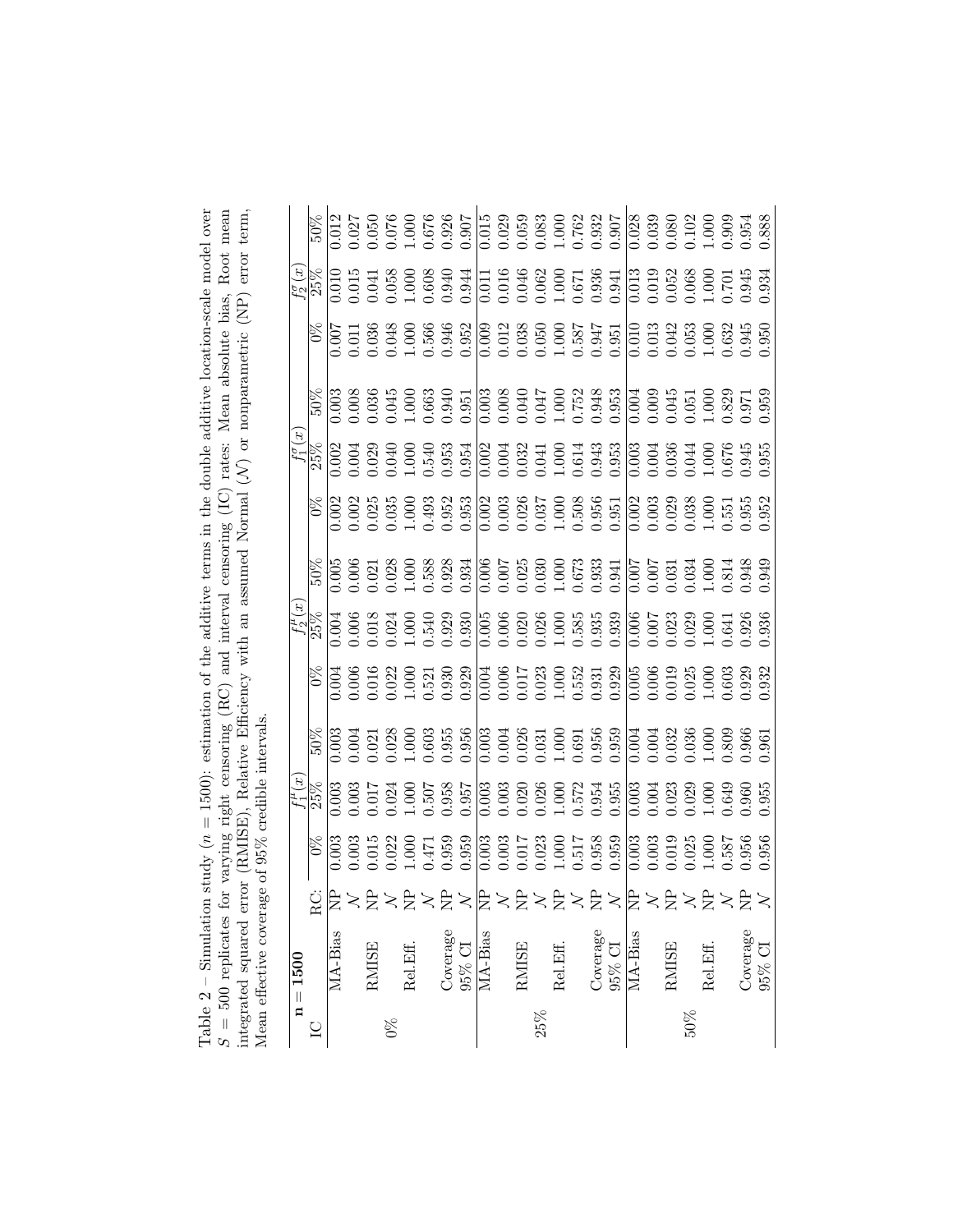| ion study ( $n = 500$ ): estimation of the additive terms in the double additive location-scale model over<br>$n = 3 - 1$ |
|---------------------------------------------------------------------------------------------------------------------------|
| for varying right censoring (RC) and interval censoring (IC) rates: Mean absolute bias, Root mean<br>$\frac{1}{2}$        |
| error (RMISE), Relative Efficiency with an assumed Normal $(\mathcal{N})$ or nonparametric (NP) error term,               |
| rage of 95% credible intervals.                                                                                           |

<span id="page-33-0"></span>

|                | $n = 500$                                |                |                                                                                                                                                                                                                                                                                                     |                                                                                                                                                                                                                                                                                                                                   |                                                                                                                                                                                                                                                                                                     |                                                                                                                                                                                                                                                                                                     |                                                                                                                                                                                                                                                                                             |        |                                                                                                                                                                                                                                                                                               |                                                                                                                                                                                                                                                                              |                                                                                                                                                                                                                                                                                                     |                             |                                                                                                                                                                                                                                                                                                     |                                                                                               |
|----------------|------------------------------------------|----------------|-----------------------------------------------------------------------------------------------------------------------------------------------------------------------------------------------------------------------------------------------------------------------------------------------------|-----------------------------------------------------------------------------------------------------------------------------------------------------------------------------------------------------------------------------------------------------------------------------------------------------------------------------------|-----------------------------------------------------------------------------------------------------------------------------------------------------------------------------------------------------------------------------------------------------------------------------------------------------|-----------------------------------------------------------------------------------------------------------------------------------------------------------------------------------------------------------------------------------------------------------------------------------------------------|---------------------------------------------------------------------------------------------------------------------------------------------------------------------------------------------------------------------------------------------------------------------------------------------|--------|-----------------------------------------------------------------------------------------------------------------------------------------------------------------------------------------------------------------------------------------------------------------------------------------------|------------------------------------------------------------------------------------------------------------------------------------------------------------------------------------------------------------------------------------------------------------------------------|-----------------------------------------------------------------------------------------------------------------------------------------------------------------------------------------------------------------------------------------------------------------------------------------------------|-----------------------------|-----------------------------------------------------------------------------------------------------------------------------------------------------------------------------------------------------------------------------------------------------------------------------------------------------|-----------------------------------------------------------------------------------------------|
| $\overline{C}$ |                                          | $_{\rm RC}$    | $\frac{8}{2}$                                                                                                                                                                                                                                                                                       | $\frac{\overline{f^{\mu}_{1}}(x)}{25\%}$                                                                                                                                                                                                                                                                                          |                                                                                                                                                                                                                                                                                                     | $\frac{8}{2}$                                                                                                                                                                                                                                                                                       | $\frac{\overline{f_2^\mu}(x)}{25\%}$                                                                                                                                                                                                                                                        | $50\%$ | $\frac{6}{2}$                                                                                                                                                                                                                                                                                 | $\frac{f_1^{\sigma}}{25\%}$                                                                                                                                                                                                                                                  | $50\%$                                                                                                                                                                                                                                                                                              |                             | $\frac{f_2^{\overline{p}}(x)}{25\%}$                                                                                                                                                                                                                                                                | 200                                                                                           |
|                | MA-Bias                                  |                | 0.004                                                                                                                                                                                                                                                                                               | 0.004                                                                                                                                                                                                                                                                                                                             | 0.004                                                                                                                                                                                                                                                                                               | 0.005                                                                                                                                                                                                                                                                                               | 0.005                                                                                                                                                                                                                                                                                       | 00.C   | 0.002                                                                                                                                                                                                                                                                                         | 0.003                                                                                                                                                                                                                                                                        | 0.004                                                                                                                                                                                                                                                                                               |                             |                                                                                                                                                                                                                                                                                                     | 0.25                                                                                          |
|                |                                          |                | 0.006                                                                                                                                                                                                                                                                                               |                                                                                                                                                                                                                                                                                                                                   |                                                                                                                                                                                                                                                                                                     |                                                                                                                                                                                                                                                                                                     |                                                                                                                                                                                                                                                                                             |        | 0.005                                                                                                                                                                                                                                                                                         |                                                                                                                                                                                                                                                                              |                                                                                                                                                                                                                                                                                                     | $\overline{0.018}$<br>0.022 |                                                                                                                                                                                                                                                                                                     | 0.38                                                                                          |
|                | <b>RMISE</b>                             | 불>불>불>불>       |                                                                                                                                                                                                                                                                                                     | $\begin{array}{c} 0.006 \\ 0.032 \\ 0.042 \\ 1.000 \\ 0.577 \\ 0.935 \\ 0.033 \\ 0.000 \\ 0.033 \\ \end{array}$                                                                                                                                                                                                                   |                                                                                                                                                                                                                                                                                                     |                                                                                                                                                                                                                                                                                                     |                                                                                                                                                                                                                                                                                             |        |                                                                                                                                                                                                                                                                                               |                                                                                                                                                                                                                                                                              |                                                                                                                                                                                                                                                                                                     |                             | $\begin{array}{l} 0.028 \\ 0.075 \\ 0.095 \\ 0.049 \\ 0.083 \\ 0.000 \\ 0.000 \\ 0.000 \\ 0.000 \\ 0.000 \\ 0.000 \\ 0.000 \\ 0.000 \\ 0.000 \\ 0.000 \\ 0.000 \\ 0.000 \\ 0.000 \\ 0.000 \\ 0.000 \\ 0.000 \\ 0.000 \\ 0.000 \\ 0.000 \\ 0.000 \\ 0.000 \\ 0.000 \\ 0.000 \\ 0.000 \\ 0.000 \\ 0.$ |                                                                                               |
| $0\%$          |                                          |                | $\begin{array}{c} 0.027 \\ 0.037 \\ 1.000 \\ 0.515 \\ 0.944 \end{array}$                                                                                                                                                                                                                            |                                                                                                                                                                                                                                                                                                                                   |                                                                                                                                                                                                                                                                                                     |                                                                                                                                                                                                                                                                                                     |                                                                                                                                                                                                                                                                                             |        |                                                                                                                                                                                                                                                                                               |                                                                                                                                                                                                                                                                              |                                                                                                                                                                                                                                                                                                     |                             |                                                                                                                                                                                                                                                                                                     | $\begin{array}{l} 1.089 \\ 1.117 \\ 1.000 \\ 0.785 \\ 0.882 \\ 0.901 \end{array}$             |
|                | Rel.Eff.                                 |                |                                                                                                                                                                                                                                                                                                     |                                                                                                                                                                                                                                                                                                                                   |                                                                                                                                                                                                                                                                                                     |                                                                                                                                                                                                                                                                                                     |                                                                                                                                                                                                                                                                                             |        |                                                                                                                                                                                                                                                                                               |                                                                                                                                                                                                                                                                              |                                                                                                                                                                                                                                                                                                     |                             |                                                                                                                                                                                                                                                                                                     |                                                                                               |
|                |                                          |                |                                                                                                                                                                                                                                                                                                     |                                                                                                                                                                                                                                                                                                                                   |                                                                                                                                                                                                                                                                                                     |                                                                                                                                                                                                                                                                                                     |                                                                                                                                                                                                                                                                                             |        |                                                                                                                                                                                                                                                                                               |                                                                                                                                                                                                                                                                              |                                                                                                                                                                                                                                                                                                     |                             |                                                                                                                                                                                                                                                                                                     |                                                                                               |
|                | Coverage                                 |                |                                                                                                                                                                                                                                                                                                     |                                                                                                                                                                                                                                                                                                                                   |                                                                                                                                                                                                                                                                                                     |                                                                                                                                                                                                                                                                                                     |                                                                                                                                                                                                                                                                                             |        |                                                                                                                                                                                                                                                                                               |                                                                                                                                                                                                                                                                              |                                                                                                                                                                                                                                                                                                     |                             |                                                                                                                                                                                                                                                                                                     |                                                                                               |
|                | $95\%$ CI                                |                | 0.945                                                                                                                                                                                                                                                                                               |                                                                                                                                                                                                                                                                                                                                   |                                                                                                                                                                                                                                                                                                     |                                                                                                                                                                                                                                                                                                     |                                                                                                                                                                                                                                                                                             |        |                                                                                                                                                                                                                                                                                               |                                                                                                                                                                                                                                                                              |                                                                                                                                                                                                                                                                                                     |                             |                                                                                                                                                                                                                                                                                                     |                                                                                               |
|                | MA-Bias                                  |                |                                                                                                                                                                                                                                                                                                     |                                                                                                                                                                                                                                                                                                                                   |                                                                                                                                                                                                                                                                                                     |                                                                                                                                                                                                                                                                                                     |                                                                                                                                                                                                                                                                                             |        |                                                                                                                                                                                                                                                                                               |                                                                                                                                                                                                                                                                              |                                                                                                                                                                                                                                                                                                     |                             |                                                                                                                                                                                                                                                                                                     |                                                                                               |
|                |                                          |                |                                                                                                                                                                                                                                                                                                     |                                                                                                                                                                                                                                                                                                                                   |                                                                                                                                                                                                                                                                                                     |                                                                                                                                                                                                                                                                                                     |                                                                                                                                                                                                                                                                                             |        |                                                                                                                                                                                                                                                                                               |                                                                                                                                                                                                                                                                              |                                                                                                                                                                                                                                                                                                     |                             |                                                                                                                                                                                                                                                                                                     |                                                                                               |
|                | <b>RMISE</b>                             |                |                                                                                                                                                                                                                                                                                                     |                                                                                                                                                                                                                                                                                                                                   |                                                                                                                                                                                                                                                                                                     |                                                                                                                                                                                                                                                                                                     |                                                                                                                                                                                                                                                                                             |        |                                                                                                                                                                                                                                                                                               |                                                                                                                                                                                                                                                                              |                                                                                                                                                                                                                                                                                                     |                             |                                                                                                                                                                                                                                                                                                     |                                                                                               |
| 25%            |                                          |                |                                                                                                                                                                                                                                                                                                     |                                                                                                                                                                                                                                                                                                                                   |                                                                                                                                                                                                                                                                                                     |                                                                                                                                                                                                                                                                                                     |                                                                                                                                                                                                                                                                                             |        |                                                                                                                                                                                                                                                                                               |                                                                                                                                                                                                                                                                              |                                                                                                                                                                                                                                                                                                     |                             |                                                                                                                                                                                                                                                                                                     |                                                                                               |
|                | Rel.Eff.                                 |                |                                                                                                                                                                                                                                                                                                     |                                                                                                                                                                                                                                                                                                                                   |                                                                                                                                                                                                                                                                                                     |                                                                                                                                                                                                                                                                                                     |                                                                                                                                                                                                                                                                                             |        |                                                                                                                                                                                                                                                                                               |                                                                                                                                                                                                                                                                              |                                                                                                                                                                                                                                                                                                     |                             |                                                                                                                                                                                                                                                                                                     |                                                                                               |
|                |                                          | 岸≍岁≍岁≍岁        |                                                                                                                                                                                                                                                                                                     |                                                                                                                                                                                                                                                                                                                                   |                                                                                                                                                                                                                                                                                                     |                                                                                                                                                                                                                                                                                                     |                                                                                                                                                                                                                                                                                             |        |                                                                                                                                                                                                                                                                                               |                                                                                                                                                                                                                                                                              |                                                                                                                                                                                                                                                                                                     |                             |                                                                                                                                                                                                                                                                                                     | $\begin{array}{l} 0.036 \\ 0.048 \\ 0.105 \\ 0.101 \\ 0.101 \\ 0.878 \\ 0.903 \\ \end{array}$ |
|                | Coverage                                 |                |                                                                                                                                                                                                                                                                                                     |                                                                                                                                                                                                                                                                                                                                   |                                                                                                                                                                                                                                                                                                     |                                                                                                                                                                                                                                                                                                     |                                                                                                                                                                                                                                                                                             |        |                                                                                                                                                                                                                                                                                               |                                                                                                                                                                                                                                                                              |                                                                                                                                                                                                                                                                                                     |                             |                                                                                                                                                                                                                                                                                                     |                                                                                               |
|                | $\frac{95\% \text{ CI}}{\text{MA-Bias}}$ |                | $\begin{array}{r} 0.004 \\ 0.006 \\ 0.030 \\ 0.040 \\ 0.050 \\ 0.040 \\ 0.050 \\ 0.040 \\ 0.040 \\ 0.040 \\ 0.040 \\ 0.040 \\ 0.040 \\ 0.040 \\ 0.040 \\ 0.040 \\ 0.040 \\ 0.040 \\ 0.040 \\ 0.040 \\ 0.040 \\ 0.040 \\ 0.040 \\ 0.040 \\ 0.040 \\ 0.040 \\ 0.040 \\ 0.040 \\ 0.040 \\ 0.040 \\ 0.$ | $\begin{array}{r} 0.004 \\ 0.006 \\ 0.036 \\ 0.045 \\ 0.000 \\ 0.001 \\ 0.033 \\ 0.000 \\ 0.000 \\ 0.000 \\ \end{array}$                                                                                                                                                                                                          | $\begin{array}{l} 1.006 \\ 1.030 \\ 1.004 \\ 1.005 \\ 0.048 \\ 0.004 \\ 0.005 \\ 0.006 \\ 0.007 \\ 0.007 \\ 0.008 \\ 0.000 \\ 0.000 \\ 0.000 \\ 0.000 \\ 0.000 \\ 0.000 \\ 0.000 \\ 0.000 \\ 0.000 \\ 0.000 \\ 0.000 \\ 0.000 \\ 0.000 \\ 0.000 \\ 0.000 \\ 0.000 \\ 0.000 \\ 0.000 \\ 0.000 \\ 0.$ | $\begin{array}{l} 1.007 \\ 1.028 \\ 1.034 \\ 1.008 \\ 1.008 \\ 1.009 \\ 0.000 \\ 0.000 \\ 0.000 \\ 0.000 \\ 0.000 \\ 0.000 \\ 0.000 \\ 0.000 \\ 0.000 \\ 0.000 \\ 0.000 \\ 0.000 \\ 0.000 \\ 0.000 \\ 0.000 \\ 0.000 \\ 0.000 \\ 0.000 \\ 0.000 \\ 0.000 \\ 0.000 \\ 0.000 \\ 0.000 \\ 0.000 \\ 0.$ | $\begin{array}{l} 0.008 \\ 0.0308 \\ 0.0308 \\ 0.0310 \\ 0.0311 \\ 0.0311 \\ 0.0300 \\ 0.0000 \\ 0.0000 \\ 0.0000 \\ 0.0000 \\ 0.0000 \\ 0.0000 \\ 0.0000 \\ 0.0000 \\ 0.0000 \\ 0.0000 \\ 0.0000 \\ 0.0000 \\ 0.0000 \\ 0.0000 \\ 0.0000 \\ 0.0000 \\ 0.0000 \\ 0.0000 \\ 0.0000 \\ 0.000$ |        | $\begin{array}{l} 0.046 \\ 0.062 \\ 0.0748 \\ 0.081 \\ 0.0921 \\ 0.0000 \\ 0.0000 \\ 0.0000 \\ 0.0000 \\ 0.0000 \\ 0.0000 \\ 0.0000 \\ 0.0000 \\ 0.0000 \\ 0.0000 \\ 0.0000 \\ 0.0000 \\ 0.0000 \\ 0.0000 \\ 0.0000 \\ 0.0000 \\ 0.0000 \\ 0.0000 \\ 0.0000 \\ 0.0000 \\ 0.0000 \\ 0.0000 \\$ | $\begin{array}{rrrrrr} 1.005 & 0.0000 & 0.0000 \\ 0.0000 & 0.0000 & 0.0000 \\ 0.0000 & 0.0000 & 0.0000 \\ 0.0000 & 0.0000 & 0.0000 \\ 0.0000 & 0.0000 & 0.0000 \\ 0.0000 & 0.0000 & 0.0000 \\ 0.0000 & 0.0000 & 0.0000 \\ 0.0000 & 0.0000 & 0.0000 \\ 0.0000 & 0.0000 & 0.0$ | $\begin{array}{l} 0.008 \\ 0.008 \\ 0.008 \\ 0.009 \\ 0.009 \\ 0.000 \\ 0.000 \\ 0.000 \\ 0.000 \\ 0.000 \\ 0.000 \\ 0.000 \\ 0.000 \\ 0.000 \\ 0.000 \\ 0.000 \\ 0.000 \\ 0.000 \\ 0.000 \\ 0.000 \\ 0.000 \\ 0.000 \\ 0.000 \\ 0.000 \\ 0.000 \\ 0.000 \\ 0.000 \\ 0.000 \\ 0.000 \\ 0.000 \\ 0.$ |                             |                                                                                                                                                                                                                                                                                                     |                                                                                               |
|                |                                          | <b>2×2×2×2</b> |                                                                                                                                                                                                                                                                                                     | $\begin{array}{r} 0.005 \\ -0.006 \\ -0.041 \\ -0.050 \\ -0.000 \\ -0.000 \\ -0.041 \\ -0.000 \\ -0.000 \\ -0.000 \\ -0.000 \\ -0.000 \\ -0.000 \\ -0.000 \\ -0.000 \\ -0.000 \\ -0.000 \\ -0.000 \\ -0.000 \\ -0.000 \\ -0.000 \\ -0.000 \\ -0.000 \\ -0.000 \\ -0.000 \\ -0.000 \\ -0.000 \\ -0.000 \\ -0.000 \\ -0.000 \\ -0.$ |                                                                                                                                                                                                                                                                                                     |                                                                                                                                                                                                                                                                                                     |                                                                                                                                                                                                                                                                                             |        |                                                                                                                                                                                                                                                                                               |                                                                                                                                                                                                                                                                              |                                                                                                                                                                                                                                                                                                     |                             | $\begin{array}{r} 0.028 \\ 0.036 \\ 0.0110 \\ 0.110 \\ 0.857 \\ 0.089 \\ 0.000 \\ \end{array}$                                                                                                                                                                                                      | $\overline{0.060}$                                                                            |
|                |                                          |                |                                                                                                                                                                                                                                                                                                     |                                                                                                                                                                                                                                                                                                                                   |                                                                                                                                                                                                                                                                                                     |                                                                                                                                                                                                                                                                                                     |                                                                                                                                                                                                                                                                                             |        |                                                                                                                                                                                                                                                                                               |                                                                                                                                                                                                                                                                              |                                                                                                                                                                                                                                                                                                     |                             |                                                                                                                                                                                                                                                                                                     | 1.067                                                                                         |
|                | RMISE                                    |                |                                                                                                                                                                                                                                                                                                     |                                                                                                                                                                                                                                                                                                                                   |                                                                                                                                                                                                                                                                                                     |                                                                                                                                                                                                                                                                                                     |                                                                                                                                                                                                                                                                                             |        |                                                                                                                                                                                                                                                                                               |                                                                                                                                                                                                                                                                              |                                                                                                                                                                                                                                                                                                     |                             |                                                                                                                                                                                                                                                                                                     |                                                                                               |
| 50%            |                                          |                |                                                                                                                                                                                                                                                                                                     |                                                                                                                                                                                                                                                                                                                                   |                                                                                                                                                                                                                                                                                                     |                                                                                                                                                                                                                                                                                                     |                                                                                                                                                                                                                                                                                             |        |                                                                                                                                                                                                                                                                                               |                                                                                                                                                                                                                                                                              |                                                                                                                                                                                                                                                                                                     |                             |                                                                                                                                                                                                                                                                                                     |                                                                                               |
|                | Rel.Eff.                                 |                | $\begin{array}{c} 0.007 \\ 0.033 \\ 0.042 \\ 1.000 \\ 0.609 \\ 0.942 \\ \end{array}$                                                                                                                                                                                                                |                                                                                                                                                                                                                                                                                                                                   |                                                                                                                                                                                                                                                                                                     |                                                                                                                                                                                                                                                                                                     |                                                                                                                                                                                                                                                                                             |        |                                                                                                                                                                                                                                                                                               |                                                                                                                                                                                                                                                                              |                                                                                                                                                                                                                                                                                                     |                             |                                                                                                                                                                                                                                                                                                     | 0.138<br>0.156<br>1.000<br>0.932                                                              |
|                |                                          |                |                                                                                                                                                                                                                                                                                                     |                                                                                                                                                                                                                                                                                                                                   |                                                                                                                                                                                                                                                                                                     |                                                                                                                                                                                                                                                                                                     |                                                                                                                                                                                                                                                                                             |        |                                                                                                                                                                                                                                                                                               |                                                                                                                                                                                                                                                                              |                                                                                                                                                                                                                                                                                                     |                             |                                                                                                                                                                                                                                                                                                     |                                                                                               |
|                |                                          |                |                                                                                                                                                                                                                                                                                                     |                                                                                                                                                                                                                                                                                                                                   |                                                                                                                                                                                                                                                                                                     |                                                                                                                                                                                                                                                                                                     |                                                                                                                                                                                                                                                                                             |        |                                                                                                                                                                                                                                                                                               |                                                                                                                                                                                                                                                                              |                                                                                                                                                                                                                                                                                                     |                             |                                                                                                                                                                                                                                                                                                     | 0.339                                                                                         |
|                | Coverage $95\%$ CI                       | $\asymp$       | 946                                                                                                                                                                                                                                                                                                 | 541                                                                                                                                                                                                                                                                                                                               | .950                                                                                                                                                                                                                                                                                                | 1.945                                                                                                                                                                                                                                                                                               | .945                                                                                                                                                                                                                                                                                        | 942    | 0.944                                                                                                                                                                                                                                                                                         |                                                                                                                                                                                                                                                                              | 0.928                                                                                                                                                                                                                                                                                               | .933                        | 0.911                                                                                                                                                                                                                                                                                               | .851                                                                                          |
|                |                                          |                |                                                                                                                                                                                                                                                                                                     |                                                                                                                                                                                                                                                                                                                                   |                                                                                                                                                                                                                                                                                                     |                                                                                                                                                                                                                                                                                                     |                                                                                                                                                                                                                                                                                             |        |                                                                                                                                                                                                                                                                                               |                                                                                                                                                                                                                                                                              |                                                                                                                                                                                                                                                                                                     |                             |                                                                                                                                                                                                                                                                                                     |                                                                                               |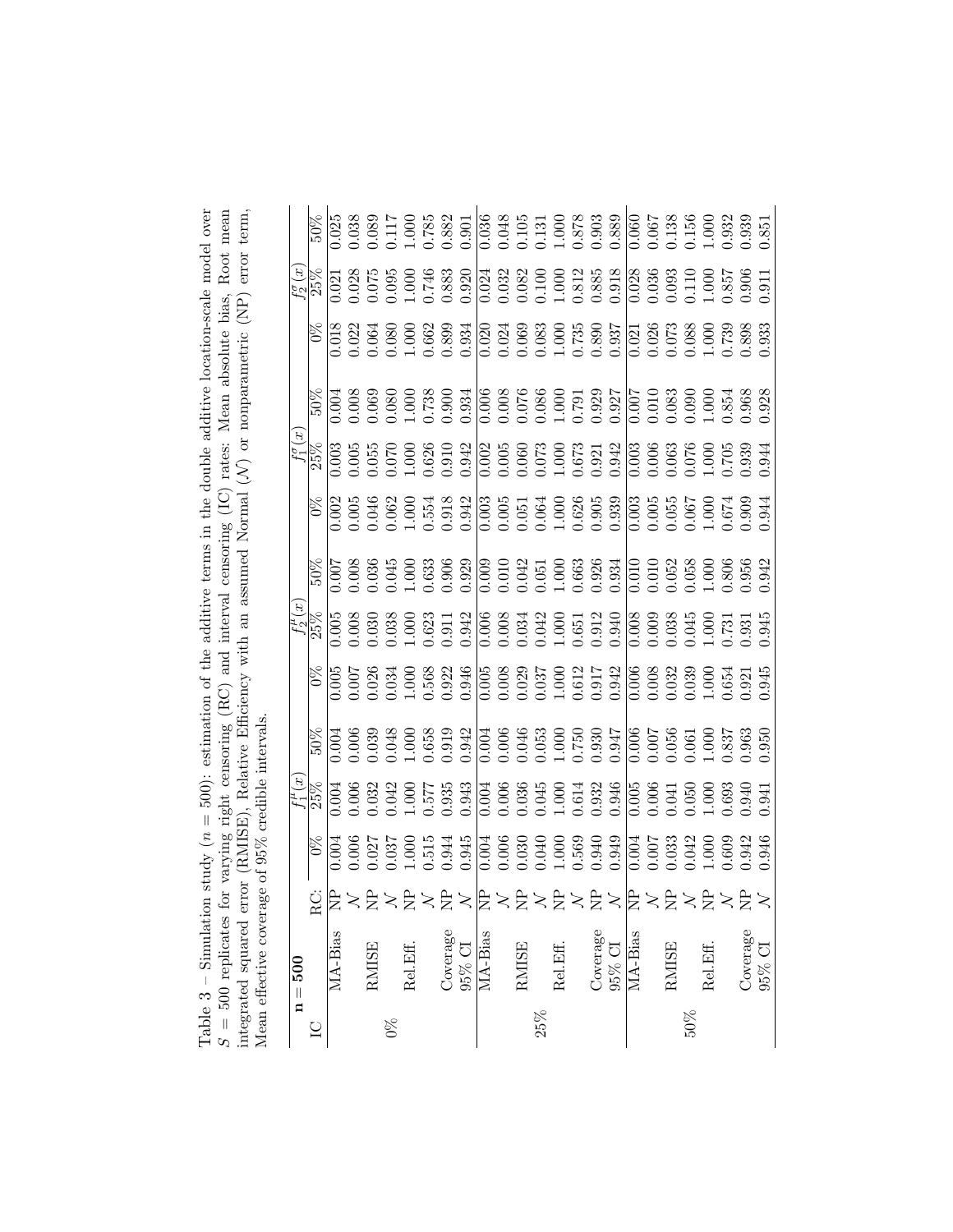<span id="page-34-0"></span>

| n study ( $n = 250$ ): estimation of the additive terms in the double additive location-scale model over | for varying right censoring (RC) and interval censoring (IC) rates: Mean absolute bias, Root mean |                                                                                                                     |                                |
|----------------------------------------------------------------------------------------------------------|---------------------------------------------------------------------------------------------------|---------------------------------------------------------------------------------------------------------------------|--------------------------------|
|                                                                                                          |                                                                                                   |                                                                                                                     |                                |
|                                                                                                          |                                                                                                   |                                                                                                                     |                                |
|                                                                                                          |                                                                                                   |                                                                                                                     |                                |
|                                                                                                          |                                                                                                   |                                                                                                                     |                                |
|                                                                                                          |                                                                                                   |                                                                                                                     |                                |
|                                                                                                          |                                                                                                   |                                                                                                                     |                                |
|                                                                                                          |                                                                                                   |                                                                                                                     |                                |
|                                                                                                          |                                                                                                   |                                                                                                                     |                                |
|                                                                                                          |                                                                                                   |                                                                                                                     | age of 95% credible intervals. |
|                                                                                                          |                                                                                                   |                                                                                                                     |                                |
|                                                                                                          |                                                                                                   |                                                                                                                     |                                |
|                                                                                                          |                                                                                                   |                                                                                                                     |                                |
| $Table 4 - Simulati$                                                                                     |                                                                                                   | ntegrated squared error (RMISE), Relative Efficiency with an assumed Normal $(N)$ or nonparametric (NP) error term, | rean effective cover           |
|                                                                                                          |                                                                                                   |                                                                                                                     |                                |
|                                                                                                          | $S = 500$ replicates                                                                              |                                                                                                                     |                                |

|           | $\begin{array}{l} \mathcal{L}_{2}^{(1)}\otimes \mathcal{L}_{3}^{(2)}\otimes \mathcal{L}_{4}^{(3)}\otimes \mathcal{L}_{5}^{(4)}\otimes \mathcal{L}_{6}^{(5)}\otimes \mathcal{L}_{7}^{(6)}\otimes \mathcal{L}_{8}^{(7)}\otimes \mathcal{L}_{9}^{(8)}\otimes \mathcal{L}_{1}^{(8)}\otimes \mathcal{L}_{1}^{(8)}\otimes \mathcal{L}_{2}^{(8)}\otimes \mathcal{L}_{3}^{(8)}\otimes \mathcal{L}_{1}^{(8)}\otimes \mathcal{L}_{2}^{(8)}\otimes \mathcal$      |                                                                                                                                                                                                                                                                                                                |              |       |          |          |        |         |              |        |          |  |                                                                   |                                 |                        |        |          |                    |  |
|-----------|--------------------------------------------------------------------------------------------------------------------------------------------------------------------------------------------------------------------------------------------------------------------------------------------------------------------------------------------------------------------------------------------------------------------------------------------------------|----------------------------------------------------------------------------------------------------------------------------------------------------------------------------------------------------------------------------------------------------------------------------------------------------------------|--------------|-------|----------|----------|--------|---------|--------------|--------|----------|--|-------------------------------------------------------------------|---------------------------------|------------------------|--------|----------|--------------------|--|
|           |                                                                                                                                                                                                                                                                                                                                                                                                                                                        |                                                                                                                                                                                                                                                                                                                |              |       |          |          |        |         |              |        |          |  |                                                                   |                                 |                        |        |          |                    |  |
|           |                                                                                                                                                                                                                                                                                                                                                                                                                                                        |                                                                                                                                                                                                                                                                                                                |              |       |          |          |        |         |              |        |          |  |                                                                   |                                 |                        |        |          |                    |  |
|           | $\begin{array}{r} \frac{17}{358} \\ -1000 \\ -1000 \\ -1000 \\ -1000 \\ -1000 \\ -1000 \\ -1000 \\ -1000 \\ -1000 \\ -1000 \\ -1000 \\ -1000 \\ -1000 \\ -1000 \\ -1000 \\ -1000 \\ -1000 \\ -1000 \\ -1000 \\ -1000 \\ -1000 \\ -1000 \\ -1000 \\ -1000 \\ -1000 \\ -1000 \\ -1000 \\ -1000 \\ -1000 \\ -1000 \\ -1000 \\ -1000 \\ -1000 \\ -100$                                                                                                     |                                                                                                                                                                                                                                                                                                                |              |       |          |          |        |         |              |        |          |  |                                                                   |                                 |                        |        |          |                    |  |
|           |                                                                                                                                                                                                                                                                                                                                                                                                                                                        |                                                                                                                                                                                                                                                                                                                |              |       |          |          |        |         |              |        |          |  |                                                                   |                                 |                        |        |          |                    |  |
|           |                                                                                                                                                                                                                                                                                                                                                                                                                                                        | $\begin{array}{l} 50\% \\ 500000 \\ -0.01000 \\ -0.00000 \\ -0.00000 \\ -0.00000 \\ -0.00000 \\ -0.00000 \\ -0.00000 \\ -0.00000 \\ -0.00000 \\ -0.00000 \\ -0.00000 \\ -0.00000 \\ -0.00000 \\ -0.00000 \\ -0.00000 \\ -0.00000 \\ -0.00000 \\ -0.00000 \\ -0.00000 \\ -0.00000 \\ -0.00000 \\ -0.00000 \\ -$ |              |       |          |          |        |         |              |        |          |  |                                                                   |                                 |                        |        |          |                    |  |
|           | $\begin{array}{r l} \mathcal{L}^{\mu}_{\mathcal{B}}(s) & \text{if} \; 0 & \text{if} \; 0 & \text{if} \; 0 & \text{if} \; 0 & \text{if} \; 0 & \text{if} \; 0 & \text{if} \; 0 & \text{if} \; 0 & \text{if} \; 0 & \text{if} \; 0 & \text{if} \; 0 & \text{if} \; 0 & \text{if} \; 0 & \text{if} \; 0 & \text{if} \; 0 & \text{if} \; 0 & \text{if} \; 0 & \text{if} \; 0 & \text{if} \; 0 & \$                                                         |                                                                                                                                                                                                                                                                                                                |              |       |          |          |        |         |              |        |          |  |                                                                   |                                 |                        |        |          |                    |  |
|           |                                                                                                                                                                                                                                                                                                                                                                                                                                                        |                                                                                                                                                                                                                                                                                                                |              |       |          |          |        |         |              |        |          |  |                                                                   |                                 |                        |        |          |                    |  |
|           |                                                                                                                                                                                                                                                                                                                                                                                                                                                        |                                                                                                                                                                                                                                                                                                                |              |       |          |          |        |         |              |        |          |  |                                                                   |                                 |                        |        |          |                    |  |
|           | $\begin{array}{l l} \hline \mathcal{L}^{\mu}_{1} \otimes \mathcal{L}^{\mu}_{2} & \mathcal{L}^{\mu}_{3} \otimes \mathcal{L}^{\mu}_{4} \\ \hline \mathcal{L}^{\mu}_{1} \otimes \mathcal{L}^{\mu}_{2} & \mathcal{L}^{\mu}_{3} \otimes \mathcal{L}^{\mu}_{3} \\ \hline \mathcal{L}^{\mu}_{1} \otimes \mathcal{L}^{\mu}_{2} & \mathcal{L}^{\mu}_{2} \otimes \mathcal{L}^{\mu}_{3} \\ \hline \mathcal{L}^{\mu}_{1} \otimes \mathcal{L}^{\mu}_{2} & \mathcal$ |                                                                                                                                                                                                                                                                                                                |              |       |          |          |        |         |              |        |          |  |                                                                   |                                 |                        |        |          |                    |  |
|           |                                                                                                                                                                                                                                                                                                                                                                                                                                                        |                                                                                                                                                                                                                                                                                                                |              |       |          |          |        |         |              |        |          |  |                                                                   |                                 |                        |        |          |                    |  |
|           |                                                                                                                                                                                                                                                                                                                                                                                                                                                        | Qβ>ä>ä>ä>β>k₹>ä>ä>ä>k₹>ä>ä>                                                                                                                                                                                                                                                                                    |              |       |          |          |        |         |              |        |          |  |                                                                   |                                 |                        |        |          |                    |  |
| $n = 250$ |                                                                                                                                                                                                                                                                                                                                                                                                                                                        | MA-Bias                                                                                                                                                                                                                                                                                                        | <b>RMISE</b> |       | Rel.Eff. | Coverage | 95% CI | MA-Bias | <b>RMISE</b> |        | Rel.Eff. |  | $\begin{array}{c} \text{Coverage} \\ 95\% \text{ CI} \end{array}$ | $\overline{\rm MA\text{-}Bias}$ | $\operatorname{RMISE}$ |        | Rel.Eff. | Coverage $95\%$ CI |  |
|           |                                                                                                                                                                                                                                                                                                                                                                                                                                                        |                                                                                                                                                                                                                                                                                                                |              | $0\%$ |          |          |        |         |              | $25\%$ |          |  |                                                                   |                                 |                        | $50\%$ |          |                    |  |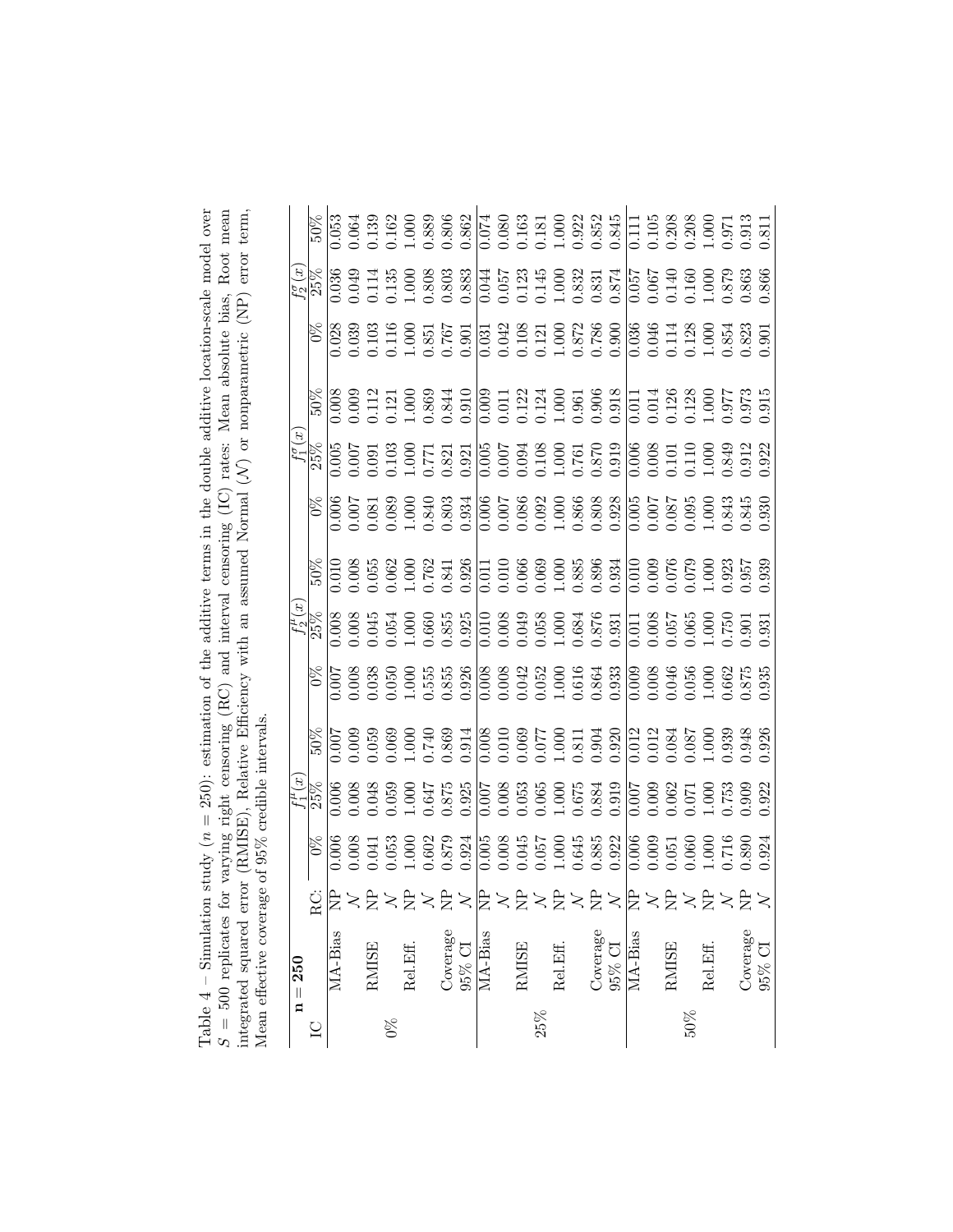<span id="page-35-0"></span>

Figure 6 – Simulation study ( $n = 250$ ): averaged estimated additive terms (over  $S = 500$  replicates) in the absence of interval censoring, but for increasing right censoring rates and by assuming a NP (dashed line) or a Normal (dotted line) error term. Envelopes (light grey: NP ; dark grey: Normal) result from consecutive intervals containing 95% of the S estimates for  $f_i^{\mu}$  $j^{\mu}(x)$ or  $f_j^{\sigma}(x)$  with x in  $(0, 1)$ .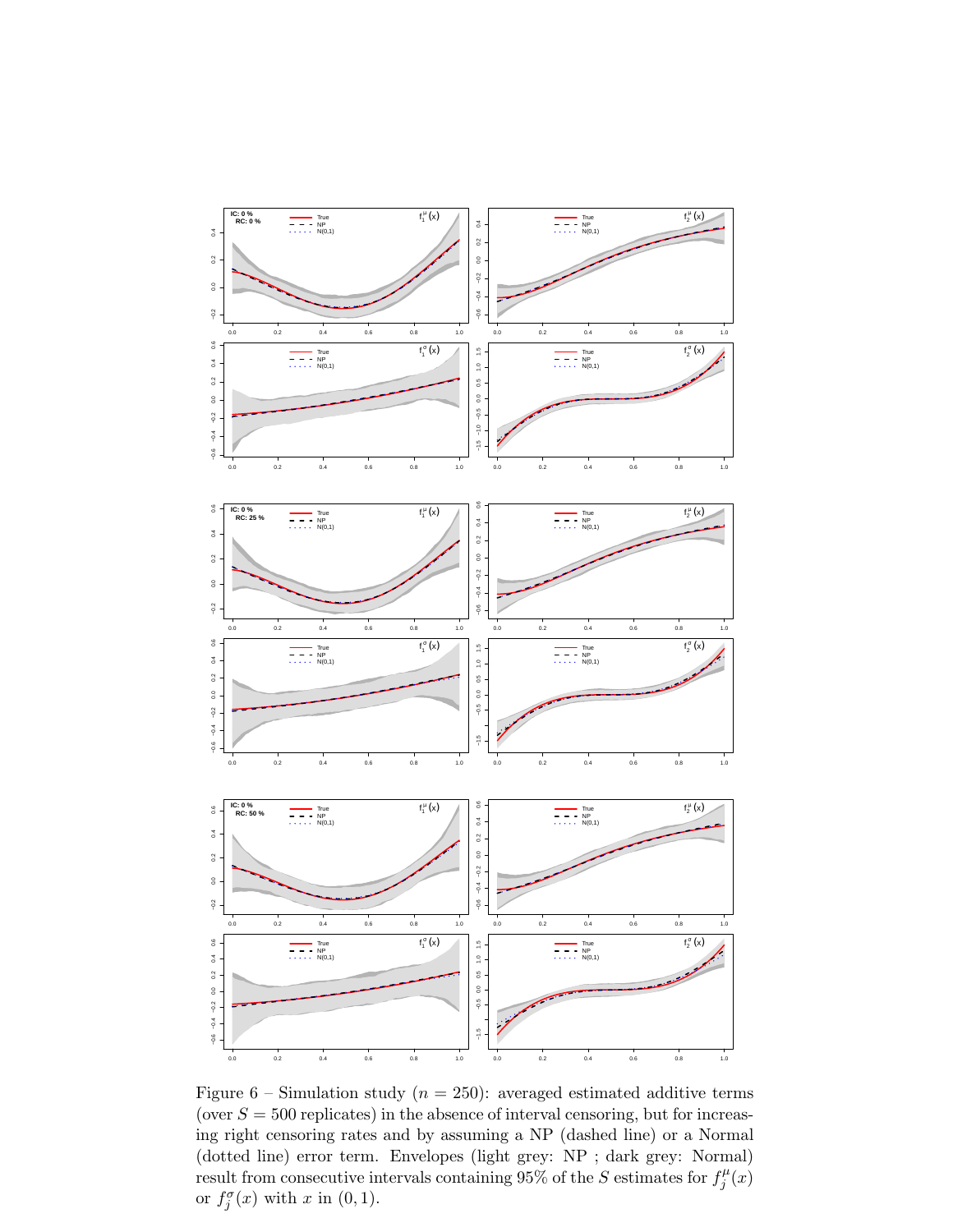<span id="page-36-0"></span>

Figure 7 – Simulation study ( $n = 250$ ): averaged estimated additive terms (over  $S = 500$  replicates) under a 50% interval censoring rate combined with increasing right censoring rates and by assuming a NP (dashed line) or a Normal (dotted line) error term. Envelopes (light grey: NP ; dark grey: Normal) result from consecutive intervals containing 95% of the  $S$  estimates for  $f_i^{\mu}$  $f_j^{\mu}(x)$  or  $f_j^{\sigma}(x)$  with x in  $(0, 1)$ .